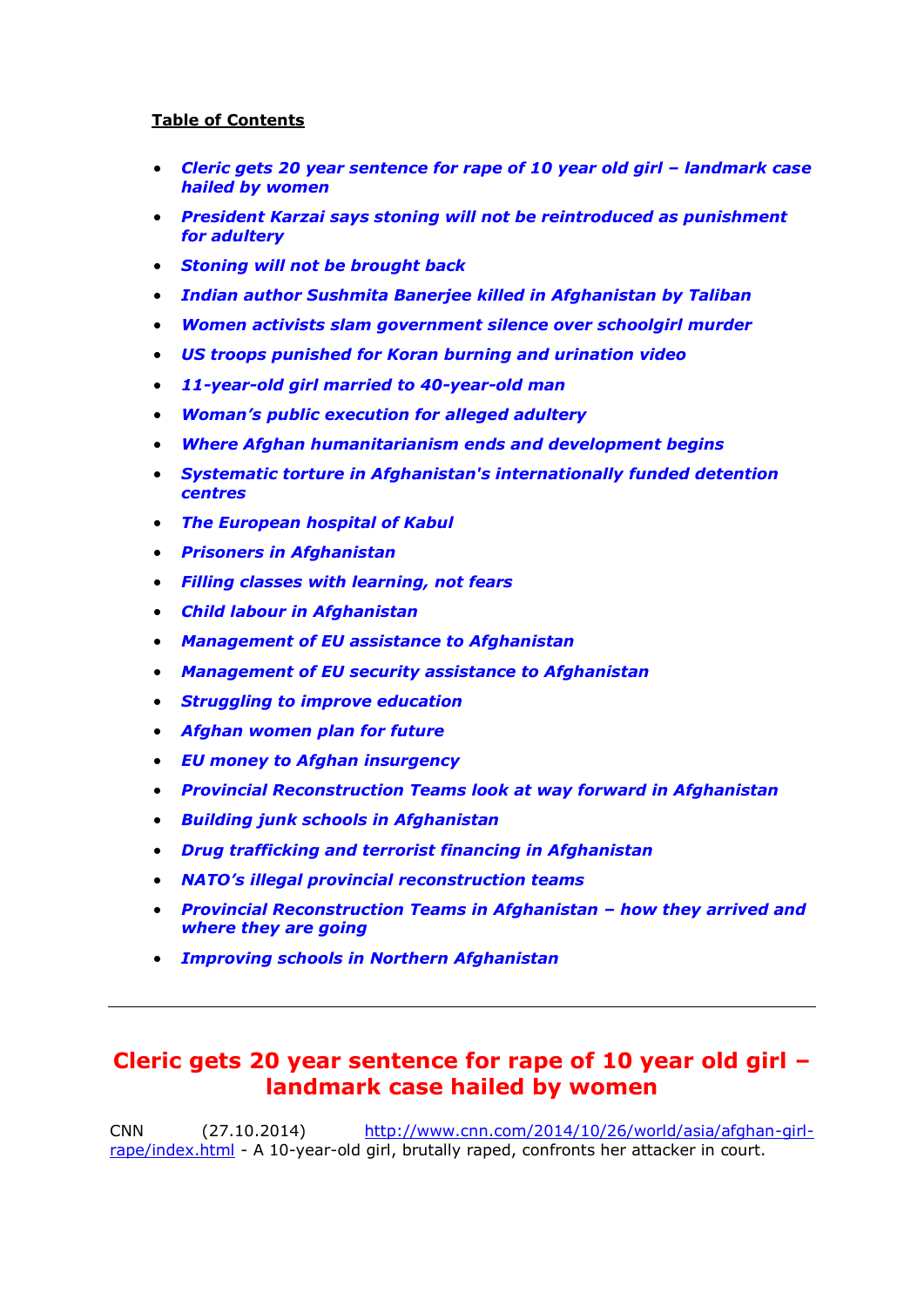The culprit -- a cleric -- tries to pass it off as "consensual sex."

A judge sentences him to 20 years and some \$30,000 in fines.

What's extraordinary is that these scenes played out Saturday in a courtroom in Kabul, Afghanistan.

The case is being hailed by women's rights groups and activists as a watershed moment, in a country where women are still the targets of violence, despite reforms since the fall of the Taliban in 2001.

"This case shows the level of cruelty that children in Afghanistan face," said Horia Mosadiq, an Afghanistan researcher with Amnesty International. "This is not an isolated case."

What's unusual about this case is that the victim had the courage to step forward, said Naheed Samadi Bahram, program director for Women for Afghan Women, or WAW, an international women's rights organization helping with the case.

A little young girl from a far province gets justice for herself, this is amazing. This is a success for human rights in the country.

"It makes us believe and trust more in the justice system in the country," Bahram said, speaking to CNN by phone from Kabul. "A little young girl from a far province gets justice for herself, this is amazing. This is a success for human rights in the country".

### *A hateful crime*

The rape occurred in May, in the girl's village in Kunduz, in northern Afghanistan, according to media reports.

The group sheltered the victim and helped her family navigate the legal process.

This is their account of what happened:

The perpetrator, Mullah Mohammad Amin, was a local mullah who taught the girls religious studies.

One day in May, the mullah asked three girls to stay behind after classes to help clean the mosque.

When they were about to leave, he asked the victim to stay. He then tied her hands, taped her mouth and raped her.

She went home and was later examined by a doctor, who confirmed the rape.

The police were informed and the mullah was arrested.

The girl stayed at the WAW women's shelter for a few days and was then sent to Kabul for treatment.

Amin was prosecuted under the Elimination of Violence against Women law, passed in 2009.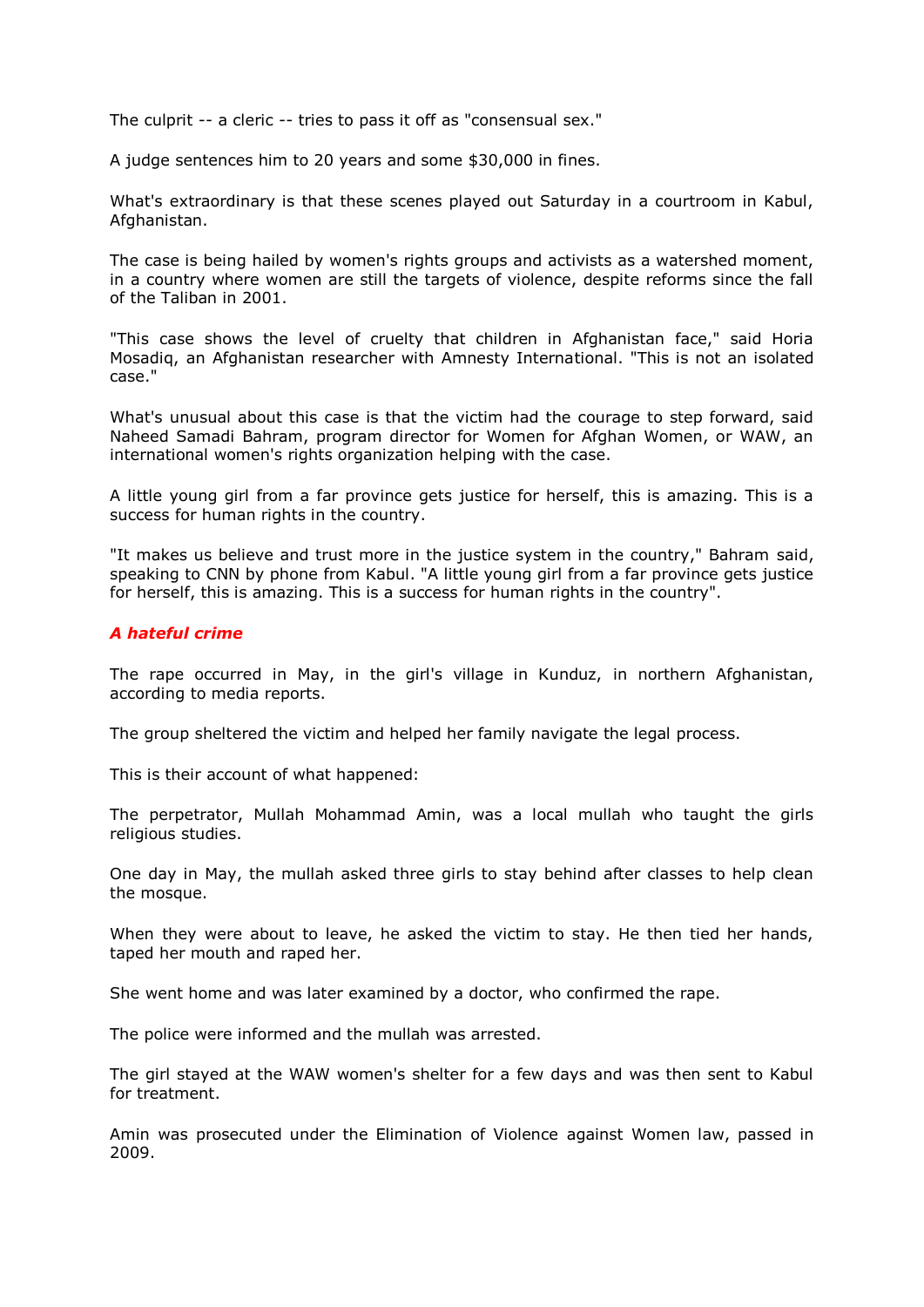While the law has been on the books for the past few years, it had not been strongly implemented, Najia Nasim, country director for WAW, told CNN from Kabul.

"To seek justice for these cases is unusual. They are normally not reported; even if they are reported they are not followed up. The women don't want to bring shame to their family. Some are not aware of the law; others don't trust the government."

Patti Gossman, a senior researcher on Afghanistan at Human Rights Watch, agreed that it is uncommon for rape cases to get this far.

The welcome step in this case is that the judge did not charge the child. Patti Gossman, HRW

"It's quite unusual that she would bring this case," Gossman said. "Most women would be afraid."

There was also concern, when this case surfaced, about honor killings, she said.

#### *Dramatic courtroom testimony*

On Saturday, the victim showed up at the Kabul courtroom accompanied by her father and uncle, said Bahram, who attended the proceedings in Kabul.

The trial lasted nearly two hours, she said.

The mullah sat on the floor, shackled with chains attached to handcuffs, Bahram said, while his young victim kept her face covered with a scarf.

She wept most of the time, Bahram said.

The trial began with the mullah's two defense attorneys reading his statement given to police after his arrest, in which the cleric admitted to having sex with the girl. The lawyers tried to persuade the court that the sex was consensual and that he should be given only 100 lashes as punishment, Bahram said.

Judge Sulaiman Rasouli rejected that argument because it would mean lashing the girl too and treating her as an adulterer rather than a rape victim, according to news reports.

When Amin, speaking in his own defense, said the victim had seduced him, the girl reacted strongly.

"You are a liar... I never loved you... you forced me to do this, you ruined my life... God will hate you for what you did to me, he will punish you," Bahram said, paraphrasing the victim.

The girl's father also spoke up in the court, saying he trusted his daughter and that she never lied, Bahram said.

"The welcome step in this case is that the judge did not charge the child," said Gossman. "In a country where there are several women and girls imprisoned for moral crimes, that's a positive."

The court sentenced the mullah to the maximum 20-year sentence.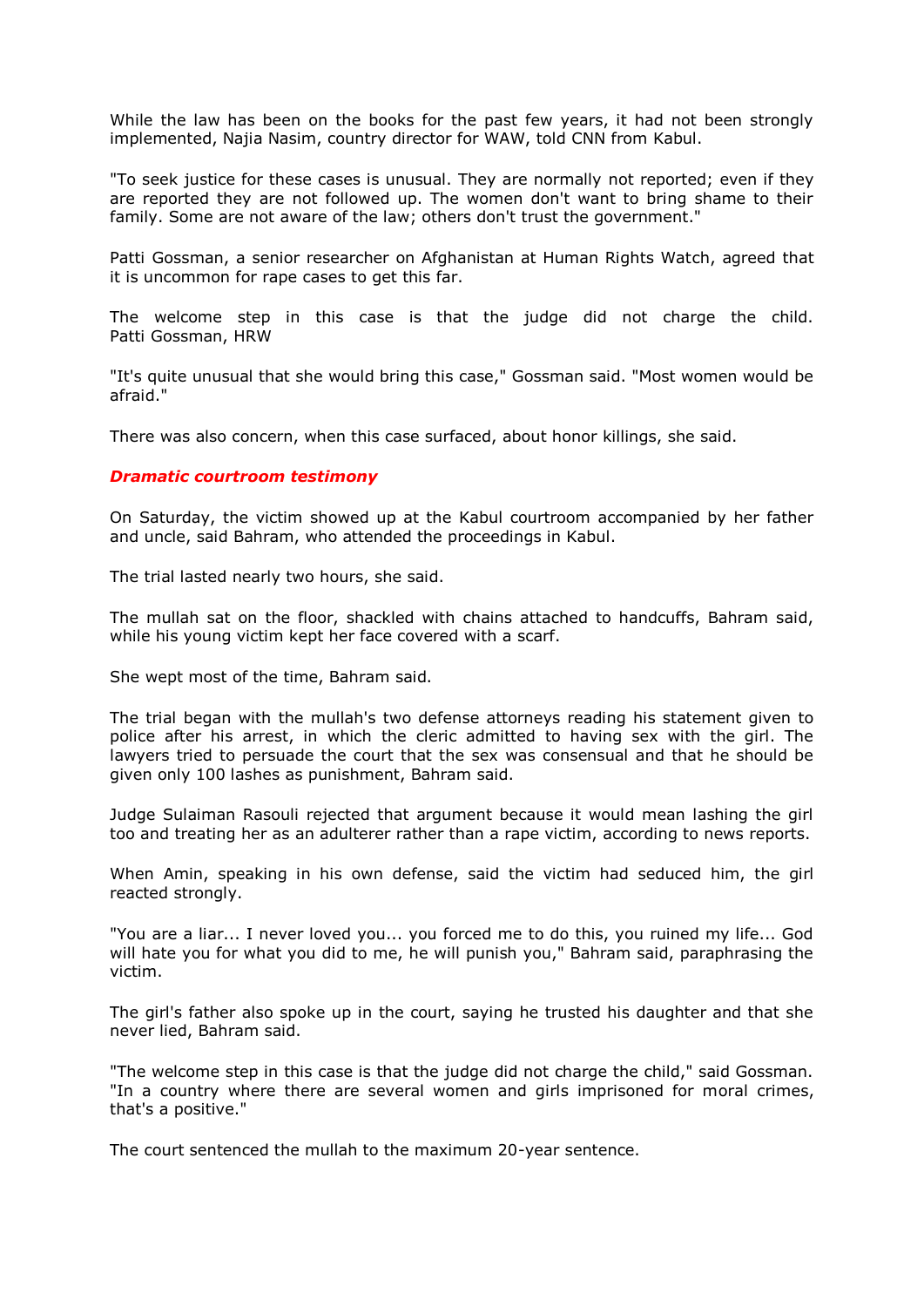Amin's lawyers are expected to appeal to try to reduce the sentence.

#### *Victim still traumatized*

The victim is still very traumatized and emotionally fragile, said Nasim, who met the girl Sunday.

"She's a very shy girl; she does not talk much, but when you ask her about the case she starts to cry," Nasim said.

In an interview with Afghanistan's TOLO news agency, her father, who is deaf, said he hopes the sentencing would dissuade other perpetrators from committing such crimes in the future.

"Justice should be preserved so others will send their children to mosques," he told TOLO.

"When family and victims raise their voice it is unusual, but luckily more and more families are speaking out," said Amnesty International's Mosadiq, who credits the hard work of women's rights groups for the legal victory.

"To some extent this is a victory, but we still have a long way to go."

## <span id="page-3-0"></span>**President Karzai says stoning will not be reintroduced as punishment for adultery**

RFE/RL (29.11.2013) - Afghanistan's President Hamid Karzai says his government will not reintroduce stoning as a punishment for adultery.

Karzai was quoted as telling RFE/RL's Radio Free Afghanistan: "It is not correct. The minister of justice has rejected it."

The brutal punishment of stoning was used during the rule of the Islamist Taliban regime, which was in power from the mid-1990s until the U.S.-led invasion of Afghanistan in late 2001.

Earlier this week, Human Rights Watch urged Afghanistan to reject restoring stoning as a punishment.

In a statement, the group said "it is absolutely shocking that 12 years after the fall of the Taliban government, the Karzai administration might bring back stoning."

The group called on Karzai "to demonstrate at least a basic commitment to human rights and reject this proposal." **\_\_\_\_\_\_\_\_\_\_\_\_\_\_\_\_\_\_\_\_\_\_\_\_\_\_\_\_\_\_\_\_\_\_\_\_\_\_\_\_\_\_\_\_\_\_\_\_\_\_\_\_\_\_\_**

### **Stoning will not be brought back**

<span id="page-3-1"></span>*Hamid Karzai's government backs away from reintroduction of brutal punishment after outcry*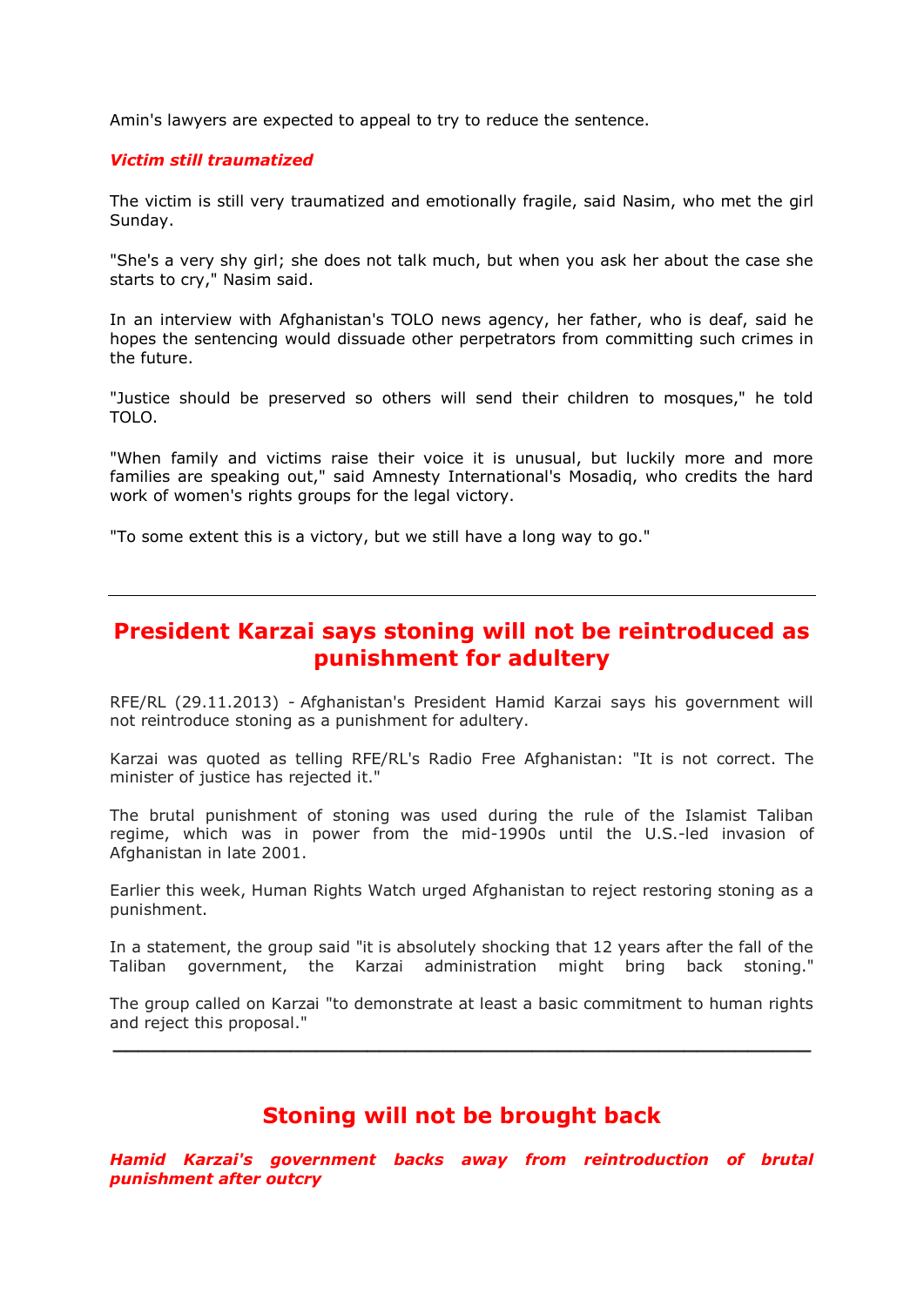The Guardian (28.11.2013) [-Afghanistan'](http://www.theguardian.com/world/afghanistan)s government has backed away from [a proposal](http://www.theguardian.com/world/2013/nov/25/public-stoning-womens-rights-afghanistan-government-adultery)  [to reintroduce public stoning as a punishment for adultery](http://www.theguardian.com/world/2013/nov/25/public-stoning-womens-rights-afghanistan-government-adultery) after the leak of a draft law stirred up a storm of international condemnation.

The president, [Hamid Karzai,](http://www.theguardian.com/world/hamid-karzai) said in an interview that the grim penalty, which became a symbol of [Taliban](http://www.theguardian.com/world/taliban) brutality when the group were in power, would not be coming back.

"It is not correct. The minister of justice has rejected it," he told Radio Free Europe, days after the UK minister Justine Greening [urged him to prevent the penalty becoming law.](http://www.theguardian.com/world/2013/nov/26/minister-afghanistan-president-proposal-stoning-karzai)

Afghanistan's penal code dates back over three decades. The government is drawing up a new one to unify fragmented rules and cover crimes missed out when the last version was written, such as money laundering, and offences that did not even exist at the time, such as internet crimes.

The justice minister presiding over the reform is an outspoken conservative who last year denounced the country's handful of shelters for battered women as brothels.

As part of the process, a committee tasked with looking at sharia law came up with draft legislation that would have condemned married adulterers to the slow and gruesome death; unmarried people who had sex would be flogged.

But after several days of silence in the face of growing international outcry, the justice ministry said in a statement that although stoning had been proposed it would not appear in the new legislation because there was "no need to regulate the issue".

The country's penal code already encompasses sharia law, but some controversial aspects of traditional punishments such as stoning have never been put on the books in Afghanistan.

"The legality of the crime and punishment is fully addressed and there is no need to regulate the issue in the new code. So, the ministry of justice does not intend to regulate it in the new draft code," the statement said.

Rights groups who first highlighted the draft law warned that although the government's quashing of the proposal was good news, its emergence in the first place was a sign of how fragile gains in human rights over the last decade had been, particularly for women.

Although stoning is listed as a punishment for adulterers of both sexes, in countries where it has been used in recent years women have often appeared on the execution ground alone.

As foreign troops head home before a 2014 deadline for the end of combat action in Afghanistan, and political attention fades with it, many activists fear that years of painstaking progress are at risk of being swept away.

"Of course it's a huge relief that the government appears eager to disown this proposal now, but this is not an aberration that appeared out of the blue," said Heather Barr of [Human Rights Watch.](http://www.hrw.org/)

"It is just the latest in a long string of efforts to roll back women's rights over the last half year, many of which have been successful. It is time for donors to wake up and realise that if there is not constant pressure on the Afghan government to respect women's rights, there will be no women's rights."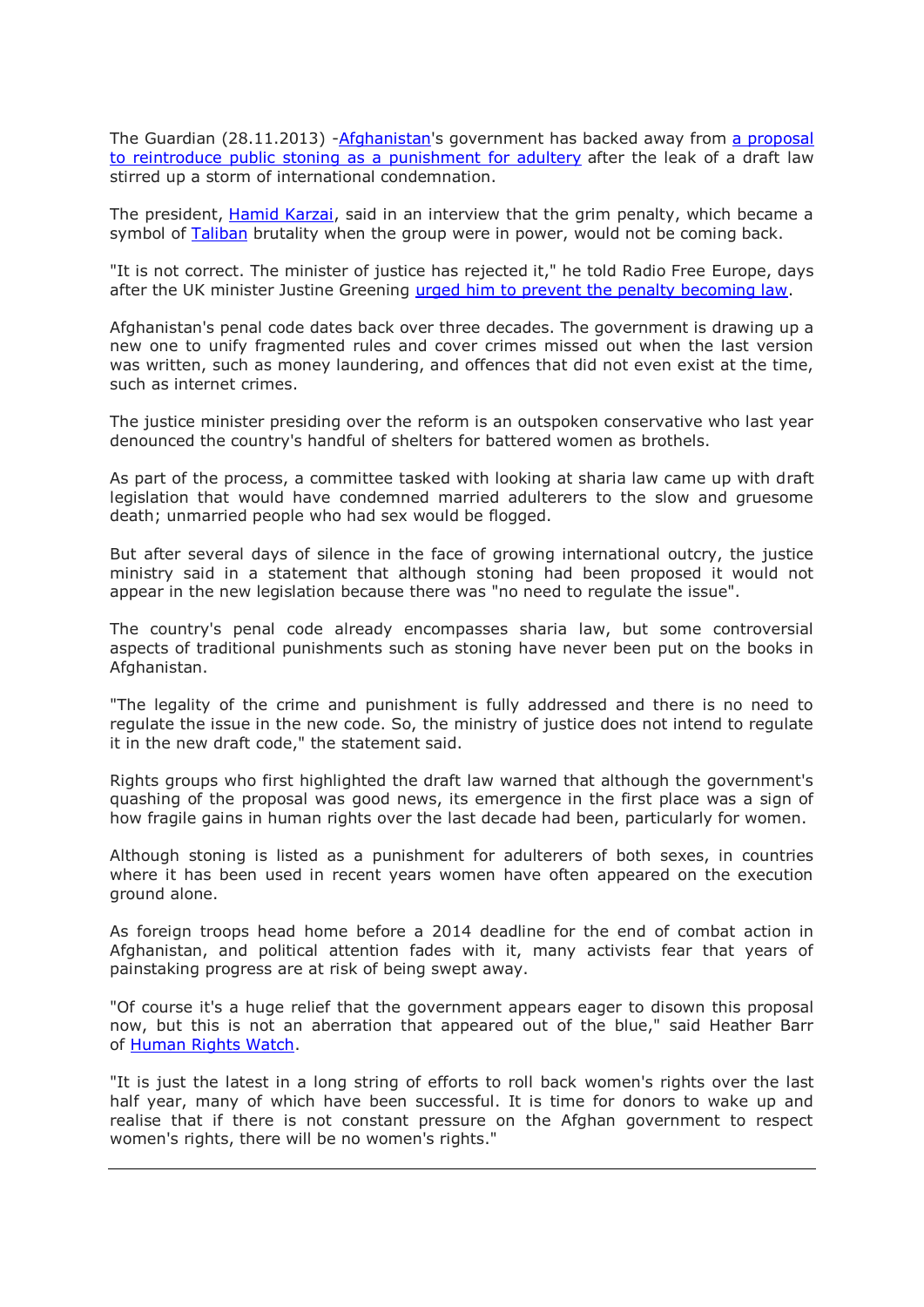## <span id="page-5-0"></span>**Indian author Sushmita Banerjee killed in Afghanistan by Taliban**

Times of India (06.09.2013) - Indian author Sushmita Banerjee was killed by the [Taliban](http://timesofindia.indiatimes.com/topic/Taliban) late on Wednesday. While the reason for the barbaric act was not given, Banerjee had possibly attracted the ire of the fundamentalist outfit for her ceaseless social work, especially for women's healthcare and upliftment.

Forty-nine-year-old Banerjee, according to reports, was dragged out of her house in Kharana in Paktita province before being shot dead by the turbaned militants. The execution signals the portent of things to come before the impending withdrawal of American forces from Afghanistan where deadly attacks and other forms of atrocities against women have spiralled in the past few months.

Banerjee, who had converted to Islam and rechristened herself as Sayeda Kamala, retained her Indian citizenship. Earlier too she had attracted the anger of the regressive Taliban. Her memoir about her dramatic escape from the clutches of the fundamentalist outfit inspired a movie in 2003, Escape from Taliban, starring Monisha Koirala.

Last month, a female Afghan MP was abducted by suspected Taliban militants while she was travelling with her children. Another woman MP recently sought asylum in Britain after being abandoned by her relatives for seeking divorce from an abusive husband. In July, gunmen assassinated a high profile female police officer. These instances have occurred in the backdrop of orthodox Muslim groups renewing their call against women stepping out of their homes to work or seek independent careers.

Indian officials in Kabul confirmed that Banerjee was shot around 11pm Wednesday and that her last rites were performed by her family Thursday morning. She had just returned to Afghanistan after celebrating Eid in West Bengal.

Married to an Afghan businessman, Jaanbaz Khan, Banerjee had recently moved back to Afghanistan after spending a few years in India, especially Kolkata and Mumbai. Her best-selling book, Kababuliwalar Bangali Bou (A Kabuliwala's Bengali Wife), was written in 1995 after she escaped from the clutches of the Taliban in the wake of the fall of Afghanistan to the marauding hordes.

Although a report claimed the Taliban denied any involvement in the killing, Afghan police said militants belonging to the extreme Islamist outfit descended on her Kharana house, tied up her husband and other family members before dragging Sushmita out and pumping several bullets into her from close range. After the cold-blooded execution, the Talibs dumped her body near an Islamic seminary, the police added.

Since returning to Afghanistan, Banerjee worked as a health worker in Paktita, recording on celluloid the lives of local women as part of her work. After her July 1988 marriage to Khan, who she had earlier met in Kolkata, Banerjee moved to Afghanistan when her parents tried to get her divorced. All of 27 at that time, Banerjee was shocked to learn that Khan was already married to another woman. She took pity on Khan's first wife, Gulguti, and even reared her children besides adopting Tinni, daughter of her brother-inlaw.

"Her publisher Swapan Biswas said Banerjee had informed him about the plan to return to Afghanistan in February to start work on another book. "She was determined to go back for the book which she wanted me to publish," Biswas said.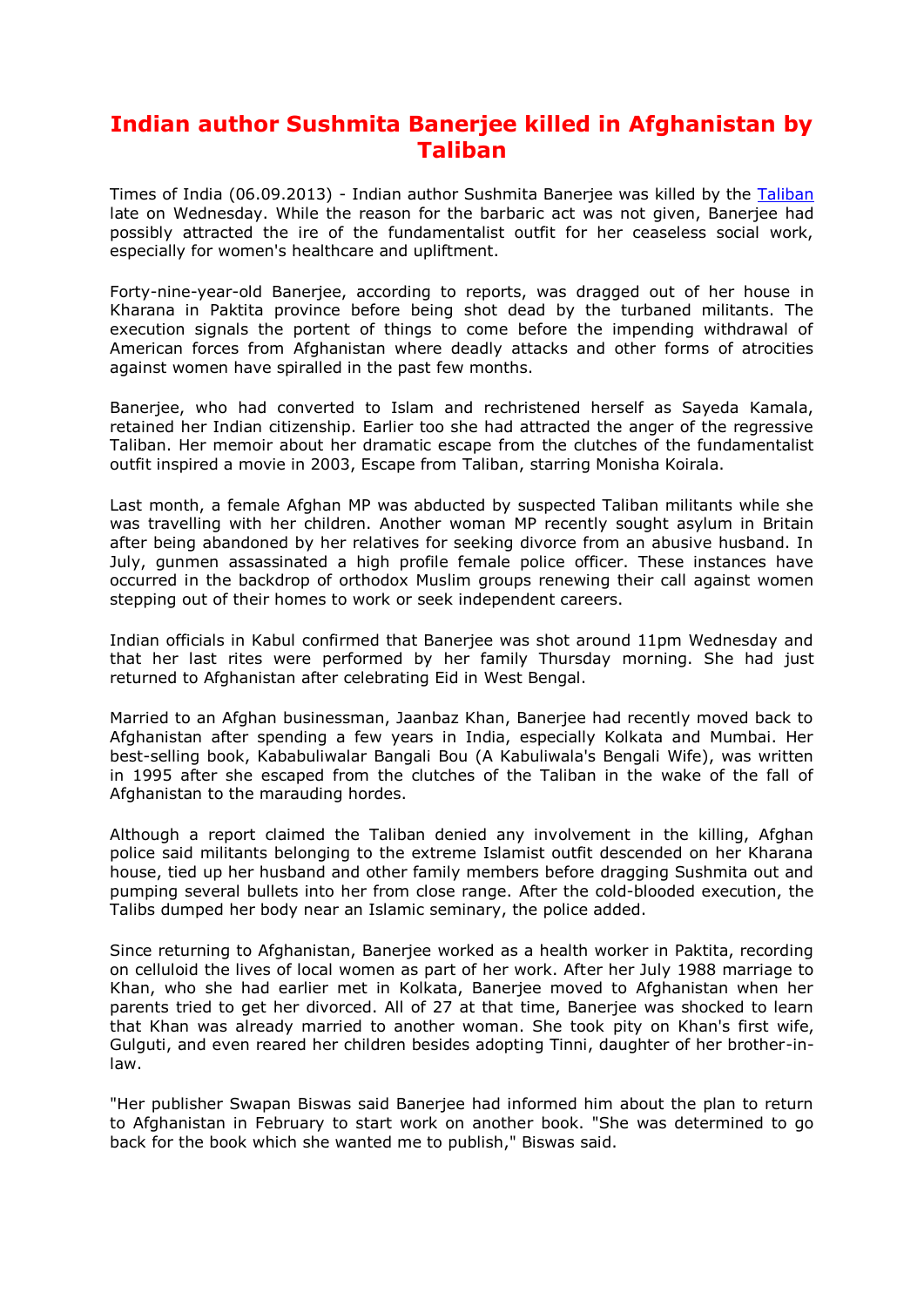Besides the first book, Banerjee has recounted her remarkable escape story in an article for an Indian news magazine in 1998. She wrote that "life was tolerable until the Taliban crackdown in 1993" when militants ordered her to shut down the dispensary she ran from her house and "branded" her as a woman of "poor morals."

In Banerjee's words, she made an abortive bid to escape first in early 1994, but her brothers-in-law tracked her down to the Pakistani capital, Islamabad, where she had reached to seek assistance from the Indian embassy. They took her back to Afghanistan only to be confined by the Taliban in house arrest.

The Taliban promised to send her back to India, which never happened. Instead, they heaped insults on her and threatened her daily. That is when she made up her mind to escape. The daring move bore fruit in 1995 when she was able to hoodwink her captors, fleeing her husband's house which is three hours from Kabul.

Banerjee's execution does not bode well for Afghanistan's women, especially when their empowerment under the Hamid Karzai regime was held up as one of the greatest successes of the Nato coalition forces. Human rights groups operating in Afghanistan and abroad say that a string of laws passed by the parliament will expose women to extreme forms of abuse. The Islamists have been demanding shutting down of women's shelters which they describe as "dens of immorality".

## <span id="page-6-0"></span>**Women activists slam government silence over schoolgirl murder**

Tolo News (06.12.2012) - The Afghan Women's Network has condemned the killing of Kapisa schoolgirl, Anisa, who was shot dead allegedly by Taliban members on Sunday.

The activists criticised the government for its silence over the incident in a gathering in Kabul on Wednesday and called for a thorough investigation of the case.

"The silence of the government over the killing of a volunteer of the polio campaign in Kapisa province is very unfortunate. We want an urgent investigation of the incident by the government," head of the Afghan Women Network Hafifa Azim said at the gathering.

Anisa, a 16-year-old schoolgirl, was shot dead in a hail of bullets after leaving Mahmoud Raqi Girls High School on Sunday, according to the school and provincial officials.

Possible motives for the shooting have been linked to Anisa's work as a volunteer on a polio campaign, given the Taliban has publicly opposed polio vaccinations in some parts of Afghanistan and Pakistan.

Several other speakers at the gathering including member of parliament Noor Zia Atmar called for the severest of punishments for those who planned and carried out the shooting.

"The government must find the facts and punish those behind this incident," Atmar said.

"It's very inhumane to kill someone who is performing a very prestigious and holy duty," Afghan High Peace Council Member Hawa Alam Noorsitani said.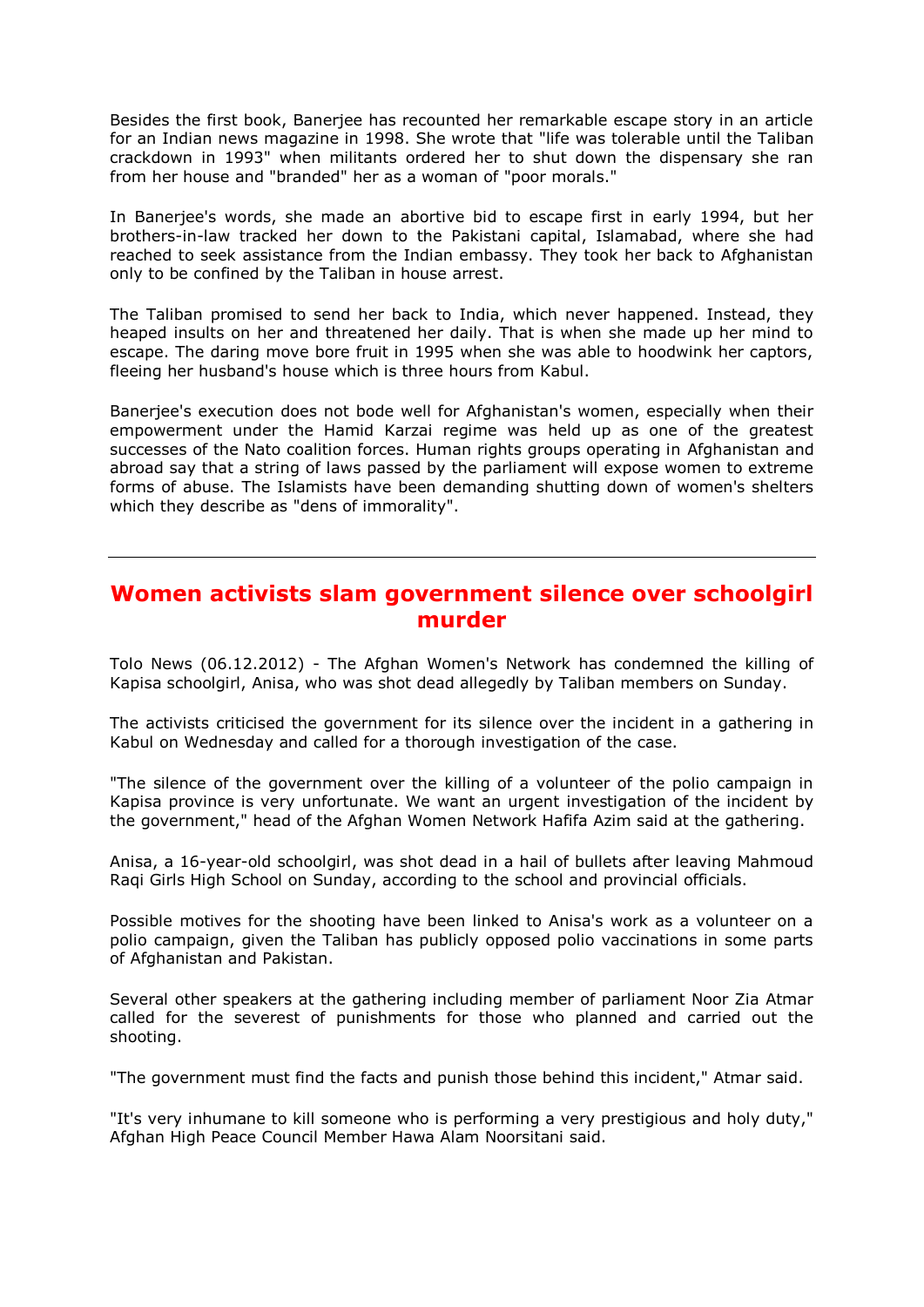Meanwhile, the Ministry of Public Health has called for armed opposition groups not to harm the health workers.

"We strongly condemn the killing of this girl by the armed opposition groups and we urge them to be cooperative with the health workers," Public Health Deputy Minister Najia Tareq said.

The Taliban could not be contacted for comment on the matter.

## <span id="page-7-0"></span>**US troops punished for Koran burning and urination video**

BBC News (28.08.2012) - Six US soldiers have been disciplined for the incineration in February of up to 100 Korans and other religious texts in Afghanistan, the US military said.

They will not face criminal prosecution over the incident, which sparked rioting that claimed at least 30 lives and saw two US troops shot dead.

The investigation said there was no malicious intent to disrespect Islam.

Three US Marines were also disciplined for a video in which the bodies of dead Taliban fighters were urinated on.

For the Koran burning, the six soldiers face "administrative punishments" that could include measures like reduction of rank, extra duty or forfeiture of pay. They are four officers and two non-commissioned officers.

### *'Secret messages'*

In the wake of the 20 February incident, Afghan President Hamid Karzai called for a public trial of the soldiers involved.

His office told the Associated Press news agency Mr Karzai would review the decisions and respond on Tuesday.

The findings showed that up to 100 Korans and other religious texts - a previously undisclosed figure - had been incinerated at Bagram Air Field, a US air base north of Kabul.

Some 53 Korans and 162 other religious books were recovered from the incinerator. All of these texts had been damaged by fire, and about one-third of them were "slightly damaged", according to the report.

They had been removed from the Parwan Detention Centre amid concerns that detainees were using the books to pass secret messages.

A translator was partly blamed in the report for apparently having suggested that most of the texts were extremist in nature, without instructing American forces how to properly dispose of the books.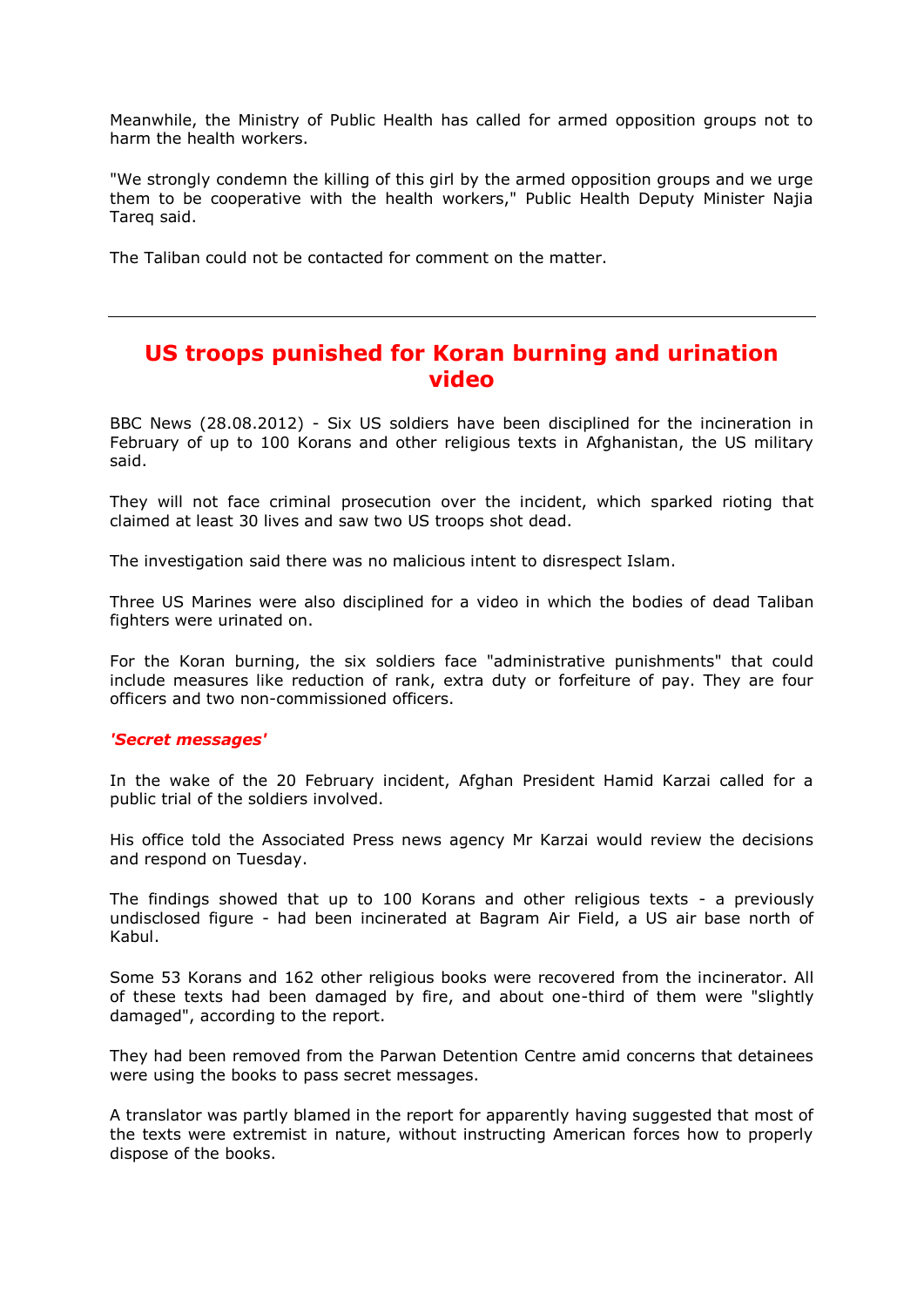The report added that warnings from Afghans, including an Afghan soldier, had been ignored - something the investigation attributed in part to distrust between the US troops and Afghans.

But Brigadier General Bryan Watson, the investigating officer, wrote: "I absolutely reject any suggestion that those involved acted with any malicious intent to disrespect the Koran or defame the faith of Islam."

The investigation's findings came on the same day the US Marine Corps announced its punishment for three servicemen who took part in a video in which the bodies of dead Taliban fighters were urinated on.

Three servicemen pleaded guilty: one to "urinating on the body of a deceased Taliban soldier", another to posing for a photo with human casualties, and a third for lying to investigators.

In the video, someone can be heard saying: "Have a good day, buddy."

Their identities have not been revealed and the Marine Corps said it would provide details of disciplinary actions against them at a later date.

## **[11-year-old girl married to 40-year-old man](http://amanpour.blogs.cnn.com/2012/08/05/11-year-old-girl-married-to-40-year-old-man/)**

<span id="page-8-0"></span> $\_$  ,  $\_$  ,  $\_$  ,  $\_$  ,  $\_$  ,  $\_$  ,  $\_$  ,  $\_$  ,  $\_$  ,  $\_$  ,  $\_$  ,  $\_$  ,  $\_$  ,  $\_$  ,  $\_$  ,  $\_$  ,  $\_$  ,  $\_$  ,  $\_$  ,  $\_$  ,  $\_$  ,  $\_$  ,  $\_$  ,  $\_$  ,  $\_$  ,  $\_$  ,  $\_$  ,  $\_$  ,  $\_$  ,  $\_$  ,  $\_$  ,  $\_$  ,  $\_$  ,  $\_$  ,  $\_$  ,  $\_$  ,  $\_$  ,

CNN (05.08.2012) - Before their wedding ceremony begins in rural Afghanistan, a 40 year-old man sits to be photographed with his 11-year-old bride. The girl tells the photographer that she is sad to be engaged because she had hoped to become a teacher. Her favorite class was Dari, the local language, before she had to leave her studies to get married.

She is one of the 51 million child brides around the world today. And it's not just Muslims; it happens across many cultures and regions.

Photographer Stephanie Sinclair has traveled the world taking pictures, like the one of the Afghan couple, to document the phenomenon. Christiane Amanpour spoke with Sinclair about a book which features her photographs called, "Questions without Answers: The World in Pictures by the Photographers of VII."

Amanpour asked Sinclair if the 11-year-old Afghan girl married in 2005, and others like her, consummate their marriages at such an early age. Sinclair says while many Afghans told her the men would wait until puberty, women pulled her aside to tell her that indeed the men do have sex with the prepubescent brides.

Sinclair has been working on the project for nearly a decade. She goes into the areas with help from people in these communities who want the practice to stop, because they see the harmful repercussions.

In Yemen, a similar picture. Tehani and Ghada are sisters-in-law photographed with their husbands, who are both members of the military. Like most of the girls, Tehani didn't even know she was getting married, until the wedding night. She was six years old.

Tehani describes how she entered the marriage, "They were decorating my hands, but I didn't know they were going to marry me off. Then my mother came in and said, 'Come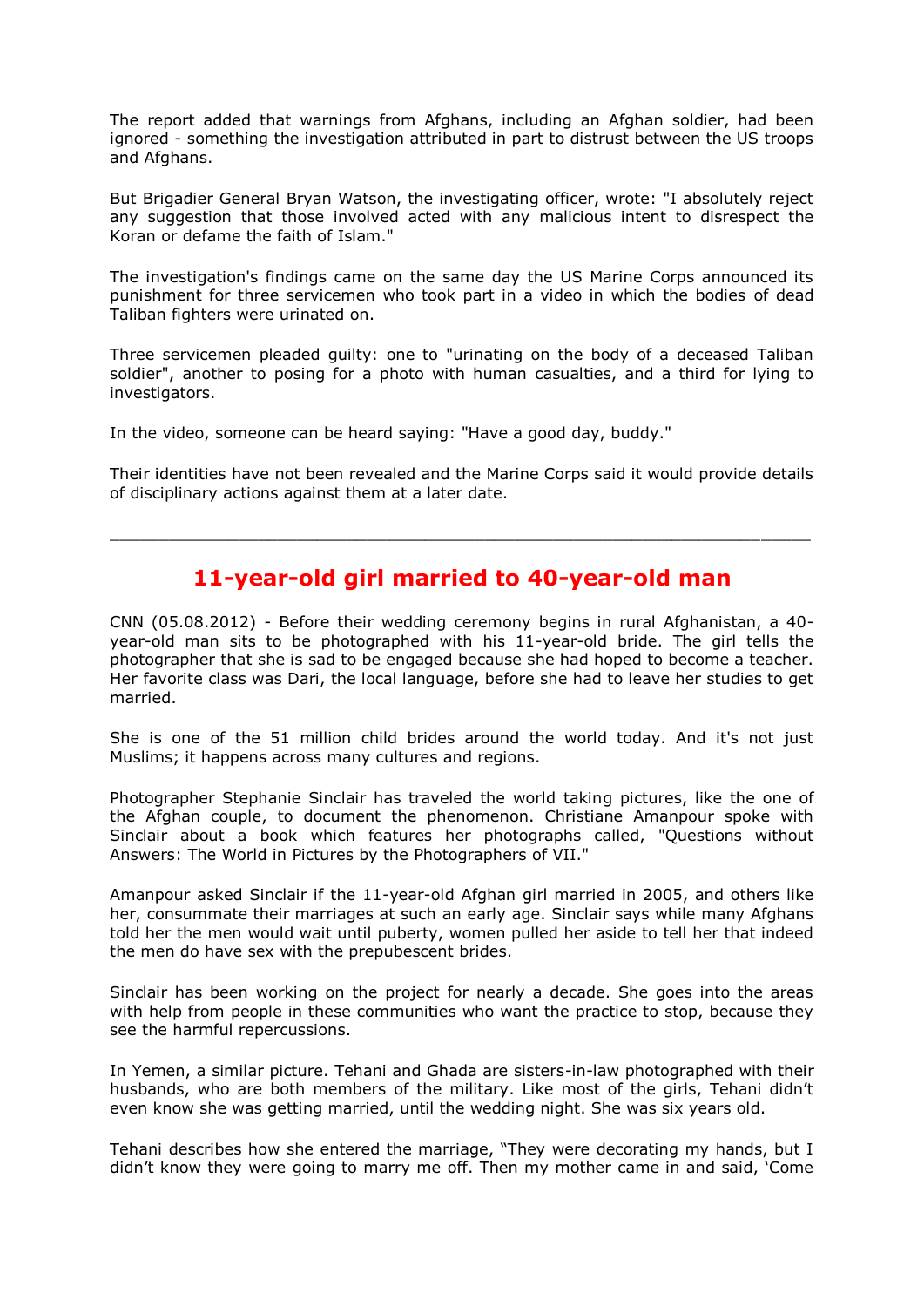on my daughter.' They were dressing me up and I was asking, 'Where are you taking me?'"

Sinclair says, "This harmful, traditional practice of child marriage is just so embedded in some of these cultures that the families don't protect them as they should."

The subjects do know they're being photographed and Sinclair tells them the topic she is working on. She does tell them that there is teen pregnancy in places like the U.S., but for the societies she's photographing it's even worse that 13-year-old girls are pregnant and unmarried.

Another one of the photographs Sinclair took is of a Yemeni girl named Nujood Ali. In a rare turn of events, Ali managed to get a divorce at age 10.

"A couple months after she was married, she went to the court and found a lawyer – a woman named Shada Nasser and asked her to help her get a divorce, and she was granted [it]," Sinclair says. "It's definitely rare and Nujood became kind of an international symbol of child marriage, because she was able to do this. And I think she's inspired a lot of other girls and other organizations to support these girls, to have a stronger voice."

Sinclair has documented the practice outside of the Muslim world. In a Christian community in Ethiopia, she captured the image of a 14 year-old girl named Leyualem in a scene that looks like an abduction. Leyualem was whisked away on a mule with a sheet covering up her face. Sinclair asked the groomsmen why they covered her up; they said it was so she would not be able to find her way back home, if she wanted to escape the marriage.

Sinclair travelled to India and Nepal, and photographed child marriages among some Hindus.

A five-year-old Hindu girl named Rajni was married under cover of night: "Literally at four o'clock in the morning. And her two older sisters were married to two other boys," Sinclair says. "Often you see these group marriages because the girl and the families can't afford to have three weddings." In the five-year-old girl's case, Rajni will continue to live with her own family for several years.

Girls aren't always the only ones forced into marriage. Sinclair wanted to photograph child marries in India and Nepal, because sometimes the boys entering a marriage are also young. "And often they're victims just as much of this harmful traditional practice," she says.

Sinclair told Amanpour that she hopes her photographs would not only highlight the problems to westerners, but also show people in the areas where this takes place that if the girls continue to be taken out of the population to forcibly work at home, that their communities suffer as a whole.

"It's a harmful traditional practice that is slowly changing. We just want to have it change even faster."

# **Woman's public execution for alleged adultery**

<span id="page-9-0"></span>By [Hamid Shalizi](http://blogs.reuters.com/search/journalist.php?edition=us&n=hamid.shalizi&)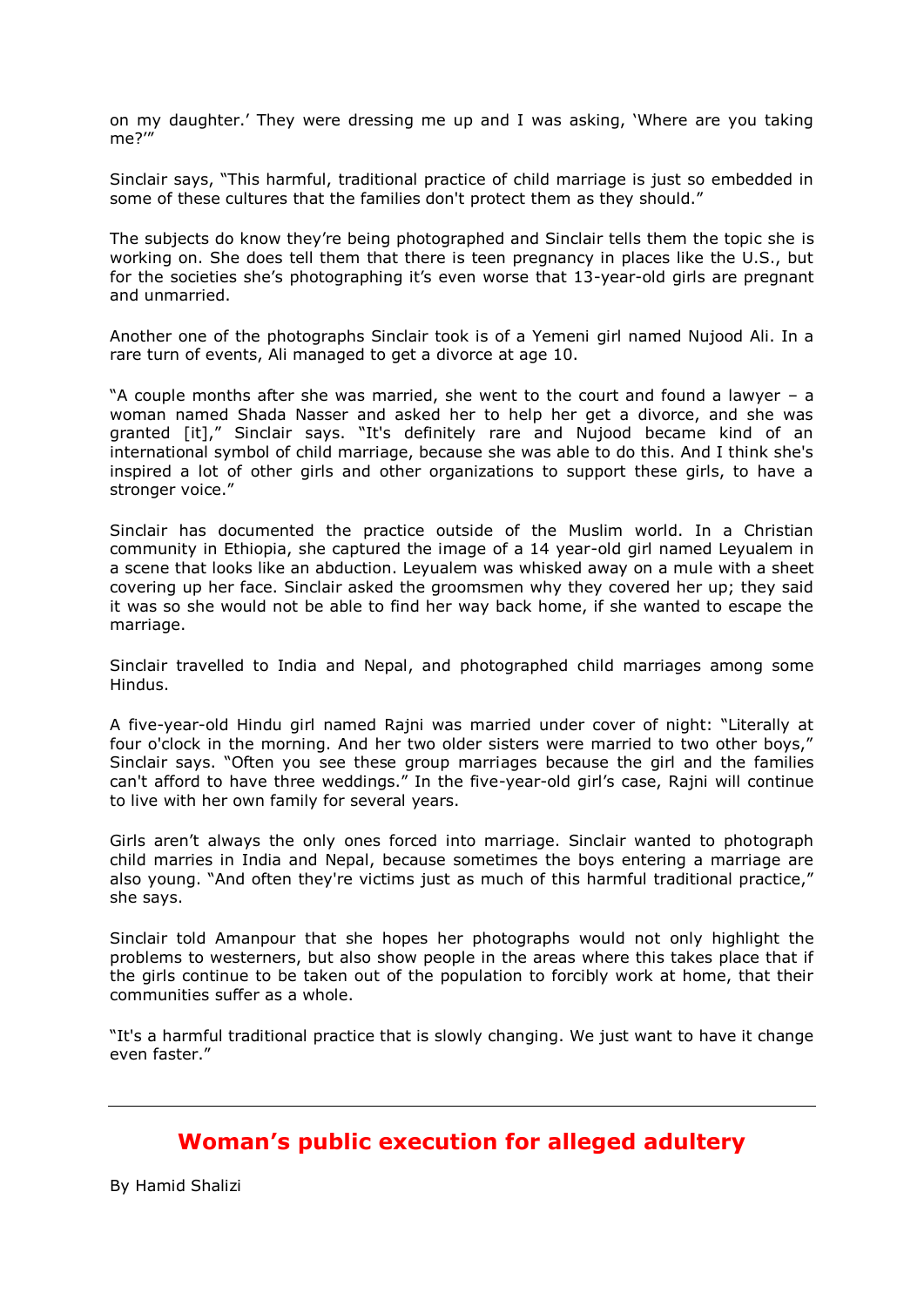Reuters (08.07.2012) - Sayed Jalal furrowed his eyebrows in anger as he vowed to avenge the public execution of a woman in front of a large crowd not far from Kabul, brazen violence that spurred shock and sharp condemnation from Afghan authorities and the United States.

The Taliban denied involvement in the killing in Parwan province, in which an unnamed woman's head and body were riddled with bullets at close range in punishment for alleged adultery.

Authorities in Kabul directly blamed the Islamist group.

"We will take revenge for this. Their brutality and such inhumane acts are why we hate the Taliban," said the 42-year-old shopkeeper in Charikar, provincial capital of Parwan about 25 km (15 miles) south of Shinwari, where the killing took place.

The execution was recorded in a three-minute video, obtained by Reuters, which shows a woman in a shawl being repeatedly shot in front of around 150 men perched on a hill, who cheer and praise the attackers, calling them "mujahideen", a term the Taliban call themselves.

NATO's top commander in Afghanistan, U.S. General John Allen, called the killing "an atrocity of unspeakable cruelty".

Others in Charikar, from where a dirt road leads to Shinwari through rough terrain, lamented what they described as the Taliban's increasing sway over their once relatively peaceful area, about an hour's drive west from Kabul.

"The Taliban are creating fear and trying to rule us through terrorism but they will never succeed," said Charikar resident Najibullah, 30, prompting approving nods from a crowd of men who had formed around him in a busy outdoor market.

The Taliban dismissed the claims: "We have no operational update about this," spokesman Zabihullah Mujahid said. Parwan's governor Basir Salangi said the Taliban carried out the killing in his province eight days ago.

Despite the presence of over 130,000 foreign troops and 300,000 Afghan soldiers and police, the Taliban have managed to resurge beyond their traditional bastions of the south and east, extending their reach into once more peaceful areas like Parwan.

"This was a brutal act against the Afghan people by the Taliban," Interior Ministry spokesman Sediq Seddiqi said.

"They will be punished as they were punished 10 years ago and we will continue our struggle to eliminate them," he told Reuters, referring to their ousting from power in late 2001 by U.S.-backed Afghan forces after an austere five-year rule.

The condemnation came on the day of a major donors' summit in Tokyo, where \$16 billion in development aid was pledged for Afghanistan over the next four years as they try to prevent it from sliding back into chaos once most foreign troops have left by the end of 2014.

In a declaration by summit participants, the importance of promoting women's rights was stressed repeatedly.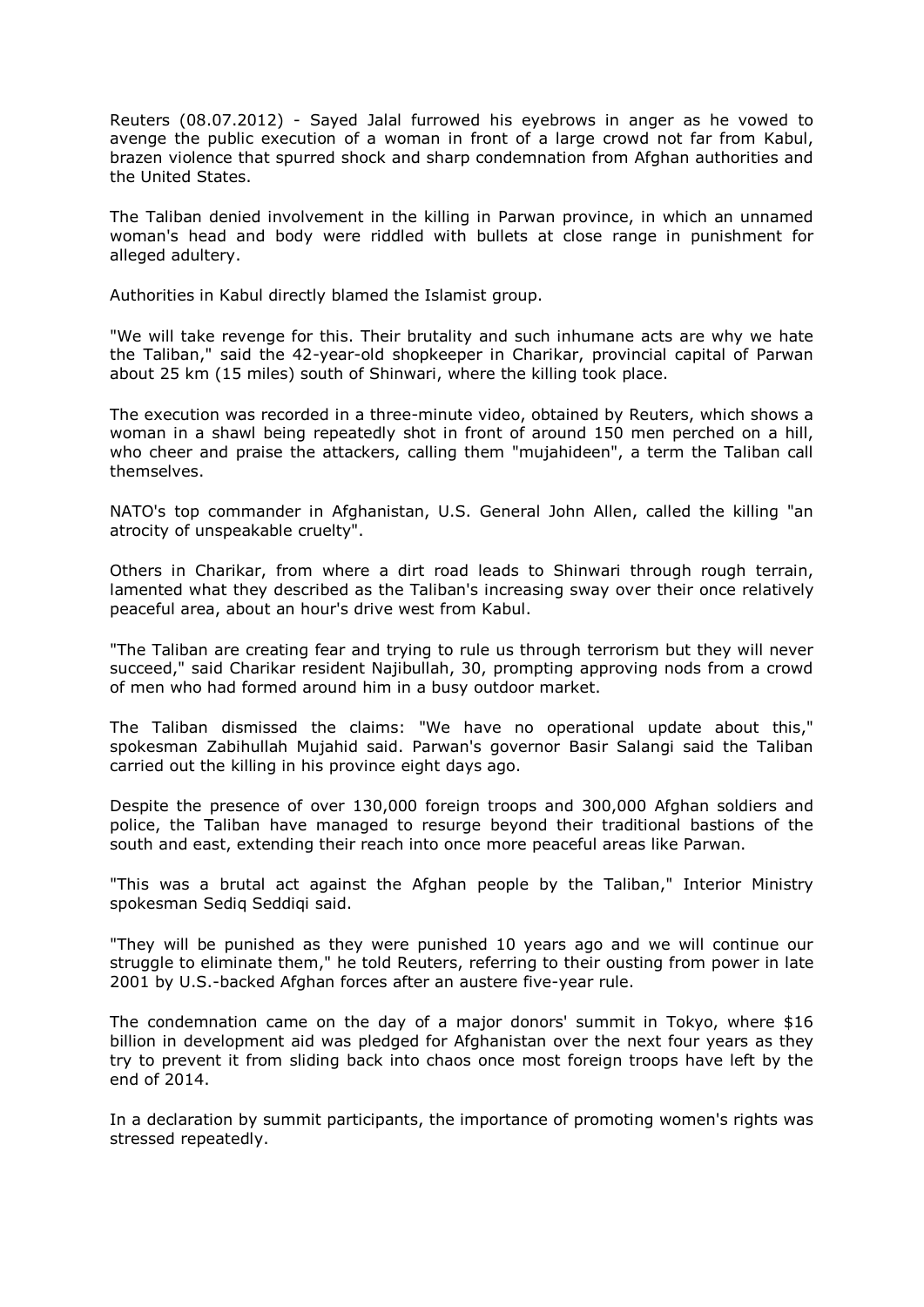The U.S. embassy in Kabul, condemning the public execution in the "strongest possible terms", said the hard-won gains of Afghan women made in the last 10 years must be protected.

But Shah Jahan Yazdanparast, head of women's affairs in Parwan, which is connected to the Kabul ministry, said such naked violence as the woman's execution "will only increase our fear and concern as women in Afghanistan".

Afghan women have won back basic rights in education, voting and work since the Taliban were ousted from power but fears are mounting both at home and abroad that such freedoms could be traded away as Kabul seeks peace talks with the group.

"Afghan women and girls were looking to the international community to protect the progress they have made in the last decade and they have been let down," Oxfam Afghanistan's head of policy and advocacy, Louise Hancock, said on Sunday after the close of the Tokyo summit.

Violence against women has increased sharply in the past year, according to Afghanistan's independent human rights commission. Activists say there is waning interest in women's rights on the part of President Hamid Karzai's government.

Authorities blamed the Taliban for the stoning to death of a young couple in northern Kunduz province two years ago in a crowded bazaar, days after a pregnant widow was flogged and killed in western Baghdis province. The Taliban denied involvement.

## <span id="page-11-0"></span>**Where Afghan humanitarianism ends and development begins**

UNAMA (30.01.12) - Afghanistan suffers from cyclical natural disasters - floods and drought - which affect people annually and require expensive emergency responses, but their impacts could well be avoided, or at least mitigated, if proper water management systems or dams were built, for example.

Some farmers could switch from rain-fed wheat crops, which require a lot of water, to other crops, like grapes or almonds. But these kinds of transitions require long-term multi-year plans, inherently at odds with emergency responses, based on annual appeals for funding.

"Responding to eight droughts in 11 years makes no sense," Michael Keating, the UN humanitarian coordinator in Afghanistan, said recently. "There is something going wrong."

"It is not a complete mystery how some of these problems can be addressed," Keating told IRIN. "They shouldn't be addressed by basic emergency humanitarian action."

And yet, for much of the past decade, humanitarians have been drawn into things like infrastructure and early recovery programmes.

"A lot of humanitarian assistance has been partly diverted from its objective," said Laurent Saillard, head of the European Commission's humanitarian aid arm (ECHO) in Afghanistan. "Instead of being used for what it's supposed to be used for - life-saving emergency interventions - it is trying to address chronic poverty, and of course, at the end of the day, not achieving sustainable results."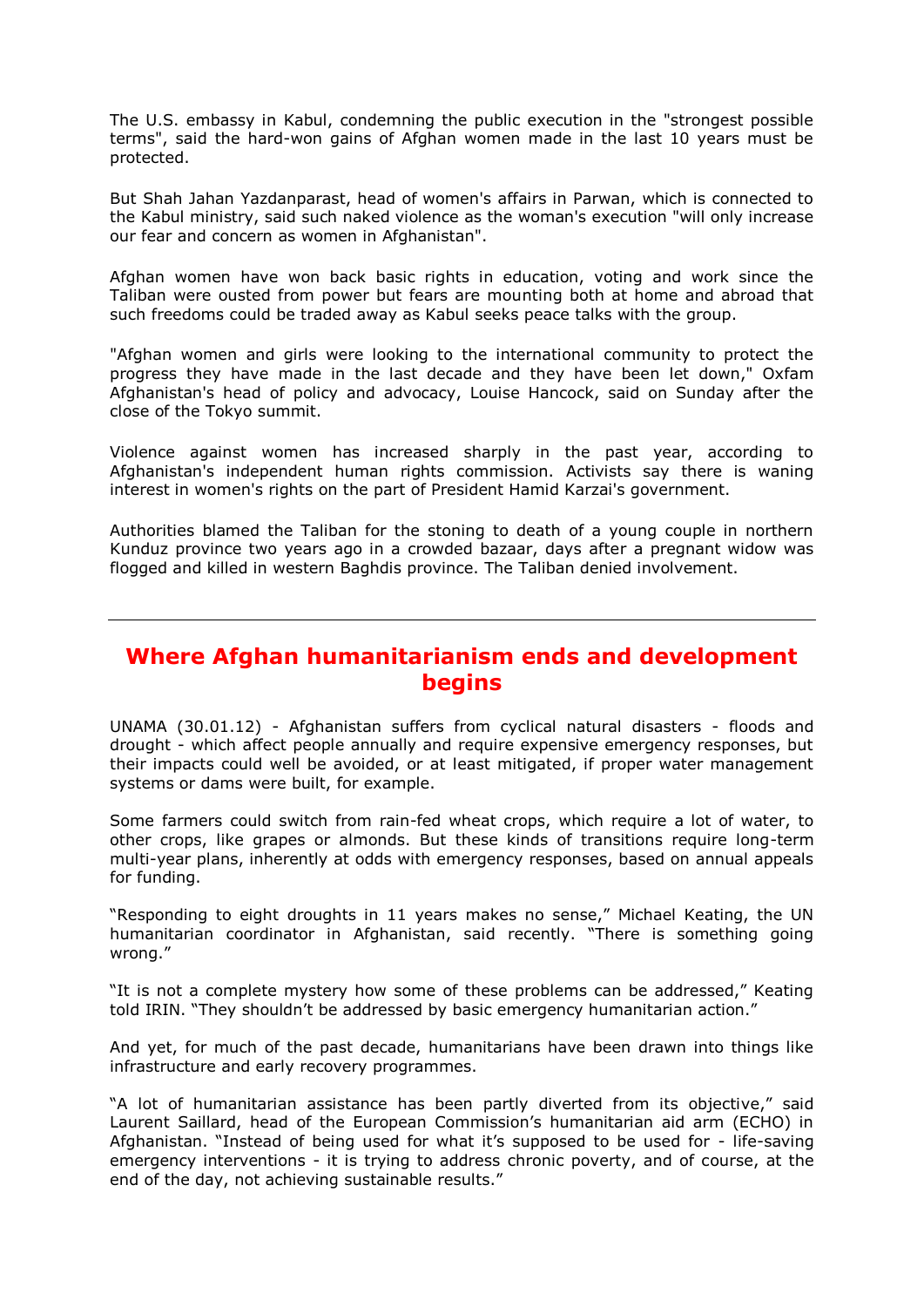Over the past 10 years, a cumulative US\$3.2 billion has been spent in Afghanistan on programmes outlined in the international community's annual appeals for humanitarian funding - the Consolidated Appeals Process (CAP). The CAP is estimated to account for only half of all humanitarian funding.

"[There is] frustration from the population which receives the assistance [because it] is not exactly what they need... frustration from the implementing agencies, [who] realize that they have been present for 10 years, repeating all sorts of interventions, and yet they have not addressed the problem… and frustration from the donors, [who] feel that the money is being wasted, in a way," Saillard told IRIN.

This year's drought - affecting 2.8 million people - brought the problem to new heights: "That is a scale that is simply not sustainable," said Aidan O'Leary, the head of OCHA in Afghanistan.

"At the end of the day, humanitarian actors can only ever bring emergency relief," he added. "We cannot bring solutions. [People] want houses, roads, livelihoods. Humanitarian actors can't deliver that. They're never going to be able to deliver that."

#### *New approach*

This year's CAP, launched in Kabul on 28 January, aims to "go back to basics" by focusing on more strictly humanitarian needs. "If you make the field too broad, you can't get anything done," O'Leary told IRIN.

The international humanitarian community has requested one quarter less than last year, even though humanitarian needs are increasing. It has asked for \$437 million to help 8.8 million Afghans, including help for civilians affected by armed conflict, initial assistance for refugees and internally displaced people returning to their areas of origin, and lifesaving actions for those affected by natural disasters.

This excludes projects for the "chronically vulnerable populations" - a task deemed better left to development actors.

#### *How we got here*

Much of the problem, aid workers say, lies in the fact that the billions of dollars in development aid invested in the country over the last decade have not been spent cohesively or based on needs, but rather driven by short-term political and military aims.

Around \$57 billion dollars of development assistance have been spent in Afghanistan since 2001, and yet 10 million people are still living on the edge, Keating said.

"That does raise the question: Have the investments been equitable? Is the money being used in a way that helps these communities reduce their vulnerability and doesn't expose them to repeated humanitarian crisis?" Falling through the cracks

Nor has the government provided the answer, aid workers say. Saillard argues the humanitarian community is partly to blame in allowing the government to defer its responsibilities, often under the guise of lack of capacity. "The fact that there is this presence keeps the right actors sometimes outside the game," he noted.

But the minister of rural rehabilitation and development, Jarullah Mansoori, argues that with its budget of \$500 million per year, his ministry has made great strides in building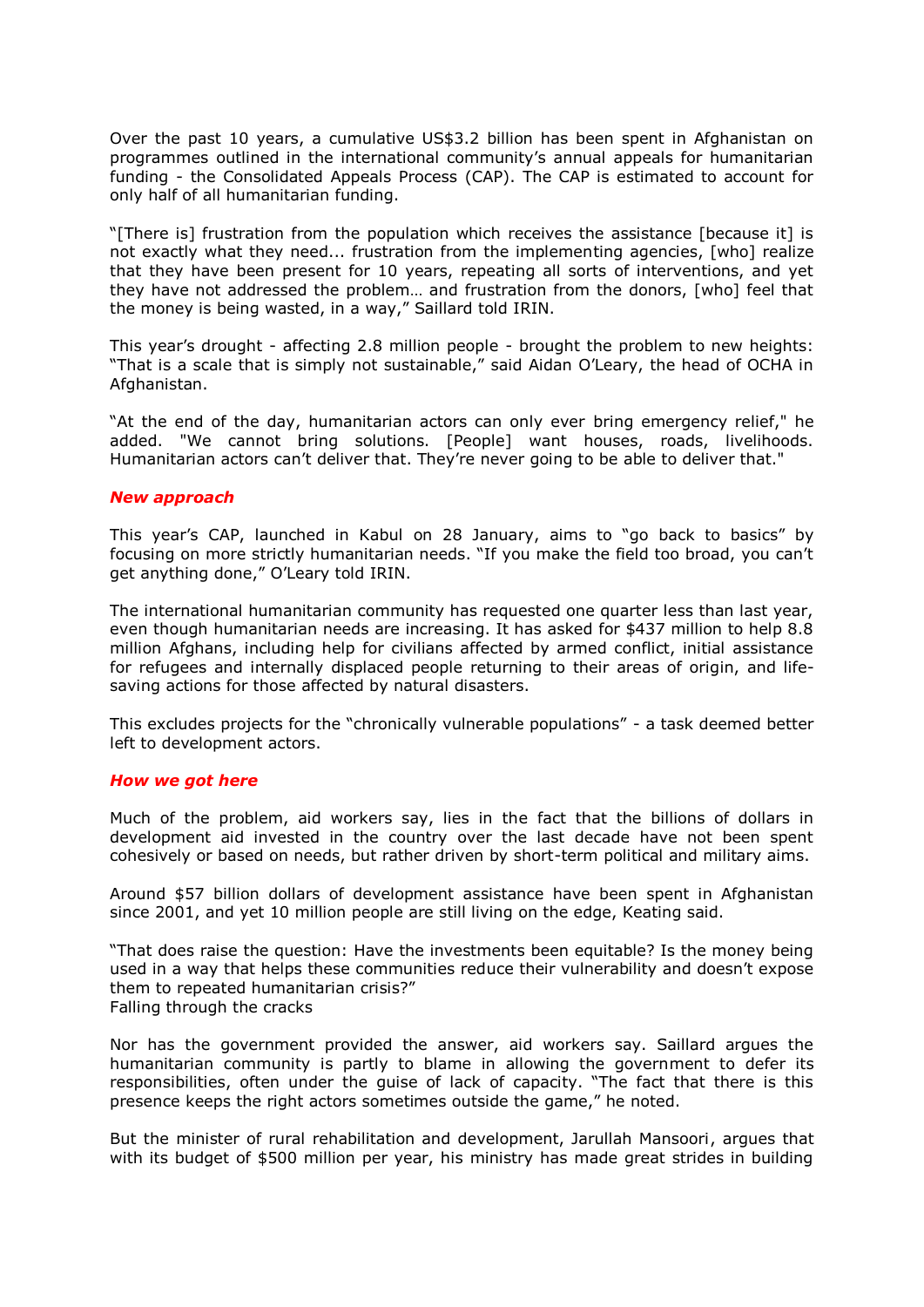communities' resilience to shocks and in managing the impacts of disasters.

It has created a central coordinating body, the Afghanistan National Disaster Management Authority; has dug irrigation canals; encouraged rural enterprise development; and improved access to health and education in rural areas. The ministry's flagship National Solidarity Programme has been credited with reaching the local level with cash-for-work or cash-for-assets programmes.

"If you compare the damage of disasters eight years ago to... now, you will see a lot of differences," the minister told IRIN. "But still, since this country went through more than three decades of very damaging and destructive war and crisis, it needs a lot of effort in every aspect."

Other aid workers say mitigation projects, like flood protection walls, have fallen through the cracks. They are not a central part of the Afghanistan National Development Strategy, which the UN Assistance Mission in Afghanistan is mandated to support; nor are they technically part of OCHA's mandate. The UN Development Programme (UNDP), which might traditionally take on such projects, has been focused on improving governance and reducing poverty, and is scaling back its direct presence across the country in order to increasingly work through the government.

"Disaster risk reduction is almost non-existent," said one development worker. "I've noticed that gap. There's very little proactive work done here. It's all reactive."

### *Dialogue*

Another part of the problem has been a lack of understanding of what exactly "humanitarian" means and where the line is drawn. "It's quite blurred," as one field worker put it. "Is any one activity development or humanitarian?"

The UN Refugee Agency (UNHCR) has been dealing with this question for years, as refugees returning from Iran and Pakistan - given an initial humanitarian assistance struggle to integrate in the longer term.

"Where does humanitarian assistance stop and where does development aid begin?" Suzanne Murray Jones, a senior adviser at UNHCR, has been asking herself. "How do we bridge the gap?"

Part of the answer, she said, is a greater dialogue between humanitarian and development partners to encourage development investments in the same areas where people are returning en masse.

"We know nothing about development of livelihoods or about large-scale agriculture. It's not our expertise. It's for the FAOs or ILOs to go to these sites and say this is what's needed," she said, in reference to the Food and Agriculture Organization and the International Labour Organization. "It's getting the synergy together to work together."

To that end, humanitarian actors now participate in monthly meetings of the heads of developmental agencies to try to flag issues of concern, and O'Leary is increasingly advocating development.

"We have to be more vocal," he said. "I have no interest in having humanitarians indefinitely here in Afghanistan. We have to be looking for our exit strategy. That involves a peace process and development actors developing the key issues. Is it going to take decades? Yes. But it has to be on the agenda now."

### *Gaps*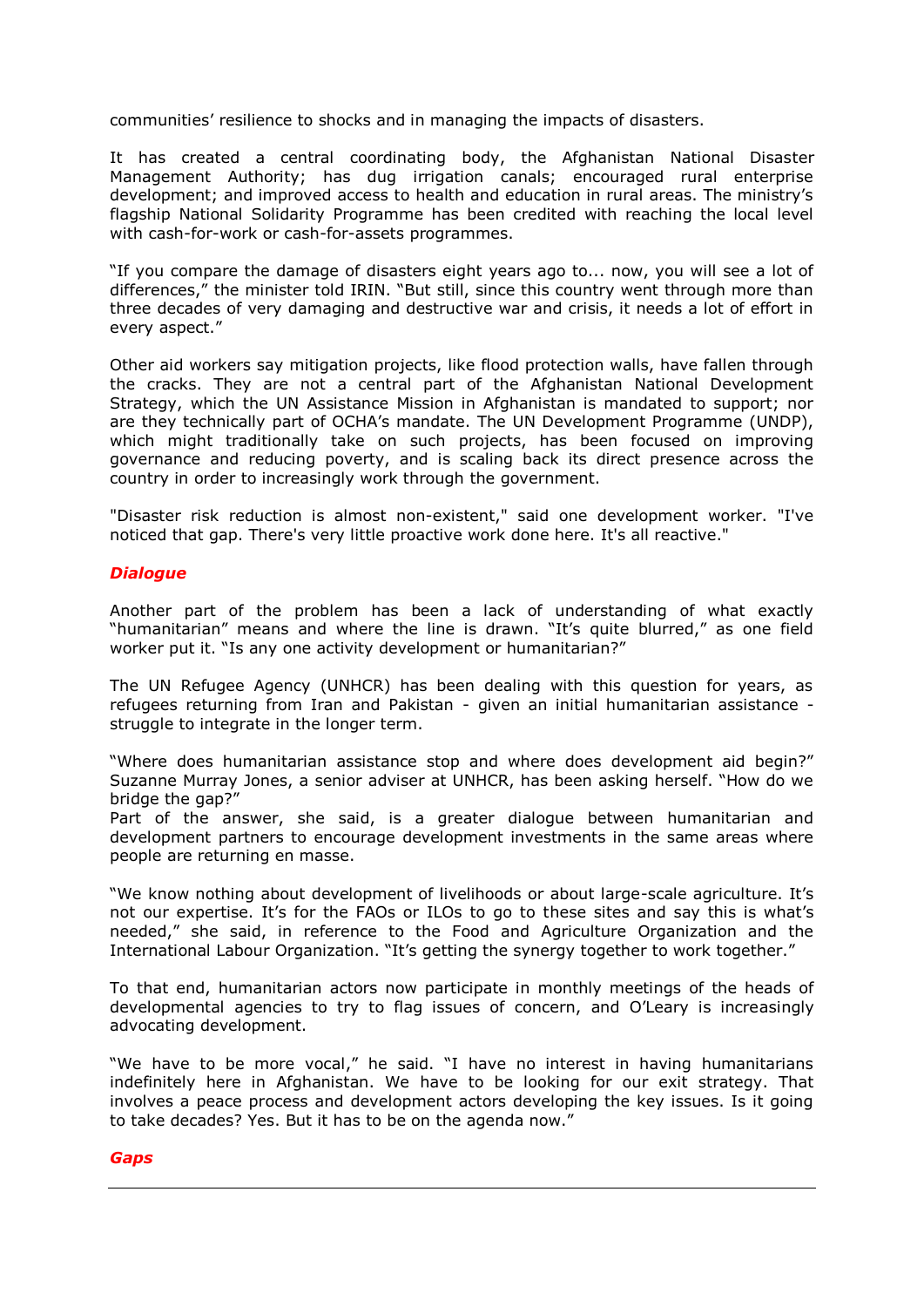In the meantime, as humanitarians try to return to their more traditional role, they find themselves in a tricky position. Keating recalls an informal settlement he visited in Kabul where people were living with "nothing".

"You can't respond on a humanitarian basis endlessly, and yet there is no development activity that we could perceive to address their needs," he said. "They're falling between two stools. I suspect that is true of a very large number of people in rural areas as well."

Aid workers acknowledge that pulling back could lead to holes in coverage. But for Saillard, it might be a necessary evil. "Sometimes you have to create gaps for the right actors to wake up and take their responsibilities seriously," he said.

## <span id="page-14-0"></span>**Systematic torture in Afghanistan's internationally funded detention centres**

#### *Written Parliamentary Question by MEP Pino Arlacchi*

EP (10.11.2011) - According to a United Nations report released on 10 October 2011, the use of torture on prisoners is 'systematic' in Afghanistan.

The UN report is the most comprehensive look at the Afghan detention system to date. It paints a devastating picture of abuses perpetrated during interrogations by Afghan intelligence and police officials, even though US and EU donors provide training and pay for nearly the entire budget of the Afghan ministries running the detention centres.

The report does not assess whether international officials knew of the abuses; but since it is difficult to believe that the foreign funds intended for the Afghanistan detention centres have been disbursed with total lack of control and oversight, such widespread use of torture raises serious questions about potential complicity or carelessness by international officials.

1. Is the Vice-President/High Representative aware of the abhorrent violation of human rights denounced by the UN report?

2. How does the Vice-President/High Representative intend to proceed in order to rectify what is a clear lack of supervision of the funds concerned or, at worst, possible external complicity in acts of torture and mistreatment of Afghan detainees?

### *Answer given by High Representative/Vice-President Ashton on behalf of the Commission, 20 December 2011*

The European Union has taken careful note of the UN report regarding the mistreatment of detainees in certain detention facilities of the National Directorate of Security and Afghan National Police and issued a statement on 10 October 2011(1).

The United Nations Assistance Mission in Afghanistan has made it clear that the report does not conclude that the ill-treatment encountered is part of a systematic policy by the authorities. They have also stated that the Government is taking the allegations seriously and is seeking to establish mechanisms to avoid future abuses.

Governance and Rule of Law are focal areas of EU support for Afghanistan and are, therefore, key elements in the dialogue with the Government. In particular, the EU has supported the Ministry of Justice in overseeing the Central Prisons Department (CPD).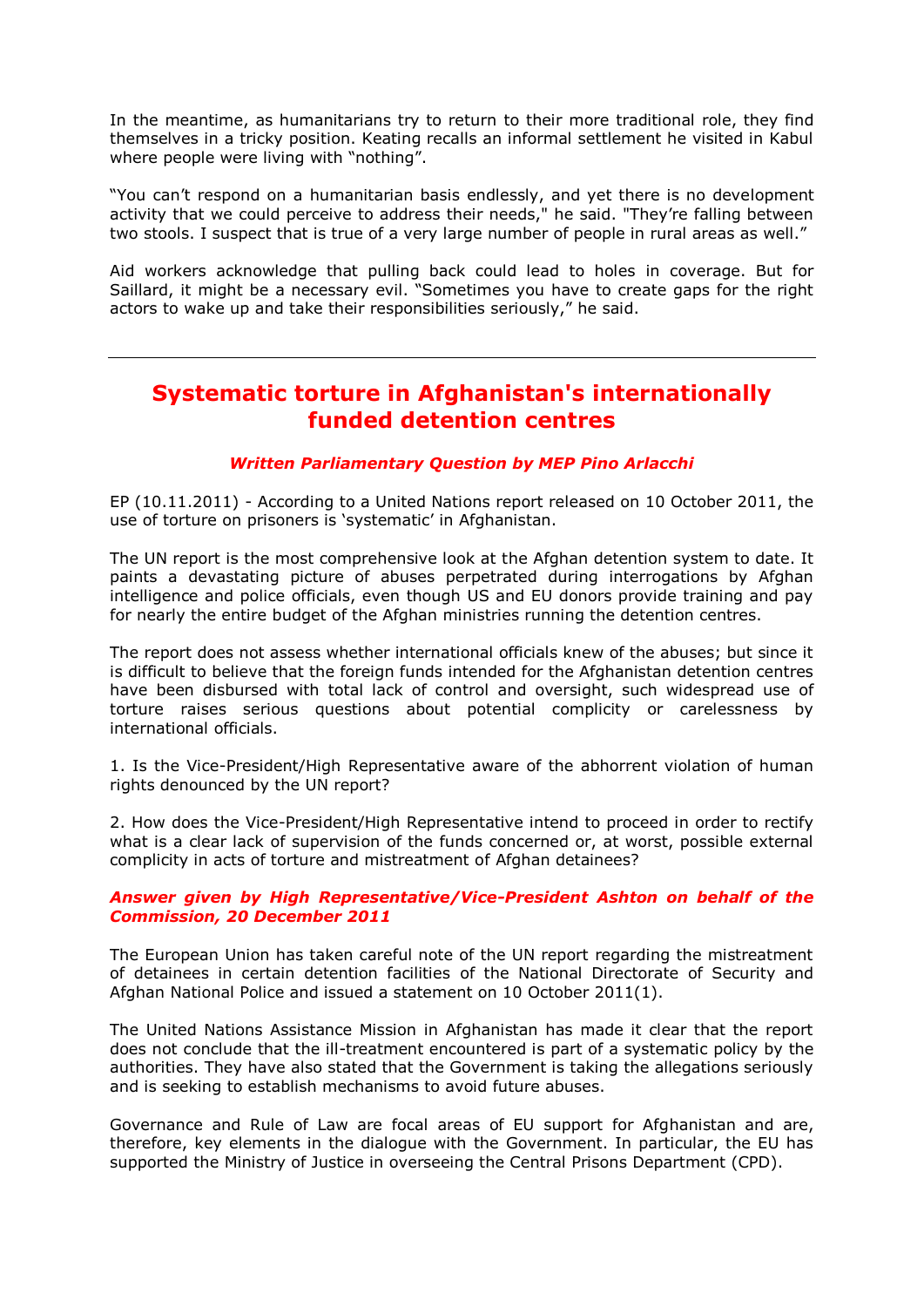This responsibility is now being transferred to the Ministry of Interior (MoI) and the EU, in cooperation with the international community, is working closely with the Afghan authorities to ensure that suitable checks and balances remain in place once the CPD falls fully under MoI responsibility.

This includes a reform of the prison law and ensuring that the rights of persons in detention are protected. Of particular importance in this respect is protection of underage detainees and measures to ensure that detainees in general are protected from physical and psychological abuse. The EU will continue to follow the situation of Afghan prisoners closely and will raise the issue with the Government of Afghanistan whenever appropriate in order to ensure that international law is upheld and enforced.

EU assistance for capacity building activities with the police takes a human rights-based approach. Furthermore, in regard to EUPOL Afghanistan, human rights are a crosscutting issue in its police mentoring tasks and cooperation with the Ministry of Justice and prosecutors. EUPOL cooperates directly with the Afghan Human Rights Commission.

<span id="page-15-0"></span>The EU also continues to fund Afghan civil society, including under the EIDHR. It stands ready to use its assistance instruments to help the government address human rights abuses in a timely fashion.

# **The European hospital of Kabul**

### *Written Parliamentary Question by MEP Thijs Behrman*

EP (31.10.2011) - The French Medical Institute for Children (FMIC), launched in 2005 in Kabul on the initiative of French medical NGO La Chaîne de l'Espoir, is participating in the international community's reconstruction efforts and efforts to improve access to care for Afghan people. Based on a public-private partnership between the French and Afghan governments, the Aga Khan Development Network and La Chaîne de l'Espoir, the FMIC is currently developing its healthcare offer, with the establishment of a gynaecology and obstetrics service that should start by 2012, and the integration in the future of an academic and tertiary centre for medical sciences, eventually turning the FMIC into a fully-fledged academic hospital centre for both adults and children. The FMIC distinguishes itself not only by the high level of quality of healthcare provided to patients (ISO 9001 certificate) and the variety of services offered, but also by the fact that it enables a fruitful transfer of knowledge and know-how to the benefit of the 457 Afghan members of staff, thereby sustaining the policy of 'Afghanistan' necessary for a true and sustained development of the country.

1. Given the importance of the objectives pursued and the already well-established European representativeness of the staff working there, would the Commission agree to turn the FMIC into an EU project, which would enhance the visibility of EU action on the international scene in general, and in Afghanistan especially?

2. Given the fact that the Commission is a well-recognised key stakeholder in the medical field (major founder of the main two national programmes, Basic Package Health Services and Essential Package Hospital Services), does it intend to include tertiary healthcare in its next Country Strategy Paper, as the focus has been so far only on primary and secondary healthcare, and as there is a need to link all levels of healthcare?

3. Would the Commission agree to establish a shared financing based on Member States' contribution to care units (on the basis of the existing French model for instance), and on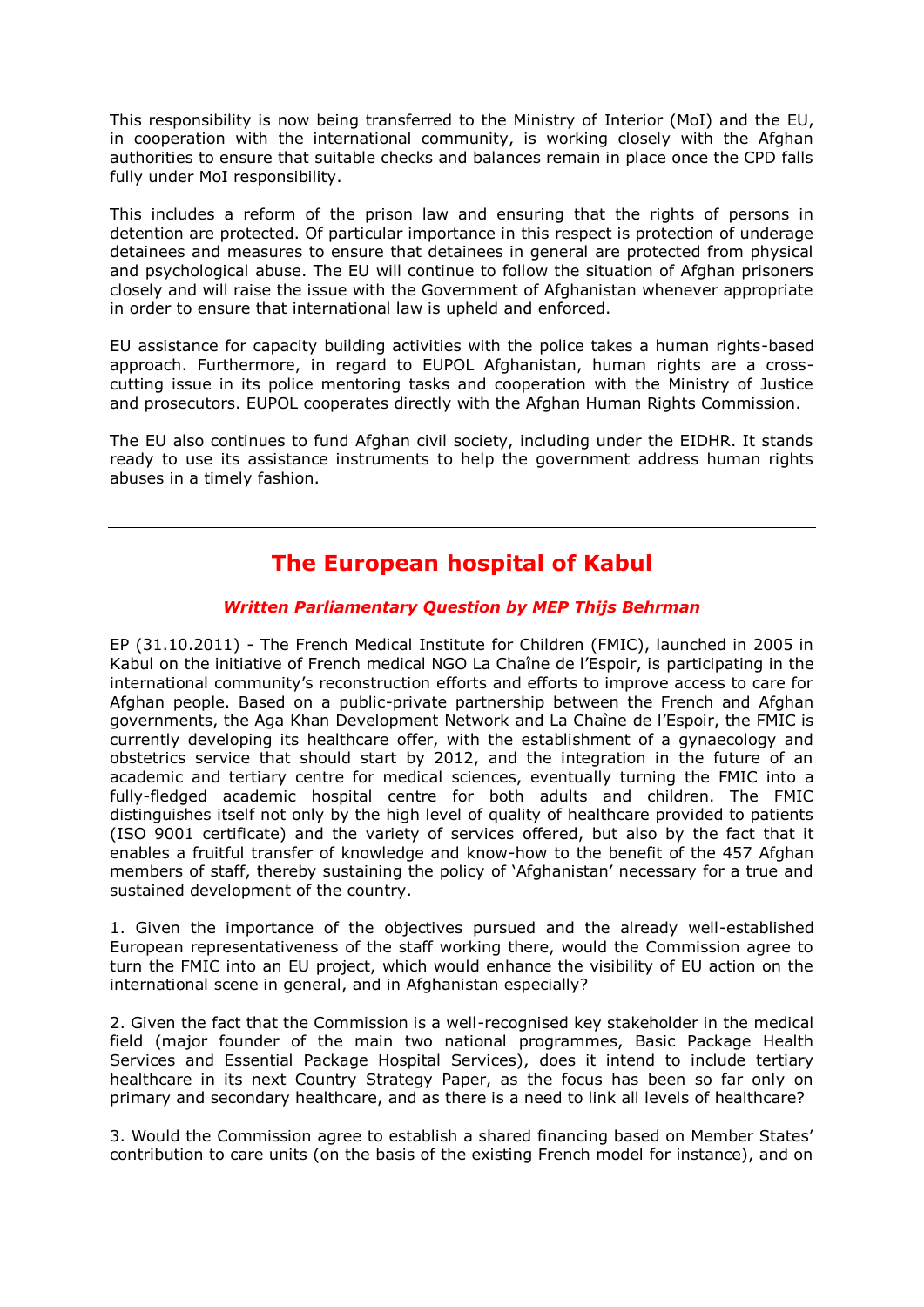the Commission's contribution to transversal units (e.g. laboratory, administration, training, etc.)?

### *Answer given by Mr Piebalgs on behalf of the Commission, 15 December 2011*

The Commission is aware of the quality of the work done by the French Medical Institute for Children (FMIC) in Kabul in contributing to improving Afghan access to medical care, in particular for children.

1. As regards the possibility of EU funding for the FMIC, EU support to projects is granted through transparent competitive procedures (calls for proposals). Furthermore, the parameters of the current EU assistance programme for Afghanistan were agreed with the Government of Afghanistan in 2010 and coordinated with other donors. EU support to the health sector in Afghanistan is implemented through (i) technical assistance and capacity building to the Ministry of Public Health, provided through service contracts and (ii) support the Basic and Essential Health Packages (BPHS and EPHS) in 10 provinces, through grants to non-governmental organisations (NGOs) following the publication of specific calls for proposals. For additional details on the implementation of the EU‑Afghanistan Country Strategy Paper (CSP) 2007-2013 and Multiannual Indicative Programme (MIP) 2011-2013, the Honourable Member's are invited to consult the EU-Afghanistan State of Play which is updated bi-annually $(1)$ . This Programme is being implemented and there are no additional EU funds available.

2. The next EU‑Afghanistan Country Strategy Paper (2014-2020) and related respective programming documents (and underlying legal bases, which are still being designed) will be in line with aid effectiveness principles and the EU's and international community's commitments towards the Government of Afghanistan (the Kabul Process). These include using country systems, to the extent possible, and supporting robust sector strategies and government-led donor coordination. If health continues to be identified in future as a core sector for EU support, support to tertiary healthcare will be an integral part thereof.

<span id="page-16-0"></span>3. Actions falling within the framework of the new Multiannual Financial Framework (2014-2020) will have to be agreed upon in line with the respective legal base. Under the principles of division of labour, individual Member States may consider bilateral support for sectors, in coordination with EU support and that of other donors.

# **Prisoners in Afghanistan**

### *Written Parliamentary Question by MEP Thijs Behrman*

EP (19.09.2011) - Yesterday it was reported that the UN is to publish a report on torture in Afghan jails. The report alleges that in some prisons detainees have been systematically beaten and given electric shocks and suggests that as a result NATO will be asked to suspend prisoner transfers to some facilities.

The human rights organisation Afghanistan Independent Human Rights Commission has corroborated these allegations, claiming that almost all prisoners in custody are tortured on a daily basis to make them confess.

Is the High Representative aware of these allegations?

What is the High Representative doing in the context of the EU's human rights strategy and of its relations with the Afghan authorities to protect these prisoners' human rights? How does the High Representative intend to respond to these alarming allegations, with specific reference to EU policies in Afghanistan?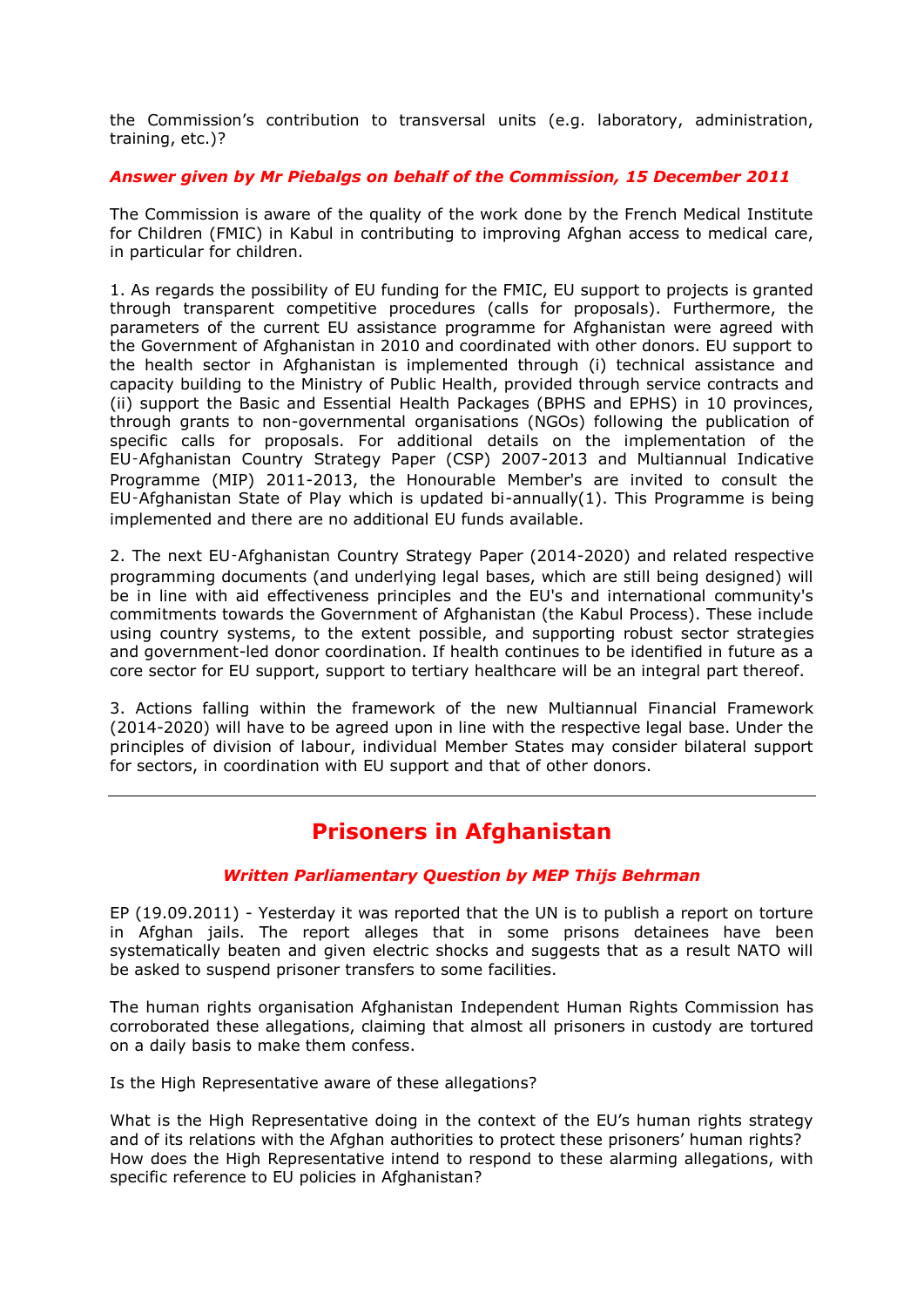### *Answer given by High Representative/Vice-President Ashton on behalf of the Commission, 9 January 2012*

The EU is aware of the United Nations' report on the treatment of prisoners in Afghan jails.

The United Nations Assistance Mission in Afghanistan has made it clear that the report does not conclude that the ill-treatment encountered is part of a systematic policy by the authorities. They have also stated that the Government is taking the allegations seriously and is seeking to establish mechanisms to avoid future abuses.

The EU will continue to follow the situation of Afghan prisoners closely and will bring up the issue with the Government of Afghanistan whenever appropriate.

Governance and Rule of Law are focal areas of EU support to Afghanistan and are, therefore, key elements in the dialogue with the Government. In particular, the EU has supported the Ministry of Justice in overseeing the Central Prisons Department (CPD). This responsibility is now being transferred to the Ministry of Interior (MoI) and the EU, in cooperation with the international community, is working closely with the Afghan authorities to ensure that suitable checks and balances remain in place once the CPD falls fully under MoI responsibility. This includes a reform of the prison law and ensuring that the rights of persons in detention are protected.

Moreover, EU assistance for capacity building activities with the police takes a human rights-based approach. Furthermore, in regard to EUPOL Afghanistan, human rights are a cross-cutting issue in its tasks related to police mentoring, cooperation with the Ministry of Justice and prosecutors. EUPOL also cooperates directly with the Afghan Human Rights Commission. The EU also continues to fund Afghan civil society, including under the European Instrument for Democracy and Human Rights (EIDHR). It stands ready to use its assistance instruments to help the government to address human rights abuses in a timely fashion.

The Commission, via its humanitarian aid department, is funding the International Red Cross Committee (ICRC) which mandate includes notably the protection of detainees. ICRC's action aims at guaranteeing that all detainees are held only in recognised places of detention where material conditions and rules of detainees' management conform to International Humanitarian Law (IHL) or other internationally recognised standards. One of ICRC's main tasks under this action is to ensure that conditions of detention are satisfactory.

### **Filling classes with learning, not fears**

<span id="page-17-0"></span>NY Times (09.06.11) - Taliban insurgents are attacking fewer schools, easing the way for boys and girls to attend in larger numbers, even in largely insecure areas of the country, Afghan education officials say.

Since March 21, the beginning the Afghan calendar year, education officials have recorded 20 school-related attacks, said Gul Agha Ahmadi, a spokesman for the Ministry of Education. Attacks can include the burning of schoolhouses, kidnappings, threats, forced school closings and the killing or injuring of students or teachers. One headmaster has been killed so far.

While still gloomy, the numbers are down to an average of about eight a month, less than half the monthly average recorded by the ministry the previous two years. A United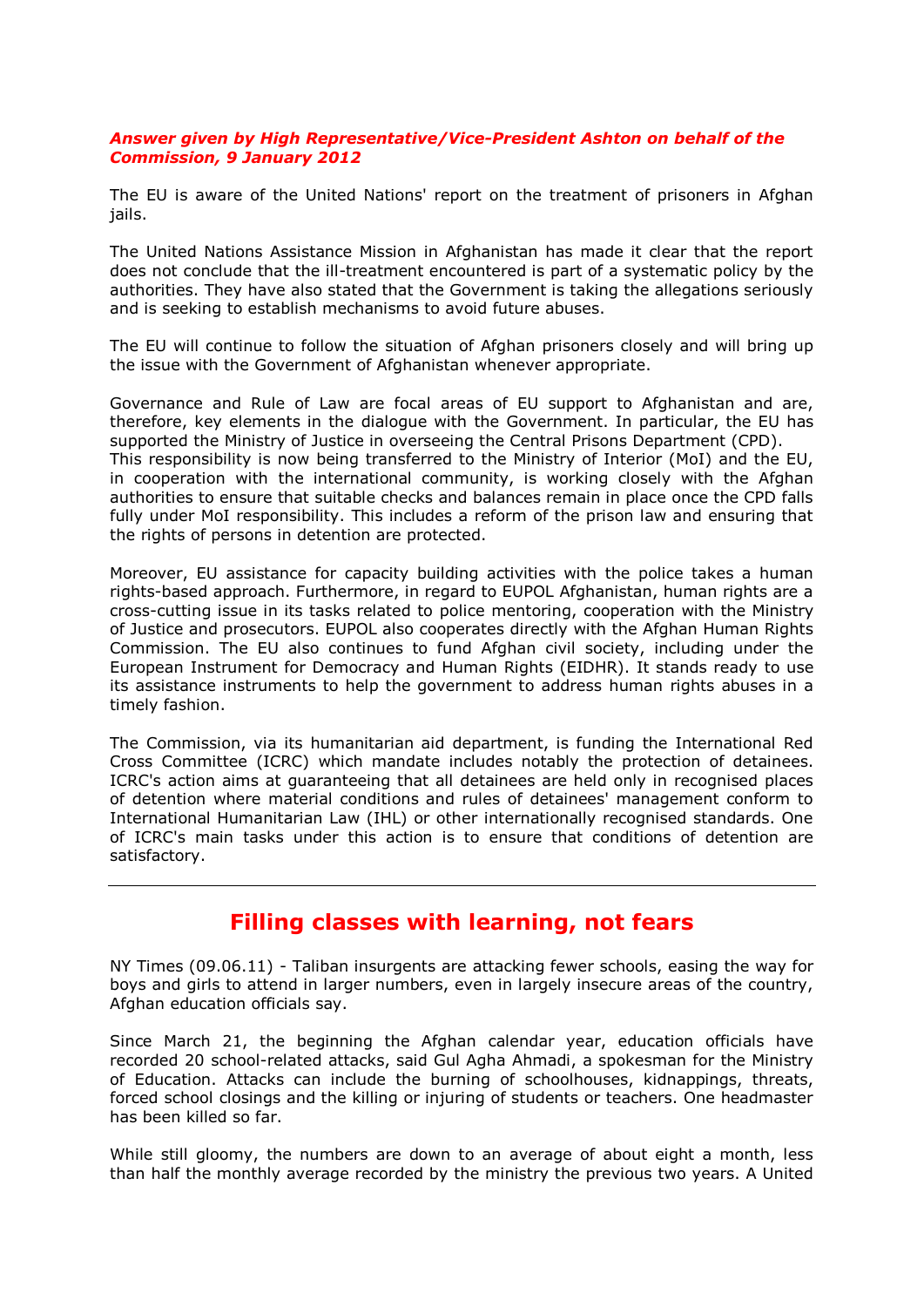Nations-led task force on children and armed conflict recorded an average of nearly 50 attacks a month the previous two years, reflecting starkly different methods of reporting. Task force officials could not verify the numbers reported by the ministry since March, but Unicef, a task force member, confirmed that attacks were down this year, without providing specific numbers. Interviews with school administrators in some of the most volatile parts of the country also indicate a considerable decline.

Officials and aid groups say it is too soon to know whether the decrease is a signal of a permanent shift. But the drop is a hopeful sign as the United States and Afghanistan explore peace talks with the Taliban, and may show an effort on the part of the insurgents to portray a more moderate image as those talks continue, even as violence has escalated across the country.

What accounts for the decrease  $-$  whether improved security, a shift in Taliban philosophy or some combination of factors  $-$  is a matter of debate. Mullah Muhammad Omar, the spiritual leader of the Taliban, is believed to have issued a decree in March forbidding his fighters to attack schools and intimidate schoolchildren. Education Ministry officials and aid groups say they welcome the decree, though none of them have ever actually seen it.

Ghulam Farooq Wardak, the minister of education, credits efforts to convince communities, their elders and their religious leaders that education is vital to the country's future.

"These are arguments that have gained a lot of momentum within the communities," he said. "And the communities are in a very strong position to argue with those who are behind the closing of the schools."

A Taliban spokesman could not be reached for comment.

Mullah Omar has supposedly issued such edicts in the past, but they appear to have gone ignored, perhaps signaling a disconnect among the far-flung and loosely affiliated insurgent groups that commonly fall under the umbrella term of the Taliban.

Child protection advocates are reacting cautiously to the fall-off in attacks, because while the numbers may be down, the attacks have not stopped. Last month, a school principal was killed just outside of Kabul, apparently for spurning insurgent demands to stop teaching girls. Some 400 schools, meanwhile, remain closed for security reasons, mainly in the southern Pashtun belt stretching from Helmand Province through Kandahar and up to Paktika Province, according to the Education Ministry.

Peter Crowley, the country representative for Unicef, which monitors school attacks, said that while there were initial indications of a decrease, "it is too early to describe this as a trend."

About 8.3 million children  $-$  nearly 40 percent of them girls  $-$  were enrolled this year, up from 7.6 million last year, officials said. But various estimates show more than 4 million school-age children still not in classrooms for a variety of economic, social and security reasons.

Even before Mullah Omar was reported to have made his March decree, insurgents were singling out fewer schools and sending out fewer "night letters," the threatening notices the Taliban often paste to school doors ordering the schools closed or dictating the curriculum, officials said.

"Since the inception of the school year we have not had any threats or attacks," said Muhammad Qasam Popal, provincial director of education in the southern province of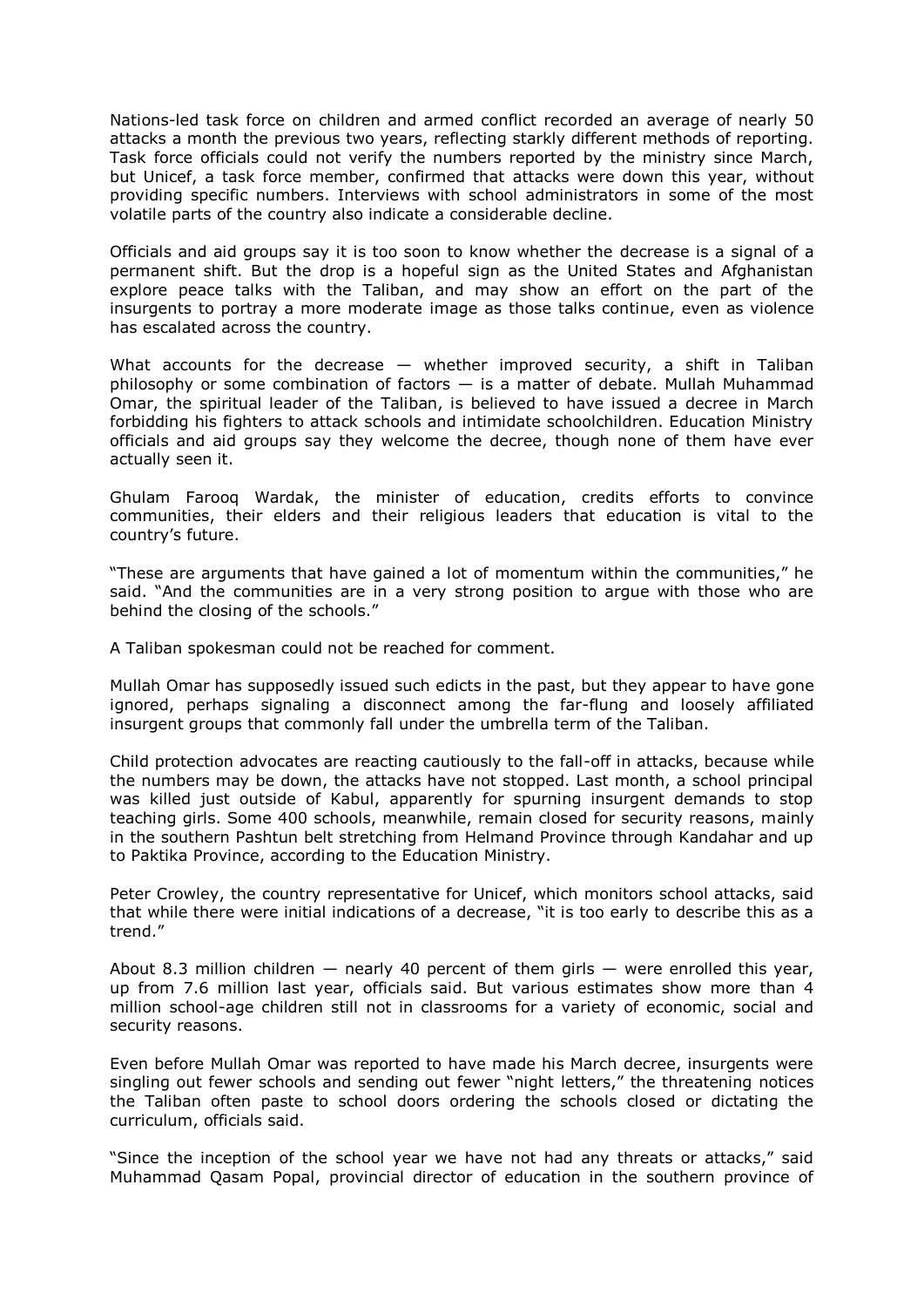Oruzgan. The school year begins in September. The apparent cease-fire on schools, if there is one, has allowed officials there to reopen schools in volatile districts like Shahid Ehsas, Gizab and Dehrawoot, Mr. Qasam said.

In Helmand Province, one of the most violent in the country, people are now donating land to build schools, buoyed by the belief that the Taliban will not object, said Muhammad Naseem Safai, director of the Helmand Education Department. "We've opened 50 new schools across Helmand this school year, especially in those volatile districts," he said. Twenty of the schools were built on donated land, he added.

#### *Parents are also worrying less*

"When I heard about this announcement I felt relieved, really relieved," said Khali Ahmad, who owns a stationery shop in Kandahar and has two sons and a daughter in school. "The danger and threats I felt for my children in school were removed from my mind at once."

Sayed Ruhullah Agha, provincial deputy for education for Kandahar Province, said that sentiment was felt across the province.

"It actually had a positive effect throughout the Kandahar population," Mr. Agha said. "Since issuing the decree, we haven't experienced any attacks against schools, like burning them down or bombing them."

The decrease in attacks is notable in Kandahar, which had become notorious for attacks on schools, and girls' schools in particular. One of the most horrific happened on Nov. 12, 2008, when men on motorcycles sprayed girls and teachers with acid as they walked to a girls' school. The men hit 11 girls and 4 teachers, sending 6 to the hospital and leaving many of them with lifelong scars.

Banning girls from school was one of the more infamous symbols of the Taliban's rule from 1996 to 2001. More recently, thousands of young men waving Taliban flags and shouting slogans honoring Mullah Omar rampaged through Kandahar. The protests, in early April, erupted after a Florida pastor burned a Koran, but among the buildings the rioters singled out was the Zarghona Ana High School For Girls, setting it ablaze while the students hid in the bathroom.

And on Wednesday, about 30 men claiming to be arbeki, a traditional form of a village defense force, stormed a school for girls in the northern city of Kunduz, assaulting the headmaster and the principal with the butts of their rifles, said Mohammad Zahir Nazam, head of the Kunduz Education Department. Both men were left in a coma, Mr. Nazam said. But neither this attack nor the Kandahar riot could be strictly attributed to the Taliban.

Mr. Nazam said the attackers in Kunduz were trying to collect taxes from residents when the headmaster and the principal objected, prompting the militia group to attack them.

Whether the Taliban has slowed its attacks out of consideration of the peace process or in an effort to fortify support among the population is an open question. Of one thing Mr. Ahmadi, the ministry spokesman, feels certain:

"If the Taliban wants to close a school in this country, they can do it," he said. "But they are not doing it, and it proves they don't want to."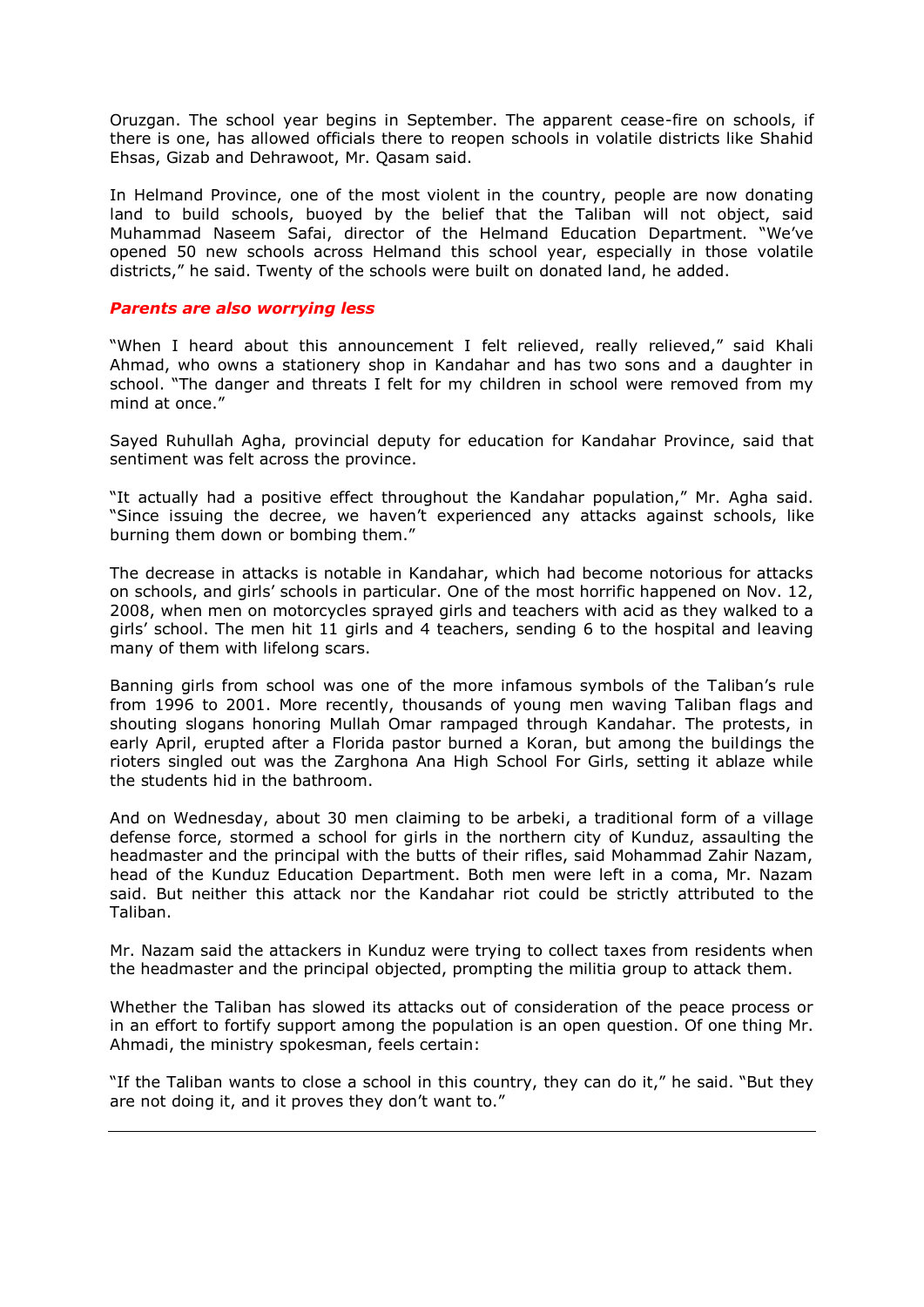# **Child labour in Afghanistan**

### *Written Parliamentary Question by MEP Thijs Behrman*

<span id="page-20-0"></span>EP (27.04.2011) - On 15 March 2011 the New York Times published an article 'In Afghan Kilns, a Cycle of Debt and Servitude' by Michael Kamber. This refers to the issue of child labour in the brick industry in Afghanistan, where children are being forced to work to pay off their parents' debt. In the article it is stated that, for its projects in Afghanistan, NATO routinely uses bricks that are made by children. However, a NATO spokesperson, Lt. Bashon W. Mann, denies this and says that the force conducted frequent inspections at construction sites and that they had no knowledge of having used building materials made by children.

Is the Commission able to refute these allegations and prove that NATO does not use bricks produced by companies that use child labour?

If not, what kind of measures is the Commission planning to take to make sure that NATO, an international organisation of which 21 EU Member States are members, does not use products made by children for its projects?

### *Answer given by High representative/Vice*‑*President Ashton on behalf of the Commission, 8 June 2011*

According to the current Treaties the High Representative/Vice-President has no competence in the field of military operations and has, therefore, no say over Member States' policies with respect to the North Atlantic Treaty Organisation's (NATO) activities in Afghanistan.

As to the EU, the issue of children affected by armed conflict has been retained as one of the priorities under the human rights country strategy established for Afghanistan. This decision is based on the revised implementation strategy on children and armed conflict adopted by the Council on 7 December 2010, which followed the EU review of the implementation strategy of the EU guidelines on children and armed conflict (in line with relevant United Nations Security Council (UNSC) resolutions (1881 (2009), 1612 (2005)) and the United Nations (UN) list of country situations annexed to the UN Secretary General's report(1) on this issue).

Following the adoption of the Council conclusions on child labour in June 2010, the EU took a number of concrete initiatives to combat the worst forms of child labour, such as issuing a guide on 'Buying social: A guide to taking account of social considerations in public procurement.'

In November 2010, the Commission consulted all interested partners, including civil society, trade unions, business community, on corporate social responsibility in the eradication of the worst forms of child labour. Following the consultations, the Commission initiated work on a specific communication in this area.

<span id="page-20-1"></span>Just a few weeks ago, the Commission selected projects worth of EUR 11 million (in the context of the Instrument 'Investing in people') to support a worldwide campaign against child labour.

## **Management of EU assistance to Afghanistan**

*Written Parliamentary Question by MEP Pino Arlacchi*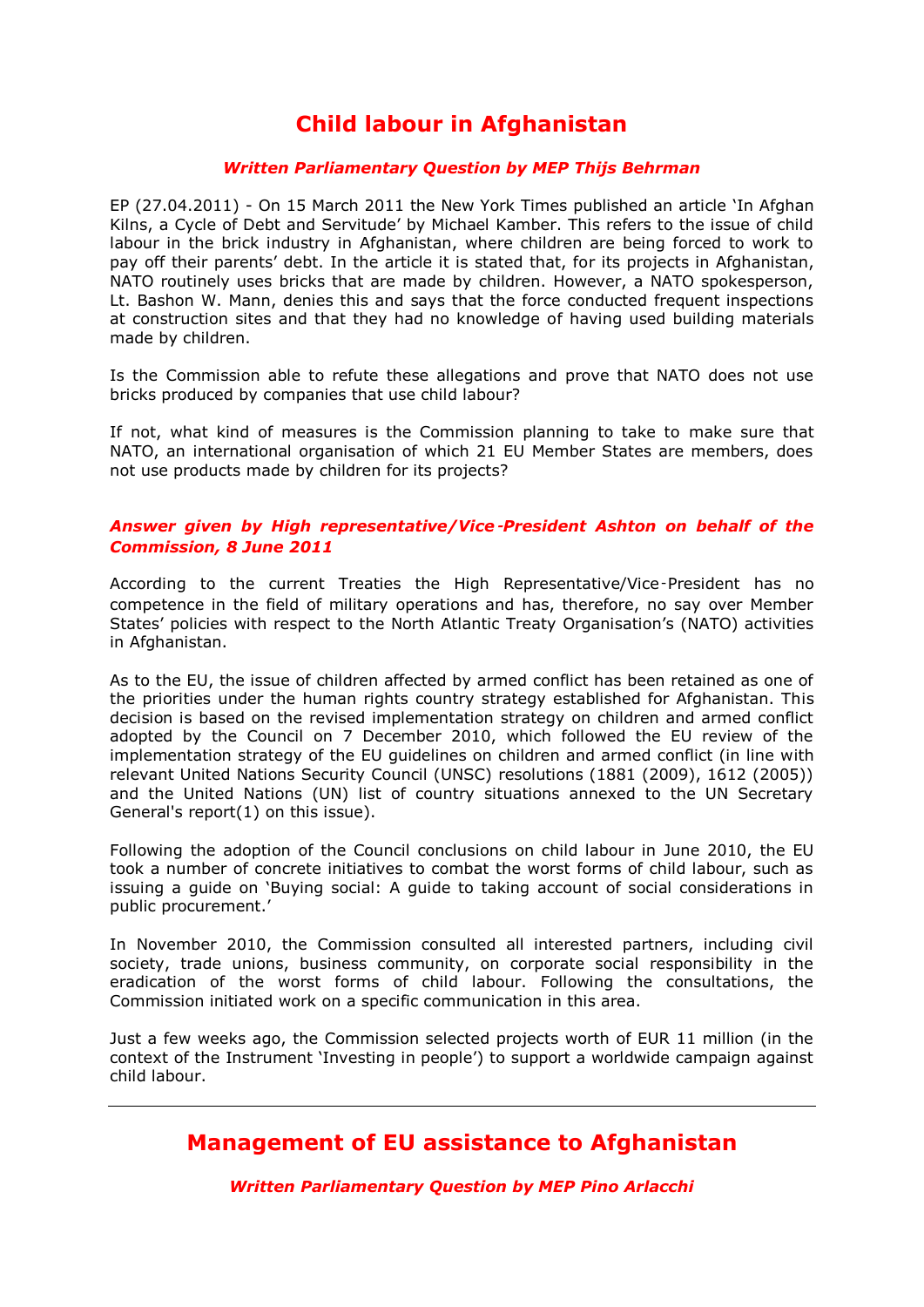EP (24.01.2011) - Considering the highly fragmented nature of international aid to Afghanistan, and in view of the urgent need to establish coordination mechanisms among international donor countries and to provide for detailed evaluations of EU and international aid in order to combat the lack of transparency and the limited mechanisms for donor accountability,

1. could the Commission set out the main differences as regards types of aid, broken down by origin (EU, the United States, etc.)?

2. could the Commission give its assessment of the different procedures for monitoring the use of EU funds in Afghanistan?

### *Answer given by Mr Piebalgs on behalf of the Commission, 1 March 2011*

1. The US and other donors committed, at the July 2010 Kabul Conference, to seek greater alignment and harmonisation of assistance. Aid remains however fragmented, and donor coordination weak.

In addition, US official development assistance (ODA) comes from a wide range of budgetary sources managed by different agencies and departments, each operating with a significant degree of autonomy. The US contracts the implementation of a large part of its assistance to the private sector whereas other donors apply a mixed approach  $$ some via Multi Donor Trust Funds, some through centrally or partially decentralised programmes, some through NGOs or through technical assistance.

Japan is currently the second largest donor, with a USD 5 billion programme (2009-14), focusing on security, reintegration, and development/reconstruction (mostly physical) and is expected to further increase in future.

The main EU Member State contributors in terms of ODA (United Kingdom (UK), Germany, Italy, France and the Netherlands) have provided approximately EUR 700 million p.a. in aid to Afghanistan over the last two years. The UK and Germany plan to increase their aid, which is concentrated in the regions in which they are militarily present, and is channelled through their Provincial Reconstruction Teams.

EU funding promotes stability and poverty reduction. The current Multi Annual Indicative Programme 2011‑13 under the Development Cooperation Instrument (DCI) focuses on the three focal sectors of Rural Development, Governance and Rule of Law, and Heath and Social Protection, with the addition of Regional Cooperation as non‑focal sector. For this period, an amount of EUR 600 million is foreseen.

In addition to bilateral cooperation under the DCI, Afghanistan benefits from regional programmes for Asia, in particular the Aid for Uprooted People programme, as well as from support through DCI thematic programmes like the food security thematic programme (FSTP) and the programme on Non State Actors (NSA). Additional financing comes as well from the European Instrument for Democracy and Human Rights (EIDHR) , and the Instrument for Stability. These programmes are consistent with the bilateral cooperation. Afghanistan also benefits from the facility for rapid response to soaring food process (Food Facility). Humanitarian assistance (governed by specific principles) is also provided by the EU.

2. For EU funds, the Commission has various procedures in place to minimise the risks of misuse of funds. As regards EU funding through international organisations, systems are in place for monitoring and checking the management of EU funds e.g. checking those organisations' compliance with international accounting, control, audit and procurement standards, reporting, verification for UN-administered Trust Funds (under the Financial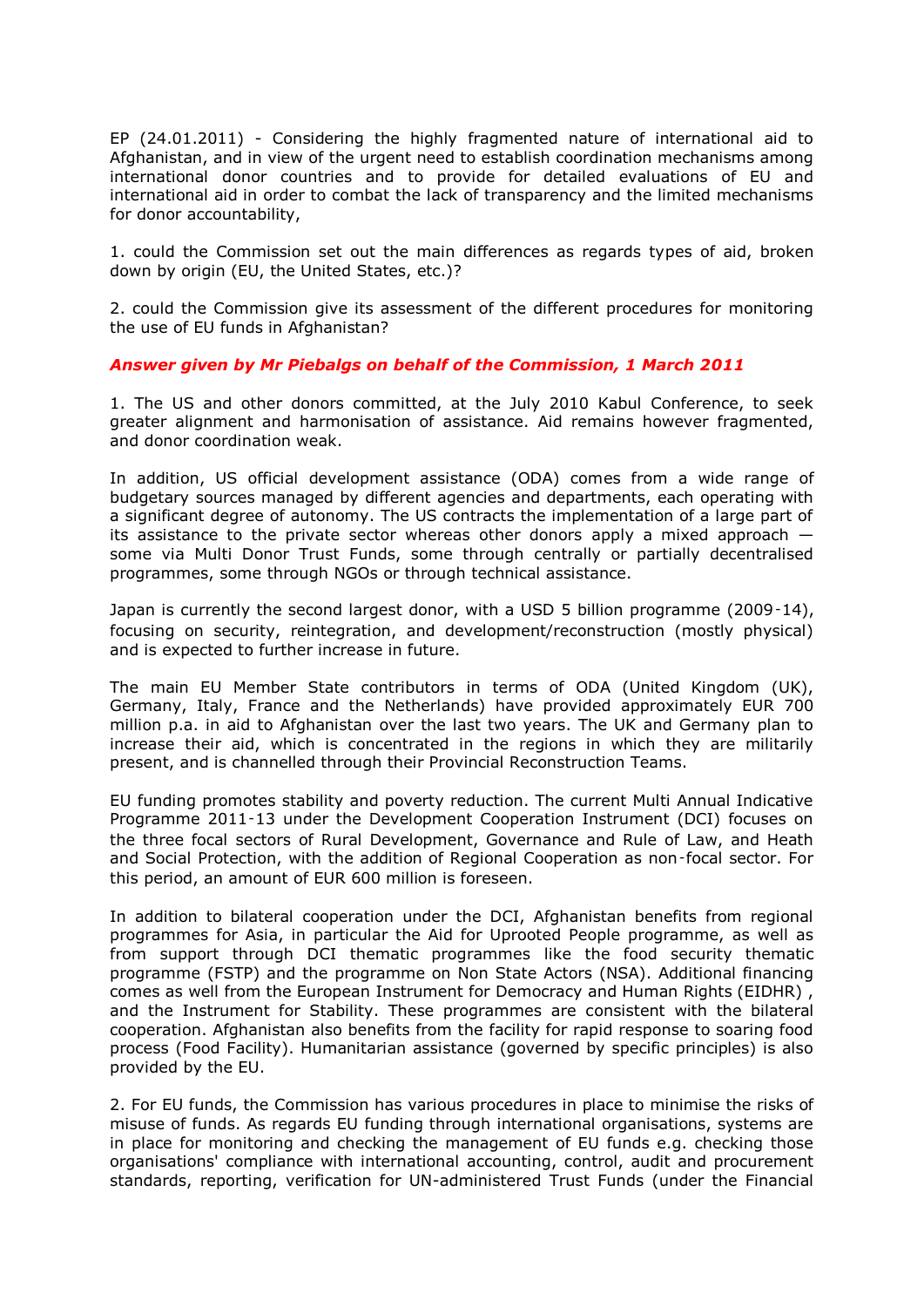and Administrative Framework Agreement between the Commission and the UN). The Commission provides regular information on these issues to the European Parliament: http://ec.europa.eu/europeaid/who/partners/international-organisations/index\_en.htm The Commission also conducts financial and system audits of organisation's or NGOs' capacity to manage funds through a grant agreement or other instruments.

### *Written Parliamentary Question by MEP Pino Arlacchi*

EP (24.01.2011) - In the period 2002‑10 the combined EU (European Community and Member States) budget for aid to Afghanistan totalled around EUR 8 billion, but a significant proportion of the EU aid was lost along the distribution chain. The main reasons for this are: waste, excessive use of intermediaries, security costs, overbilling and corruption.

The EU must ensure transparency and accountability in relation to the financial assistance provided to the Afghan Government, international organisations and local NGOs, in order to ensure the coherence of aid and the success of Afghanistan's reconstruction and development.

1. Could the Commission provide information, if possible with a breakdown region by region, sector by sector, and project by project, of the overall assistance provided by the EU since the fall of the Taliban regime in Afghanistan in 2001?

2. Could the Commission submit data setting out, on the one hand, the overall EU assistance to Afghanistan since the conflict began until today and, on the other hand, the individual assistance from each EU Member State?

3. Could the Commission provide a breakdown of the distribution of European aid since 2001 between consultants on the one hand and stakeholders on the other?

### *Answer given by Mr Piebalgs on behalf of the Commission, 10 March 2011*

The EU is one of the major donors providing official development assistance to Afghanistan. From 2002 to 2010, the Commission committed more than EUR 2 billion in assistance, including around EUR 345 million in humanitarian assistance The average annual EU assistance (EU budget and Member States' bilateral contributions combined) to Afghanistan amounts to nearly EUR 1 billion (in commitments).

Since 2009, the Commission has produced an 'EU Blue Book', which provides an overview of EU civilian development assistance, from the EU budget or Member States, per sector: [http://www.delafg.ec.europa.eu/en/downloadable\\_documents/EUBlueBookAfg\\_2009.pdf.](http://www.delafg.ec.europa.eu/en/downloadable_documents/EUBlueBookAfg_2009.pdf)

Afghanistan also benefits from EU funded regional programmes for Asia, in particular the Aid for Uprooted People programme, as well as thematic programmes such as the Food Security Thematic Programme and the European Instrument for Democracy and Human Rights.

In Table 1 of the annex A sent directly to the Honourable Member and to Parliament's Secretariat, EU assistance to Afghanistan is presented sector by sector and project by project, covering the period between 2001‑09 (updated figures covering up to 2010 will be available around March 2011). Information region by region is not available since most programmes are at the national level.

As regards the breakdown of the distribution of European aid between consultants and stakeholders, a sample was taken (August 2010) of 183 development aid-related contracts concluded with Afghan partners and stakeholders (local NGOs and private companies), international NGOs, international organisations and contractors. The sample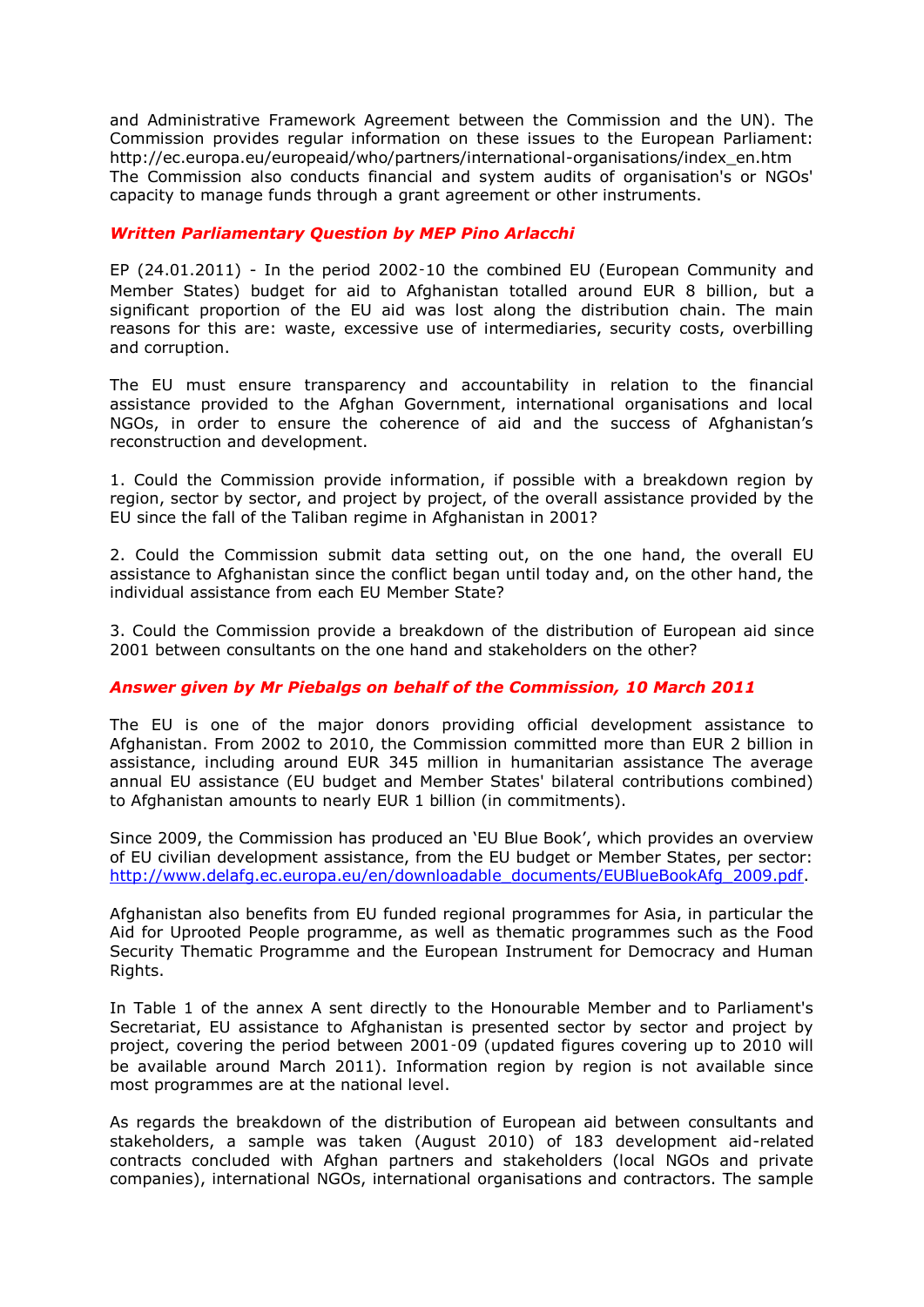covers nearly EUR 362 million, i.e. over 90 % of EU development funds contracted since 2008. The 4 categories of contracts indicate the following:

All the 28 individual contracts with local (Afghan) partners (e.g. NGO, service/works/supply companies) for a total value of EUR 25 million benefit 100 % Afghan beneficiaries;

In the 16 Agreements with international organisations (for a total value of EUR 225 million) the consultancy costs and the related administrative costs represent approximately 12 % of the agreements' value; this percentage is equally shared between the two types of costs (6 % Technical Assistance costs  $+$  6 % administrative costs);

In the 65 grants contracts with international NGOs (for a total value of EUR 96 million), on average, 12 % of the contracts' value is costs related to international consultancy and 5 % is administrative costs;

— There are 74 service, works and supply contracts with international contractors (for a total amount of EUR 51 million). We estimate that 90 % of the services contracts are for the benefit of international contractors (fees of international consultants and related administrative expenses) and only 10 % of the works and supply contracts are for the benefit of international contractors (works and supplies are by definition assets for the country), the percentage of Technical Assistance out of the total amount benefitting local beneficiaries is about 17 %. This is a normal percentage for a post-conflict situation, given the paucity of national capacity in management and technical expertise as well as the need for human resource development.

### <span id="page-23-0"></span>**Management of EU security assistance to Afghanistan**

### *Written Parliamentary Question by Pino Arlacchi*

EP (24.01.2011) - Assuming that there cannot be stability or peace in Afghanistan without the State being fully responsible for the security of its citizens, and considering the difficulties of keeping track of all the policies relating to this area,

1. Could the Commission explain what percentage of the total aid from the EU represents any measures related to security?

2 Could the Commission submit a figure for security-related expenditure by EU-financed projects, compared with security-related expenditure by international organisations and other donor countries in Afghanistan?

### *Answer given by Mr Piebalgs on behalf of the Commission, 1 March 2011*

Security costs may vary depending on the type of implementation partner and on the type of operation. It is important to distinguish between:

(a) Security expenditures related to the implementation of projects and programmes funded by the Commission;

(b) Security expenditures related to Trust Funds administered by international organisations.

(a) Security expenditures related to the implementation of projects and programmes funded by the Commission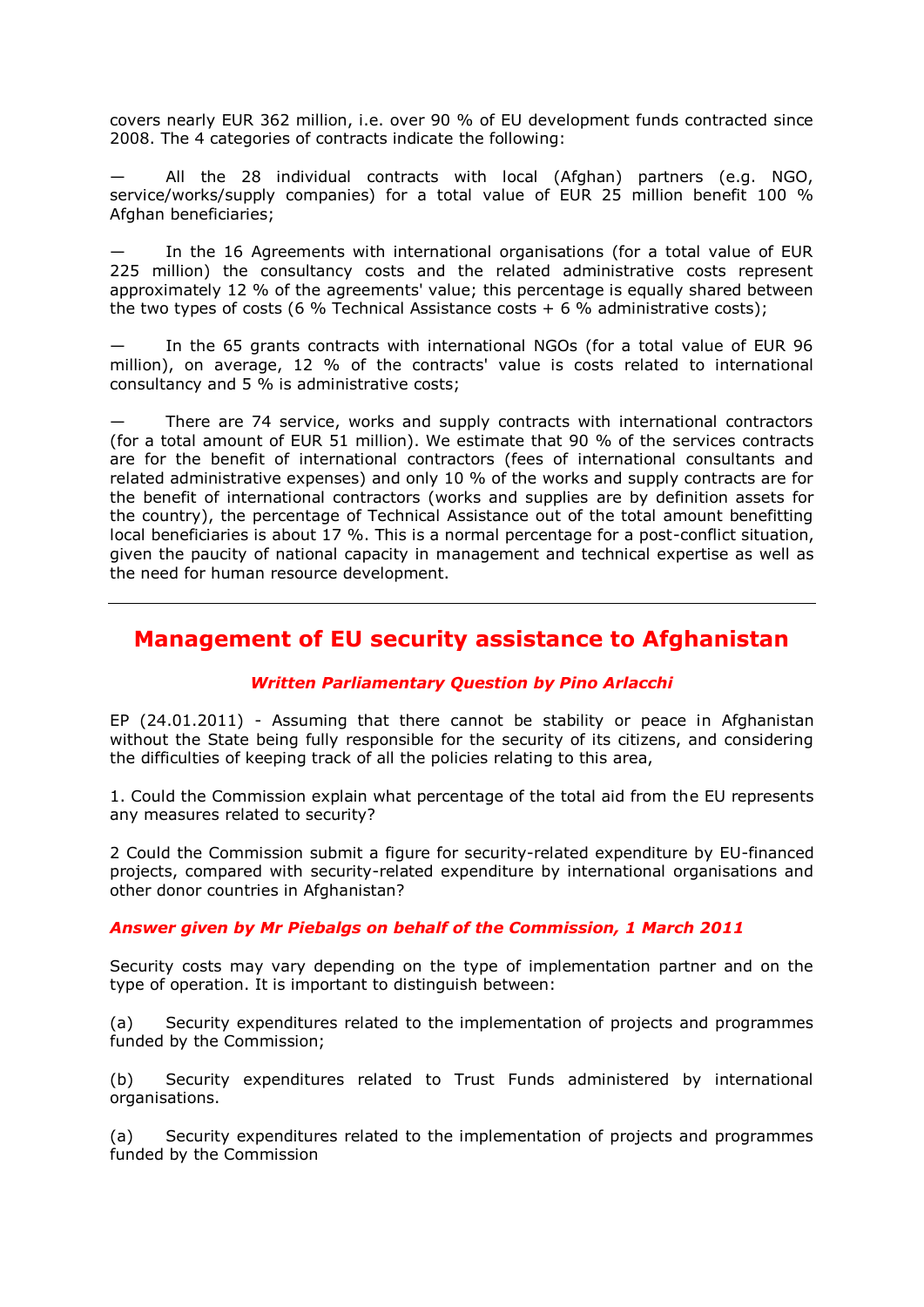With respect to projects managed centrally by the Commission (implemented with the support of Technical Cooperation service contracts) and NGO projects, the average proportion of security costs relative to total EU assistance is 1-2 %. However, there are differences due to the type of projects, project location, security needs and related response strategy). Proportions range from 0.04 % to 7.7 %, with some projects not incurring any specific security-related costs.

(b) Trust Funds administered by international organisations

In Afghanistan, the EU frequently contributes to Multi Donor Trust Funds, which are managed by international organisations. In this case, the international organisations are in charge of the costs related to security measures and the EU contributes to them indirectly. The World Bank in Kabul calculates that their identifiable security-related costs (such as, for instance, armed guards on compounds and residences, amortised armoured vehicles, routine security maintenance, etc.) account for approximately 7-9 % of their total administrative budget in Afghanistan, the administrative budget corresponds in turn to approximately 1.5 %-2.5 % of the total budget of the programme implemented in Afghanistan

The United Nations Assistance Mission in Afghanistan (UNAMA) confirms that UN security costs account for 10-12 % of their programmes' costs. In addition, all UN agencies contribute to the United Nations Department of Safety and Security (UNDSS), which is responsible for security analysis, overall security of UN staff, etc.

<span id="page-24-0"></span>At its meeting on 28 September 2010, the Budgetary Control Committee examined aid to Afghanistan and the Commission responded to various questions.

## **Struggling to improve education**

IRIN (29.08.10) - Education in Faryab Province, northern Afghanistan, has never been as good as it is now thanks to the dozens of new schools built by Norway.

Over 120 new schools have been built in the province over the past few years and 40-50 more will follow in the next two years, with Norwegian development assistance.

"Faryab's educational needs have been met by the new schools," said Gul Agha Ahmadi, a spokesman of the Ministry of Education.

For an estimated population of 800,000 there are 423 state schools, 20 religious seminaries, two teacher training institutes and one vocational training centre in the province, according to the Education Ministry.

Over 40 percent of the total 282,080 students in the province are female.

Faryab is a success story in a country where almost half of the 12,600 schools nationwide do not have a building (classes are held in the open or in tents), officials said.

"We want to concentrate our efforts in a few development sectors. What is important is that Norwegian taxpayers want to see some concrete results," Kåre R. Aas, the outgoing Norwegian ambassador to Afghanistan, told IRIN.

Norway's flag and other official symbols are not used on the schools which, according to some experts, have helped keep them immune from armed attacks. Schools, students and teachers have often been attacked and harassed by gunmen allegedly associated with Taliban insurgents.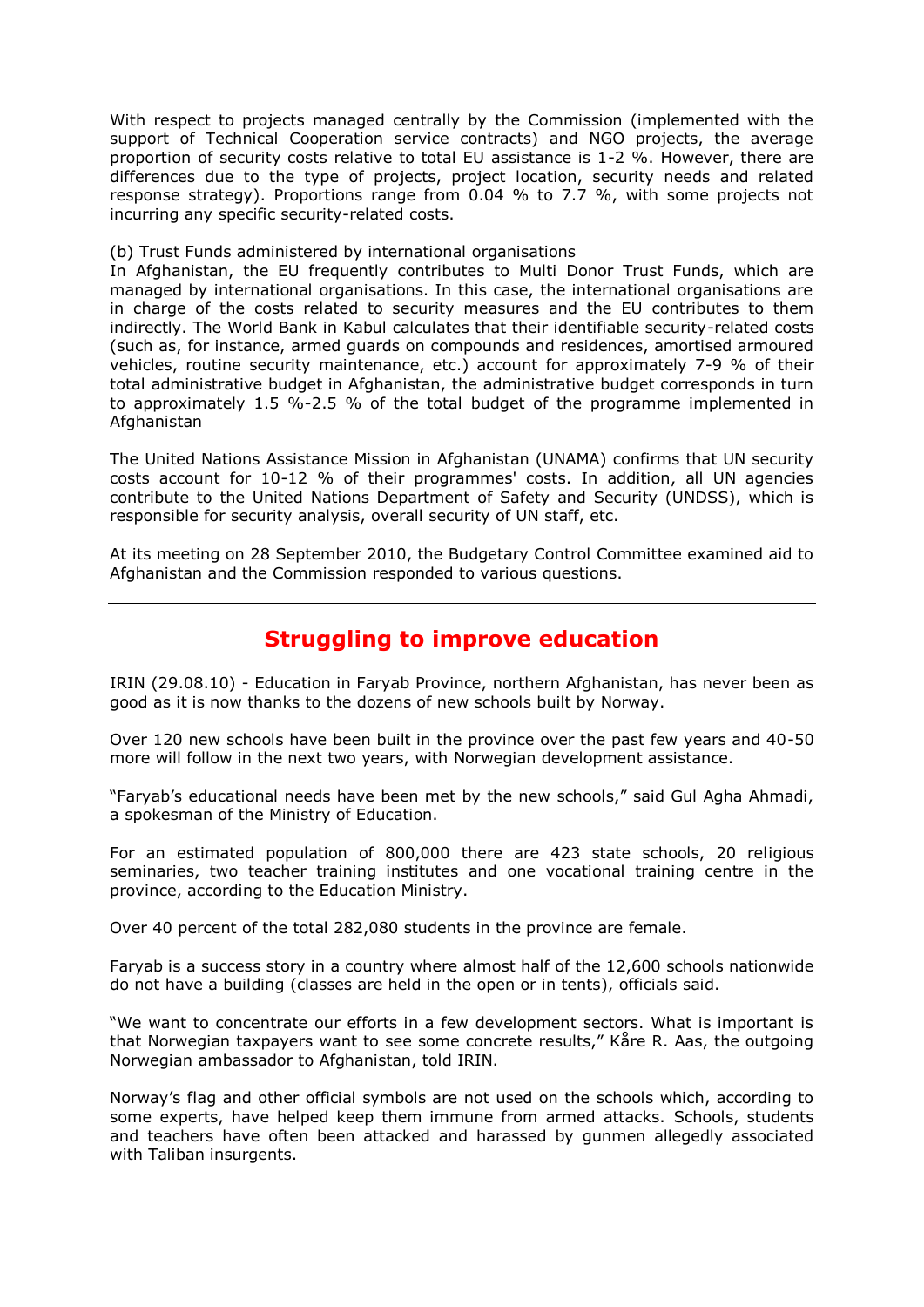At least 20 percent of Norway's US\$125 million annual aid budget for Afghanistan goes to Faryab Province, where about 500 Norwegian soldiers are stationed as part of the NATOled International Security Assistance Force.

A school in Faryab built thanks to Norwegian aid money in 2008 (file photo)The rest of the aid is spent on projects elsewhere in the country, at the discretion of the Afghan government.

### **Aid and the military**

NATO-member states have troops in different parts of the country, where they are also engaged in aid activities through the so-called Provincial Reconstruction Teams (PRTs).

Aid agencies have criticized the involvement of PRTs in humanitarian and development projects, labelling the process "aid militarization".

"Our military has no involvement in our civilian development projects," said Aas, adding that his country's aid was strongly "scrutinized and monitored" in order to prevent mismanagement and corruption.

But he conceded that not all aid projects in which Norwegian money was involved, had been corruption-free: "We have closed down some projects after corruption charges against specific projects which we supported," Aas said.

Education Ministry officials said Norway's school building projects were planned in collaboration with the government and implemented by NGOs.

### **Helmand versus Faryab**

Afghanistan's 2004 constitution insists on geographical equity in terms of development projects and the delivery of services, but the reality is different. In terms of education, the southern province of Helmand, severely affected by the insurgency, appears to lag far behind Faryab Province.

Though it has roughly the same population as Faryab, Helmand has only 282 schools of which over 150 have been closed due to insecurity and lack of teachers, provincial officials said.

But Pierre Fallavier, director of the Kabul-based independent think-tank Afghanistan Research and Evaluation Unit, introduced a note of caution: "Building schools does not mean improving education - any more than building a hospital means improving health care," adding that the focus on education was good but not at the cost of other important issues.

The reasons children do not go to school include the lack of safe road access, the lack of clean school toilets, parents' financial situations as well as their attitudes towards education, said Fallavier.

Up to seven million students are currently enrolled at schools across Afghanistan, according to the Education Ministry, indicating significant progress since 2001 when only two million (boys only) were enrolled.

However, about five million school-age children, mostly girls in the insecure southern and eastern provinces, are still being deprived of an education due to war, poverty, lack of schools and social restrictions, the Education Ministry said.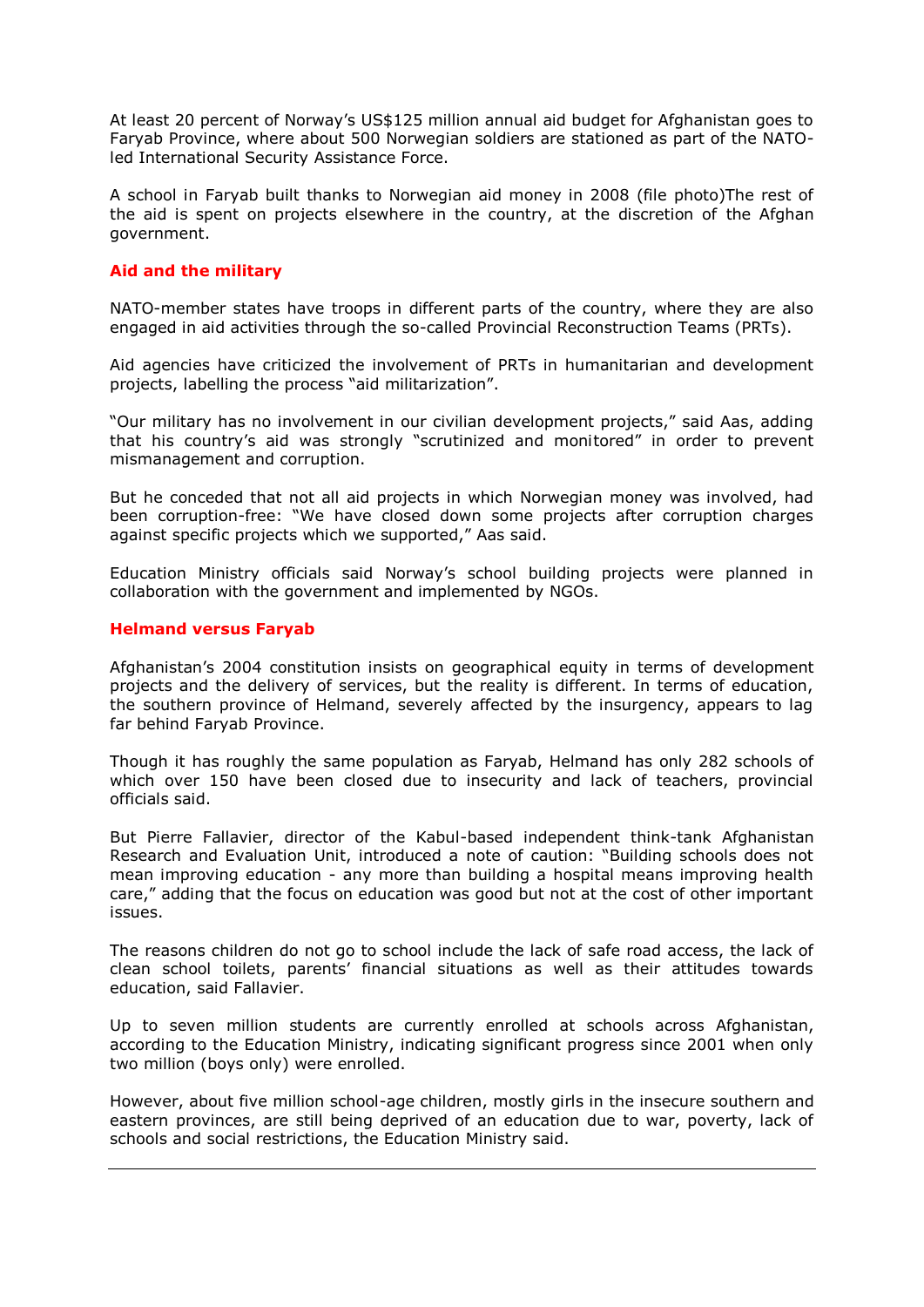## **Afghan women plan for future**

<span id="page-26-0"></span>ISAF Joint Command – Afghanistan (27.07.10) - Members of Provincial Reconstruction Team Panjshir met with Annisa Gul of the District Development Assembly for women's affairs in the Paryan District Saturday to discuss various projects and make a humanitarian assistance drop.

The women's affairs representatives from the DDA report women's affairs issues from their district area to the district governor and provincial development counsel in order to make improvements in their specific area.

"We are working on promoting women's education and getting supplies," said Gul, through an interpreter. "We are also working on getting electricity for the girls' school." Gul said she has big plans for the future and has worked hard since being elected to the position six months ago. She works with a women's shura that helps her read, write and create project ideas.

"We are working on getting a sewing project and maybe a carpet loom for Paryan," she said. "If we get a loom we could sell to the shops in Paryan for profit." Grants from the U.S. Embassy are available specifically for women's affairs projects, said U.S. Army Spc. Allison Cherkosly, a Panjshir PRT civil affairs member.

"They are underutilized because most people don't know about them," said Cherkosly. "That is where the PRT comes in. We will help her submit the projects."

After the discussions on future women's affairs projects, Gul accompanied the PRT to Kohe-sur Village to make a humanitarian assistance drop for a girls' school. Members of the Panjshir PRT civil affairs team dropped off more than 200 book bags, school supplies and a tent. In the village, school is conducted all year on a dirt mound with more than 200 students.

"We will use the tent to help protect the students from weather," said Hajj Shah Wali, a National Solidarity Program member and schoolteacher in the village.

These supplies encourage more girls to go to school and are important because they need things like pencils, to learn, said Wali. Within the next several weeks, a permanent tent will be brought to the village by the Panjshir PRT civil affairs team in addition to winter clothes for the upcoming cold-weather months.

<span id="page-26-1"></span>"These people are really happy to receive help," said Haji Shahwali, Community Development Counsel leader for the Kohe-sur Village. "The PRT is the first to provide help for the village, and we are very thankful."

## **EU money to Afghan insurgency**

### *Written Parliamentary Question by Pino Arlacchi*

EP (26.07.2010) - In Afghanistan the US military decided to outsource most of its logistics to private contractors, who in turn have subcontracted the protection of military convoys to local Afghan security providers. This has had disastrous consequences: the decision to place the US military supply chain into private hands is fuelling extortion and corruption, as warlords, local mafia bosses, and ultimately Taliban commanders end up taking a significant share of the USD 2.2‑3 billion spent on military logistics in Afghanistan. This amount surpasses the funding going to the Taliban from their 'taxation' of the narcotics industry (calculated by the UN at 15 % of their war budget).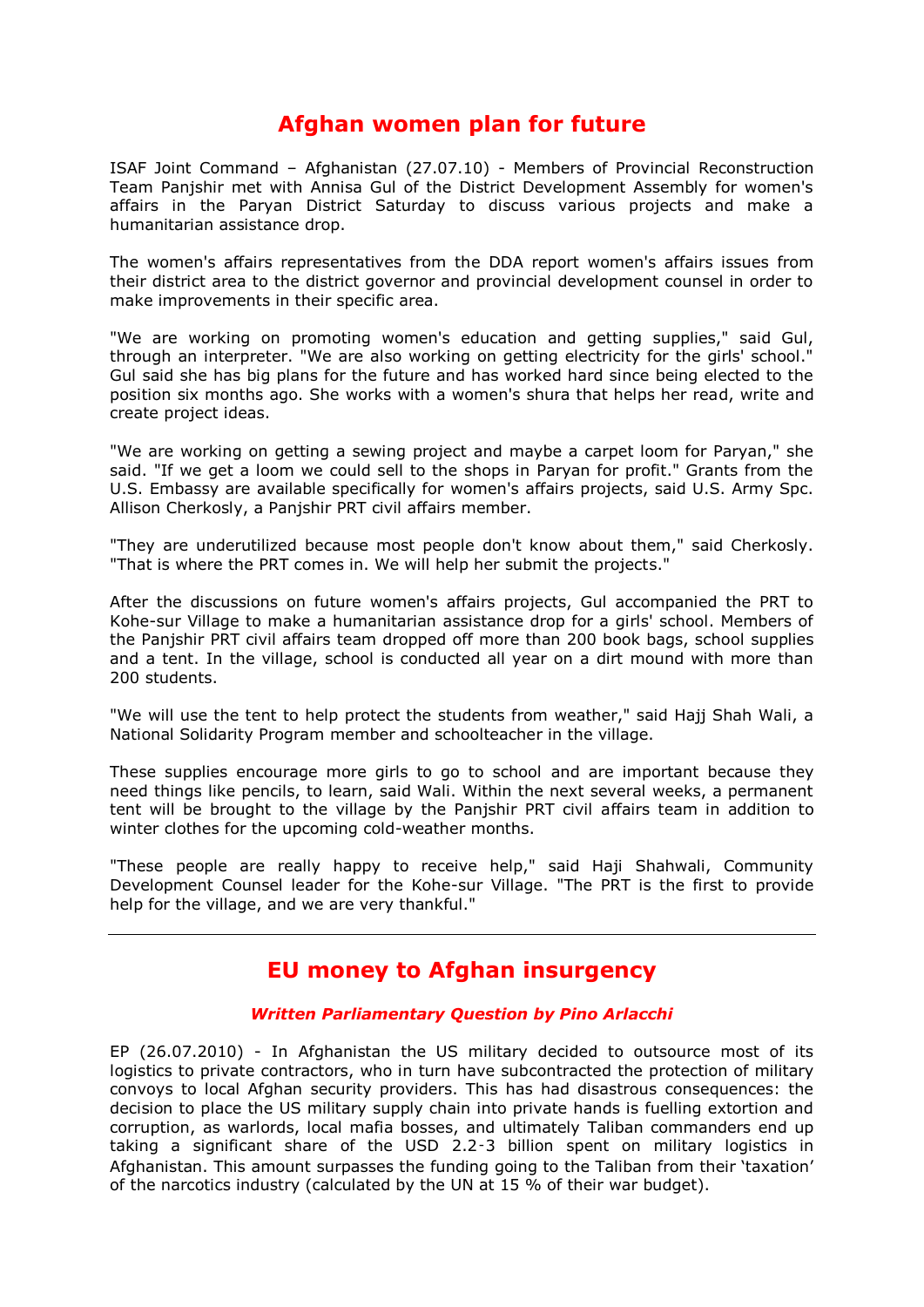Protection money and extortion at every level of the military supply chain are the most significant source of funding for the insurgency, as recognised by US Secretary of State Hilary Clinton in her testimony before the Senate Foreign Relations Committee in December 2009.

Since US and NATO military logistics follow similar lines, European taxpayers could end up funding the Taliban through the very entities that are supposed to combat them. NATO and all coalition forces in Afghanistan should, therefore, return to a situation whereby they provide their own military supply chain.

Can High Representative Catherine Ashton shed light on this issue and inform us what the EU is doing to remedy the situation?

#### *Answer given, 27 September 2010*

The Council is not in a position to comment on the military supply chains of NATO and the US.

As far as EU assistance is concerned, EUR 610 million has been committed to Afghanistan for the period 2007‑10 and a further EUR 600 million will be committed for the period 2011‑13.

In order to safeguard the use of these funds, EU assistance is mainly channelled either through international organisations (e.g. World Bank, UN) or implemented and managed directly by the Commission itself through the EU Delegation in Kabul under the EC's contractual and financial rules. In the case of funding through international organisations, the Commission examines their financial procedures before making any payments and is able to check subsequently if the procedures have been correctly applied. For programmes under direct management, the Commission monitors its assistance through field visits, audits and evaluations. These monitoring, procurement and auditing conditions also apply when EU funds are channelled through other implementing partners, such as international NGOs.

At the recent Kabul Conference on 20 July, all donors underlined their commitment to channel up to 50 % of their funds through Afghan Government systems (or multi-donor trust funds) in the years ahead, provided the Government of Afghanistan improves its capacity to properly manage funds. A significant proportion of EU assistance is already channelled through multi-donor trust funds, which are managed for example by the World Bank. Utilising funds in this manner ensures both a coherence of approach with other donors and more effective pooling of resources. In addition, the EU is increasing its focus on public finance management in its technical cooperation with the Afghan Government in order to improve financial management of the ministries. This will prepare the Afghan Government to receive direct budget support from donors in the future.

Taking into account the complex and difficult situation which the country presents, all possible precautions are in place to manage properly EU funds in Afghanistan. Indeed, this was the conclusion of the 'Report on budgetary control of EU funds in Afghanistan' submitted by MEP Rapporteur Véronique Mathieu, European Parliament Committee on Budgetary Control, in December 2008.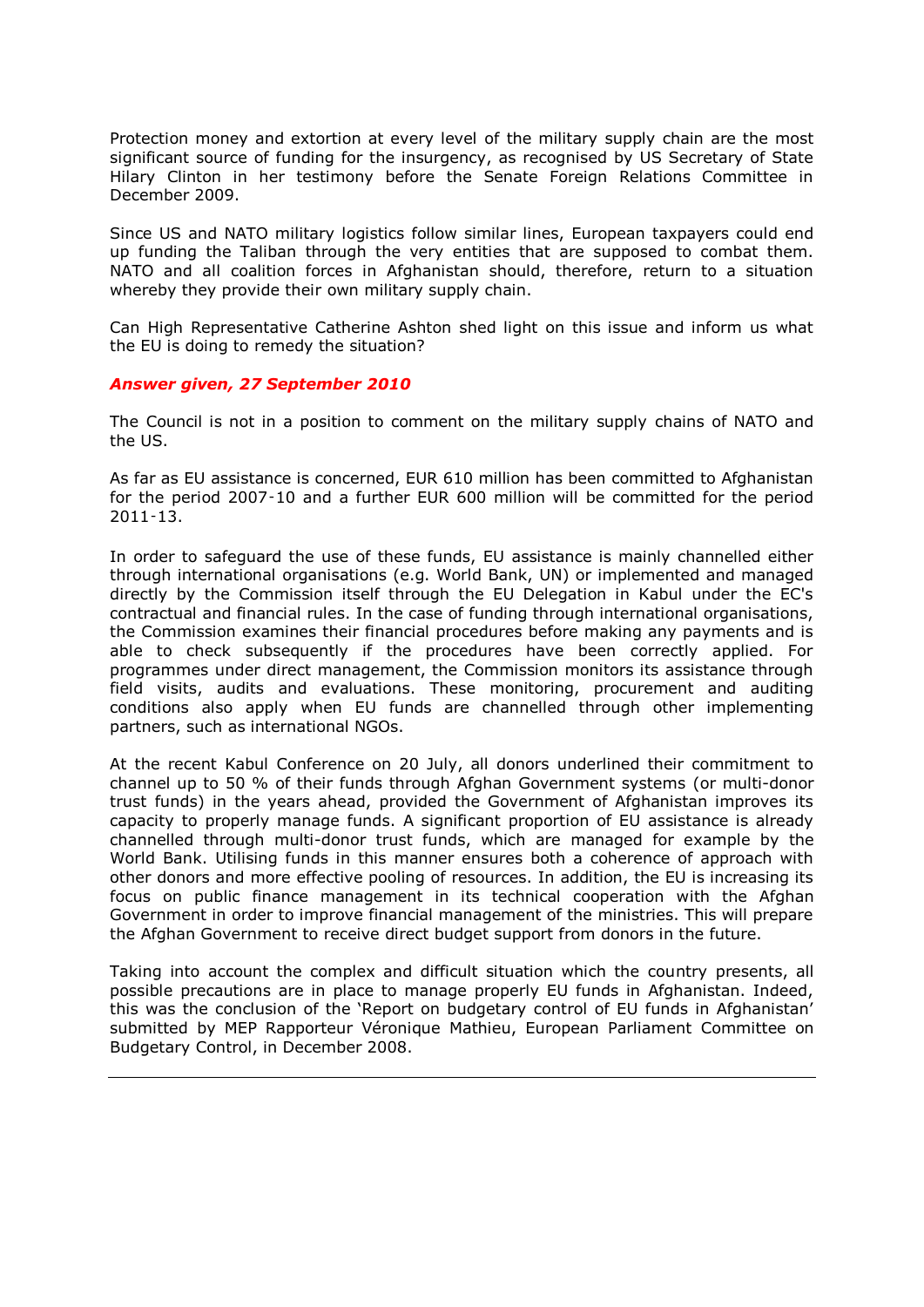## <span id="page-28-0"></span>**Provincial Reconstruction Teams look at way forward in Afghanistan**

NATO News (16.03.10) - At the 2010 Provincial Reconstruction Team (PRT) Conference held in Kabul on the 16 and 17 March, NATO's Senior Civilian Representative, Ambassador Mark Sedwill, stressed PRTs' role in promoting reconstruction, development and good governance throughout Afghanistan; a role that will be key to the International Security Assistance Force (ISAF) strategy over the next 18 months.

The conference brought together members from the Government of the Islamic Republic of Afghanistan, key regional players, as well as representatives from PRTs and other international organizations engaged in Afghanistan.

Ambassador Mark Sedwill opened the conference by introducing the three 'Rs' needed for PRTs' to succeed in Afghanistan.

"The first, Regain...we need to regain the initiative against the insurgents; secondly, we need to Rebuild and reinforce Afghan government institutions, military and civil, so they may take responsibility for governing their country; and lastly, Resolving the political grievances that fuel the insurgence," said Sedwill "Those are the three 'Rs' that are key to the strategy over the next 18 months."

Commander of ISAF Joint Command Lt. Gen. David Rodriguez, who hosted the event, explained the importance of the two-day conference to participants.

"The challenges are many, but you can and will make a difference in the lives of the people of this country by your diligent efforts," said Rodriguez. "You all have many talents and I wish you success in our efforts to return this country to the courageous and industrious people of Afghanistan."

### **Afghans need security, good governance and development**

Among the many in attendance were team leaders from each of the PRTs throughout Afghanistan. Attendees, both civilian and military, listened and discussed the needs of the Afghan people. Security, good governance and development were frequently mentioned, in addition to the Afghan government's commitment to take an ever-greater responsibility to achieve these goals.

Local representatives underscored the need to support their community. The representatives also confirmed their support and willingness to prevent disruptive actions by hostile elements.

The conference included several breakout sessions to discuss topics such as information sharing and the assessments process; local governance and PRT collaboration/coordination; the district development concept; the Afghan government budget process; as well as contracting and fair funding.

Helmand Provincial Governor Mohammad Gulab Mangal shared some success stories. "The people of Helmand appreciate PRT contributions to the villages through security, the distribution of alternative crops, installation of bridges, the digging of wells, and building schools and clinics," said Governor Mangal. "Successes are happening."

What's a PRT and how does it work?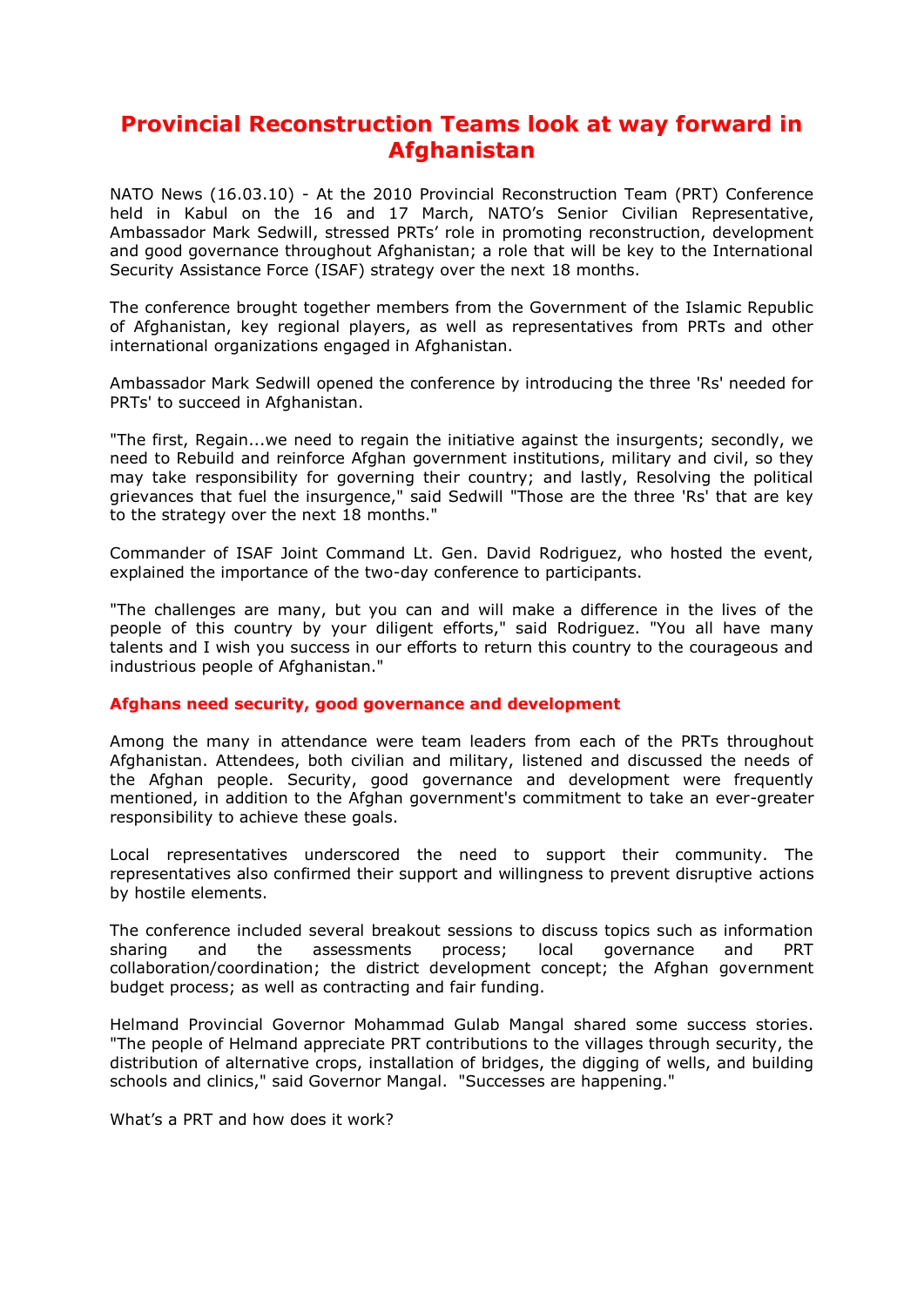PRTs typically include about 80 people. Roughly 60 are experts in engineering, agriculture and foreign affairs, and about 20 are civilian specialists who work shoulderto-shoulder with the various Afghan partners.

Working together, the teams help extend the central government's authority throughout the country by providing area security and supporting the reconstruction and development activities of Afghan, international, national and non-governmental actors in the provinces.

Currently, there are 26 PRTs operating throughout Afghanistan. Some consist of military forces and civilian personnel from a single nation, others are multinational. They are all led by individual ISAF nations.

Overall, a wide variety of projects are underway, facilitated by the PRTs. Schools are being rebuilt with the mentoring or assistance of ISAF engineers, allowing children to resume their education. Irrigation ditches, pipelines, reservoirs and wells are being constructed, bringing water to the local population and farmers. Infrastructure is being repaired and/or built, facilitating mobility and communication. Greater access to medical assistance is being provided.

"Take this with you...'you can teach the man to fish...don't just give the man a fish'," said U.N. Assistance Mission in Afghanistan Representative Mark Ward. "The concept behind that is to help train, educate and create an environment within which governance can self sustain."

## **Building junk schools in Afghanistan**

<span id="page-29-0"></span>Written by Matthew Nasuti

Atlantic Free Press (25.12.2009) - U.S. Military falsifies completion of Farukh Shah School. Every building in the school complex has serious structural defects. NATO currently operates 26 Provincial Reconstruction Teams (PRTs) in Afghanistan.

One of these PRTs is the Kapisa and Parwan Provincial Reconstruction Team. This particular PRT is led by American military personnel. The projects it manages in Kapisa Province are subject to periodic audits by the Special Inspector General for Afghanistan Reconstruction (SIGAR). This report focuses on one school which was being built by the PRT in Nijrab District. NATO refers to it as the "Farukh Shah School." A series of SIGAR inspections conducted in September and October of 2009, revealed that the PRT had "closed-out" the Farukh Shah School and apparently listed it as being completed. In fact, the school had been constructed so poorly that it was unfit for occupancy. While no American school children would ever have been permitted to use such a facility, the PRT officials apparently considered it adequate for Afghan children.

The Farukh Shah School project was begun in early 2007, and was supposed to have been completed in 2007. It was two years behind schedule. SIGAR's September/ October 2009, inspections discovered that every building in the school complex had serious structural defects. This included the classrooms, latrine, guardhouse and generator building. In addition, the well on the site was defectively installed and needed to be redrilled. Finally, there is a missing retaining wall and the whole site was incorrectly graded, which will increase erosion. This may eventually undercut the foundation of the entire school, which is built on a hillside. The project is nothing short of an embarrassment.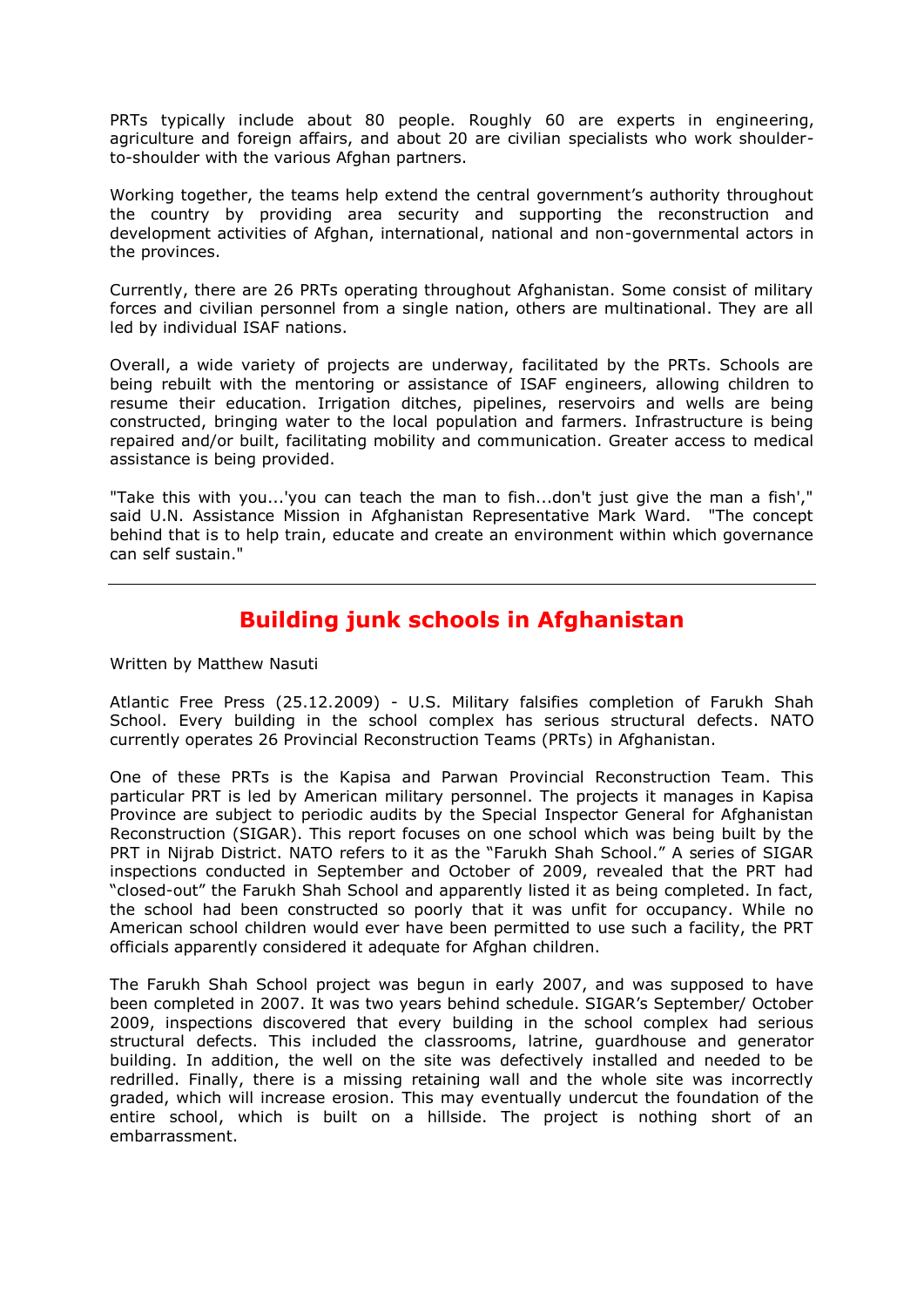### *SIGAR discovered that the Farukh Shah School project was closed-out in August 2009.*

SIGAR vaguely reported that the reason was that the Pentagon's 2009 fiscal year was ending. The explanation does not make any sense. In addition, such a close out violates Pentagon regulations. U.S. Department of Defense Financial Management Regulation, Vol. 12, Chap. 27, Section 270204(F) states that projects are only closed-out "on completion." The implication here is that there was pressure to show progress in Kapisa in 2009, even if there was none, so the school was simply labeled as completed.

SIGAR has refused to name those responsible, but the Kabul Press will. Responsibility rests with the former and current PRT leaders, U.S. Air Force Lt. Col. John "Snake" Pechiney and U.S. Air Force Lt. Col. W. Mark Heiser, with their boss, Task Force Warrior Commander Colonel Scott A. Spellmon and with his boss, Combined Joint Task Force - 82 Commander Major General Curtis M. Scaparrotti.

This episode raises the troubling question of how many other Afghanistan reconstruction projects have been falsely labeled as completed or a success, when such is not the case? The Kapisa and Parwan Provincial Reconstruction Team, while poorly staffed to perform reconstruction, is well-staffed for publicity. It has two public relations specialists, U.S. Air Force Captain Darrick B. Lee and Senior Airman Jason Troup. Assisting them are civic affairs specialists Captain Jordan Berry and U.S. Army Staff Sergeant Joshua Franke, along with civil engineer/photographer, 1st Lieutenant Anthony Raffaele. Their collective job is to churn out positive stories (i.e., propaganda).

Captain Lee authored a September 14, 2009, press release on the initial SIGAR inspection.

It was a positive article laced with references to progress and partnership. There was no mention of a single problem that the SIGAR inspectors discovered. It is one thing to put a positive spin on facts, but it is another to generate a grossly misleading story. It is unlikely that the U.S. Congress intended that taxpayer funds, appropriated for use in publicizing actual military accomplishments, would be used for covering up military misconduct. The Kapisa and Parwan PRT needs more engineers and project managers, and fewer public affairs people writing phony press releases and taking slanted publicity photos.

Final Note: NATO refers to the project as the "Farukh Shah School." This does not seem to be correct. Farukh Shah's official title was Farrukh Shah Kabuli, King of Kabul and Ghazni.

He was killed by Mongol invaders in the Eleventh Century. His most important accomplishment was to be the Great, Great-Grandfather of Baba Fareed (1173-1266), who was the inspirational Sufi poet in the Punjab. Besides being the moving force behind what we now know as the Punjabi language, Baba Fareed is unique as he is revered by Muslims, Hindus, and Sikhs for the simple, humble and holy life that he led.

One of his favorite sayings was: "There are not pearls in every sea, there is not gold in every mine." He understood that not everyone is willing to follow the path to God. Baba Fareed would likely have forgiven the PRT officials for their shabby construction and lack of interest in the Nijrab school children. In keeping with his spirit, this author can only add that the school should have been built with more care.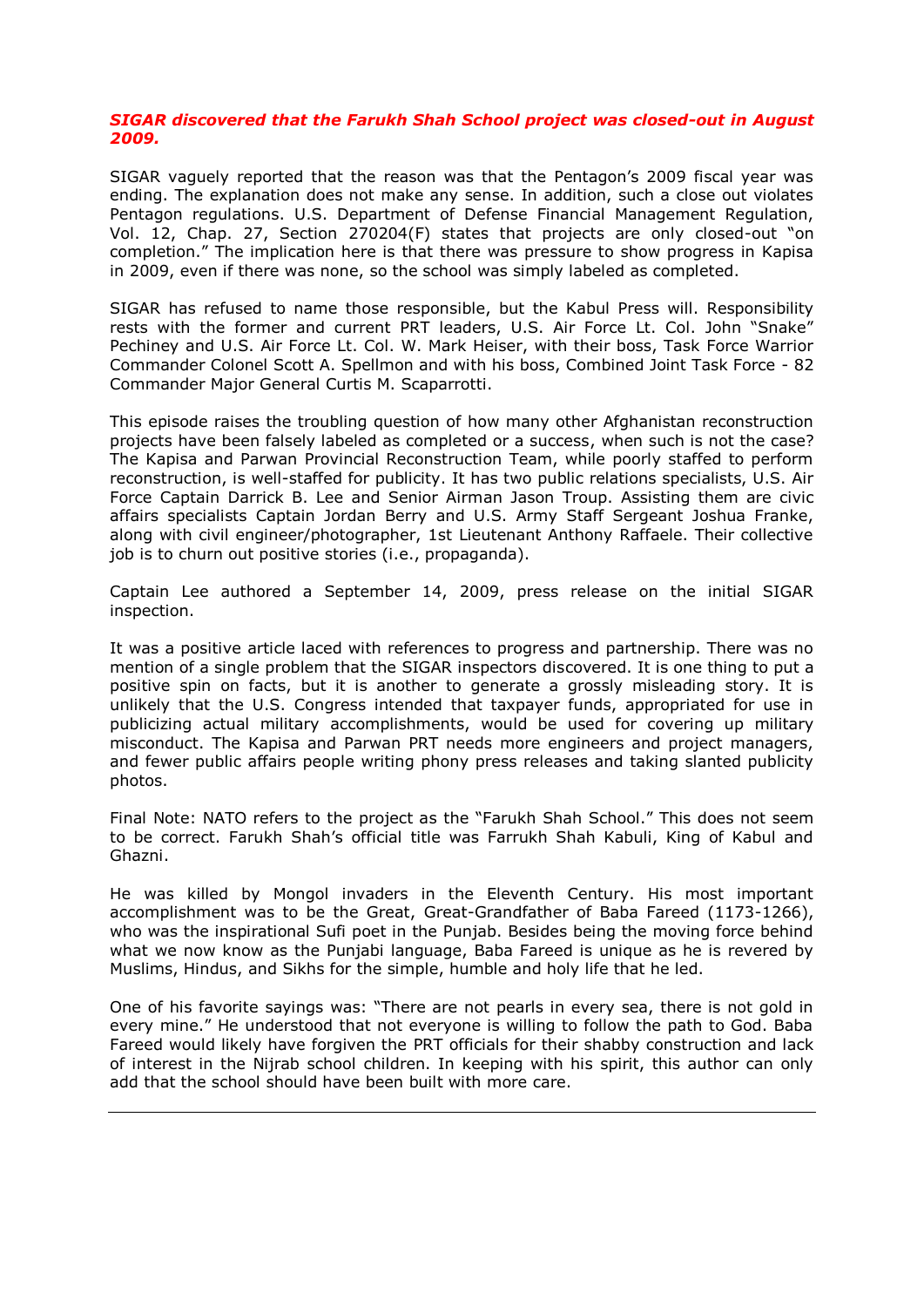# <span id="page-31-0"></span>**Drug trafficking and terrorist financing in Afghanistan**

### *Written Parliamentary Question by Lorenzo Fontana*

EP (24.11.2009)

According to a statement by the Assistant Secretary for Terrorist Financing in the US Treasury Department, David Cohen, al-Qaeda's wealth is decreasing as a result of global sanctions. This, in turn, has weakened the terrorist group's global influence and reflects 'one good measure of the success of these coordinated [counter-terrorism] efforts'. Conversely, the financial strength of the Afghan Taliban is on the rise due to its profitable heroin trading and other criminal activities.

What action will the Council take in order to fight against drug trafficking in Afghanistan? Will the Council involve third countries, in particular transit countries, in a coordinated effort to tackle drug trafficking from Afghanistan

### *Answer given by the Council, 26 January 2010*

In its declaration adopted on 11 December 2009, the European Council underlined the need to maintain a comprehensive approach to the challenges in Afghanistan, building on a combination of political, civilian/development and military instruments. The European Council stated that, at the international conference to be held in London on 28 January 2010, it expects clear commitments from the Afghan government in the fields of counternarcotics, reintegration and socio‑economic development and building strong relations with its neighbours and the region.

Efforts in the area of counter-narcotics are an important part of the EU Action Plan for Afghanistan and Pakistan adopted by the Council on 27 October 2009. The EU will continue to pursue cooperation initiatives in combating organised crime, in particular counter-narcotics, strongly supporting UNODC activities in the region. It continues to offer technical assistance to the countries of the region and will provide support to Afghanistan and its neighbours in using the regional coordination mechanisms between customs and border management authorities to reinforce their action against criminal organisations.

The EU supports Afghanistan's efforts to reduce the illegal cultivation and production of narcotic substances through its law enforcement, public health and rural development programmes. The EU also supports the National Drug Control Strategy and will maintain its counter-narcotics dialogue with Afghanistan.

### *Written Parliamentary Question by Lorenzo Fontana*

EP (25.11.2009) - According to a statement by the Assistant Secretary for Terrorist Financing in the US Treasury Department, David Cohen, al-Qaeda's wealth is decreasing as a result of global sanctions. This, in turn, has weakened the terrorist group's global influence and reflects 'one good measure of the success of these coordinated [counterterrorism] efforts'. Conversely, the financial strength of the Afghan Taliban is on the rise due to its profitable heroin trading and other criminal activities.

What action will the Commission take in order to fight against drug trafficking in Afghanistan?

Will the Commission involve third countries, in particular transit countries, in a coordinated effort to tackle drug trafficking from Afghanistan?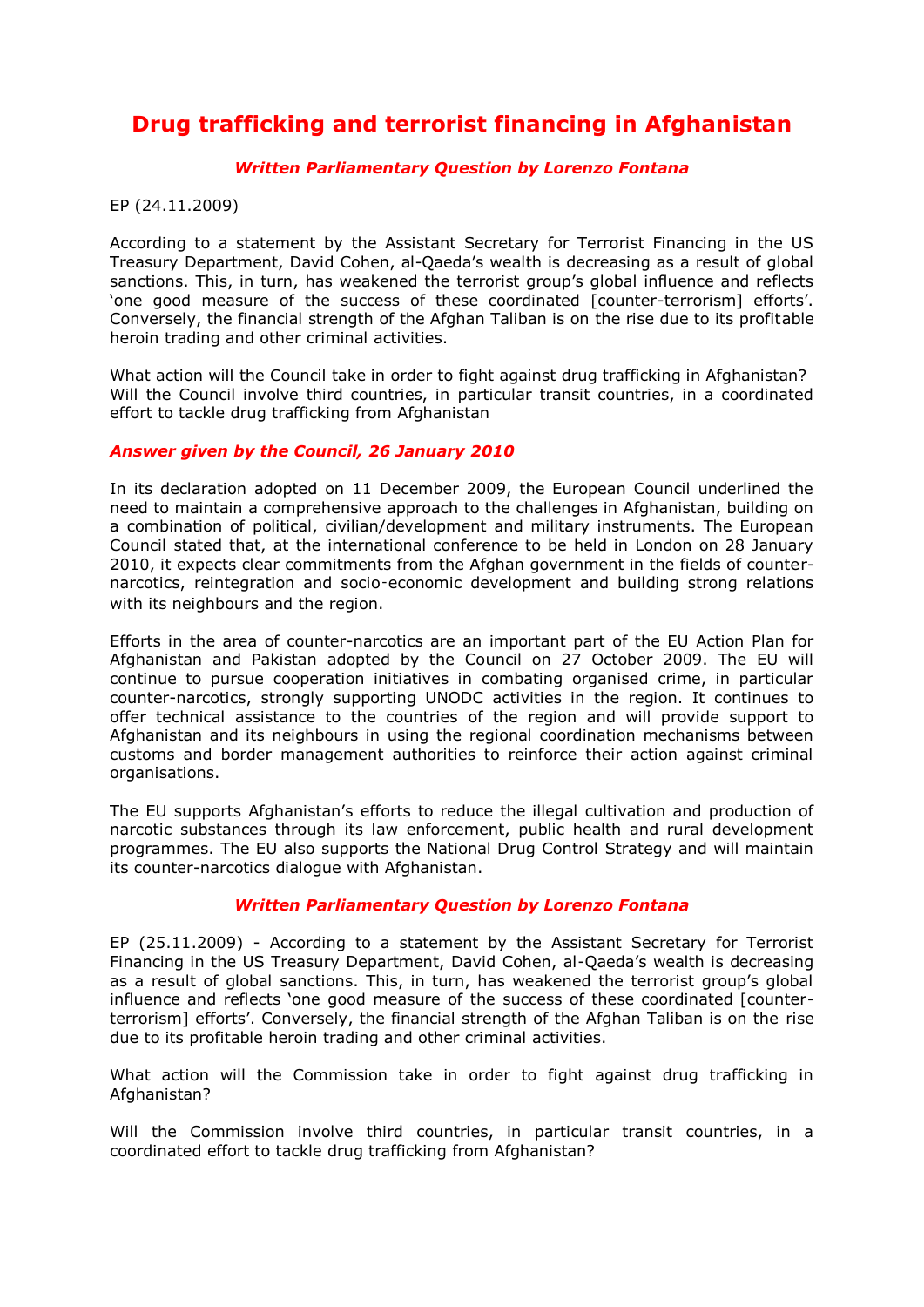#### *Answer given by Ms Ashton on behalf of the Commission*

The narcotics trade in Afghanistan has become a fundamental element in the deteriorating situation in Afghanistan. The narcotics trade has become a major destabilising factor not only in Afghanistan but in the whole of the region, including Pakistan, Iran and Central Asia. Furthermore, it has resulted in widespread corruption and has essentially provided the Taliban financial funding for its insurgency.

It is clear that the Taliban not only profit by taxing the poppy farmers and providing security for smugglers, but also receive money from the major drug traffickers as a compensation for securing the passage of heroin shipments.

As part of its strategy in Afghanistan, the EU has recognised the central importance of countering the narcotics trade as a means of stabilisation and development. The links between the narcotics trade and the insurgency in Afghanistan is addressed at a number of levels at both a national and regional level.

Within Afghanistan, the EU's rural development and governance programmes aim to address poppy cultivation and the narcotics trade. Alternative livelihood programmes in the east and northeast of the country have addressed the opium dependency of local economies and there is increasing evidence that a sustained reduction in poppy cultivation has been achieved in provinces such as Nangrahar. The EU will continue to target its rural development programmes in these regions to ensure that opium does not become embedded again in the economy.

In parallel to this, the EU is also focusing on governance and rule of law and as a means of strengthening interdiction capacity of the Afghan authorities. The EU is the largest donor to the Law and Order Trust Fund (EUR 270 million since 2002) which supports the Afghan National Police, including the Counter-narcotics police. There is also an EU initiative to take forward a new justice reform programme, again to strengthen the Afghan capacity to execute proper rule of law to address the problem of corruption which is inextricably linked to the narcotics trade.

At a regional level, the EU is focused on border management and regional cooperation programmes to help tackle the problem of drug trafficking. Some EUR 50 million has so far been invested in border management, building up security as well as facilitating trade and the movement of people. Border crossing points with Pakistan and Central Asia have been constructed and Afghan border guards and customs officers trained. The EU is also funding United Nations Office on Drugs and Crime (UNODC) regional programmes which are targeting the flow of precursors into Afghanistan from Central Asia, Iran and Pakistan. During the recent Regional Economic Cooperation Conference on Afghanistan in Islamabad in May 2009, the EU pledged further support to the UNODC regional programmes as well as to strengthening regional drugs control networks. In the latter respect, the EU will reinforce the role of the Drug Control Coordination Unit (DCCU) which is based in the region. Iran, Afghanistan and Pakistan will be the main countries targeted in this programme, but it will also include the Central Asian countries (Tajikistan, Kazakhstan, Kyrgyzstan, Uzbekistan, Turkmenistan) as well as Azerbaijan and Turkey.

In conclusion, the EU is aiming to tackle the narcotics trade in Afghanistan both incountry through various agricultural and governance programmes as well as on a regional level. The importance of tackling the narcotics trade across the whole chain of production, trafficking and demand is crucial and, therefore, a regional approach engaging all the neighbouring countries has to be pursued.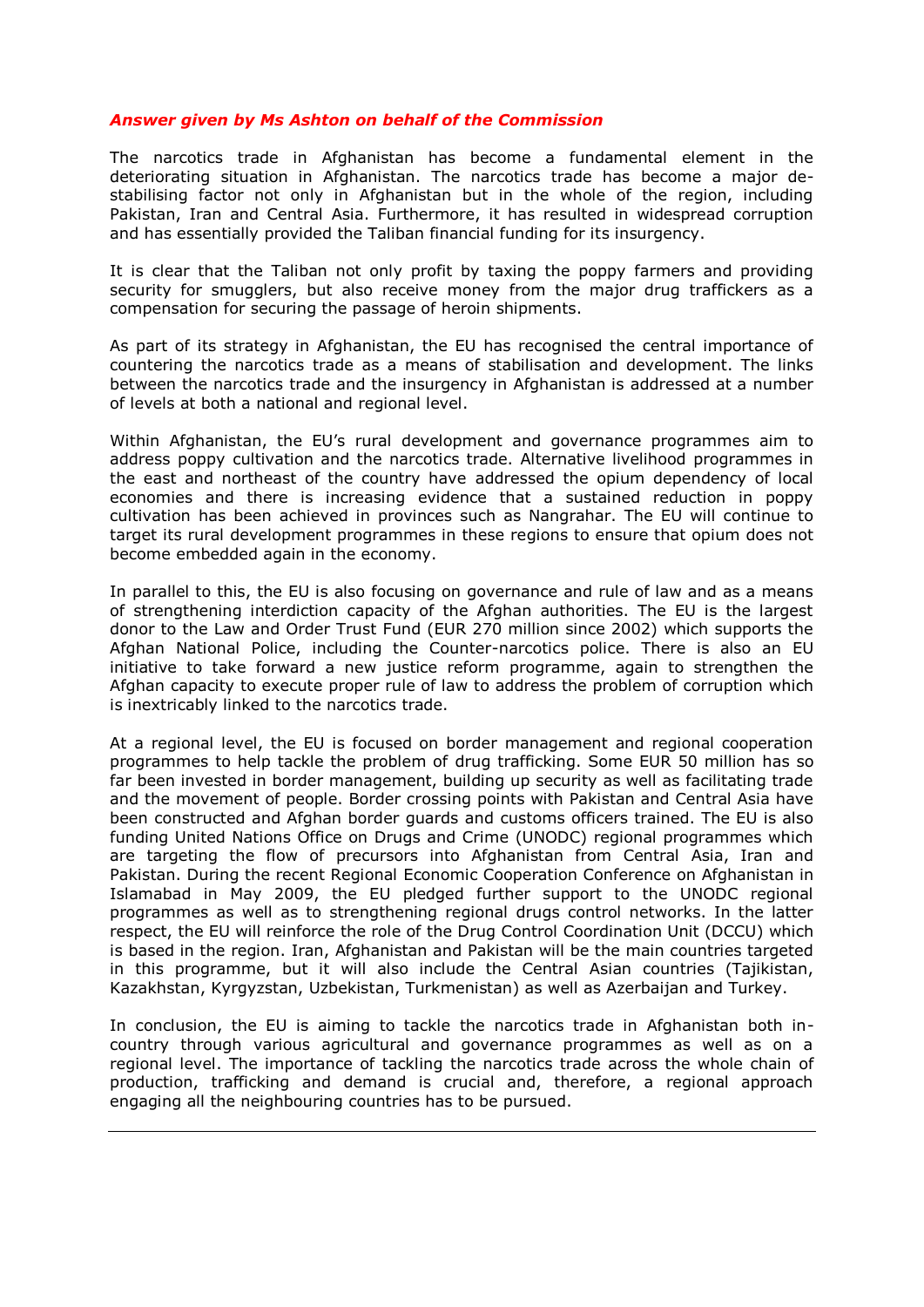# **NATO's illegal provincial reconstruction teams**

### <span id="page-33-0"></span>*Using humanitarian aid as a weapon violates international law and puts aid workers at risk*

By Matthew J. Nasuti, former U.S. Air Force Captain and U.S. State Department Official

Kabul Press (08.11.2009) - NATO operates 26 Provincial Reconstruction Teams (PRTs) in Afghanistan, with a goal to add teams to every one of its 34 provinces. The PRTs primarily consist of military personnel, with a mix of civilian aid officials and technical experts. They serve a dual function of supporting military operations and aiding civilian reconstruction and are an integral part of NATO's counterinsurgency (COIN) war plan.

C. Stuart Calison, Ph.D, a Senior Development Economist with the U.S. Agency for International Development (USAID), recently released the October 2, 2009 memo he wrote to the Director of USAID in which he complained that Ambassador Richard Holbrooke was interfering with USAID's COIN projects and objectives in Afghanistan's border region. The memo reflects a growing reality, which is that all American aid seems cloaked with military goals and objectives.

One of the many problems with such a transformation in policy is that it violates international law. Another is that militarizing aid places civilian aid personnel at risk as they are seen as simply a tool of the Pentagon.

The Fourth Geneva Convention, Part I, Article 5, essentially provides that if a military force such as the Taliban "is satisfied" that a civilian aid worker "is definitely suspected of" hostile activity, such aid worker could lose his or her protected status and would become a legitimate target. Thus, civilians who accompany or provide services and support to the armed forces could fall outside of the definition of "civilians" as set out in the Third Geneva Convention, Article 4.

Major General Michael Tucker of ISAF-Kabul was quoted by Kevin Baron in the September 15, 2009, edition of Stars and Stripes as stating that NATO uses humanitarian aid as a "key factor" in its "population-centric operations." This prompted Stephen Cornish, the director of bilateral programs for CARE Canada, to state that:

NATO had placed "a counterinsurgency umbrella" over humanitarian aid in Afghanistan, which now places aid workers at risk.

He went on to tell Stars and Stripes that aid organizations are being targeted if there is any suspicion of collaboration with the American forces. Stars and Stripes then interviewed a Taliban spokesman who stated:

"We only respect truly neutral and independent aid organizations that do not work at the behest of American and Western forces."

In April 2009, a group consisting of 11 humanitarian organizations, including Oxfam, CARE, Action Aid, Catholic Relief Services, Save the Children and the International Rescue Committee, released a report entitled: "Caught in the Conflict." It criticized the increasing militarization of aid and stressed that military forces have a legal obligation to clearly distinguish themselves from civilians. It reported a doubling of NGO personnel killed in 2008, compared to 2007. It stated that on average, three Afghans are summarily executed every four days due to their association with the government or foreign forces.

It also stated: "NGO projects have been forced to close due to visits from PRTs or foreign donor agencies in heavily armed escorts. In the aftermath of such visits, communities have informed NGOs that they can no longer guarantee the safety of project staff."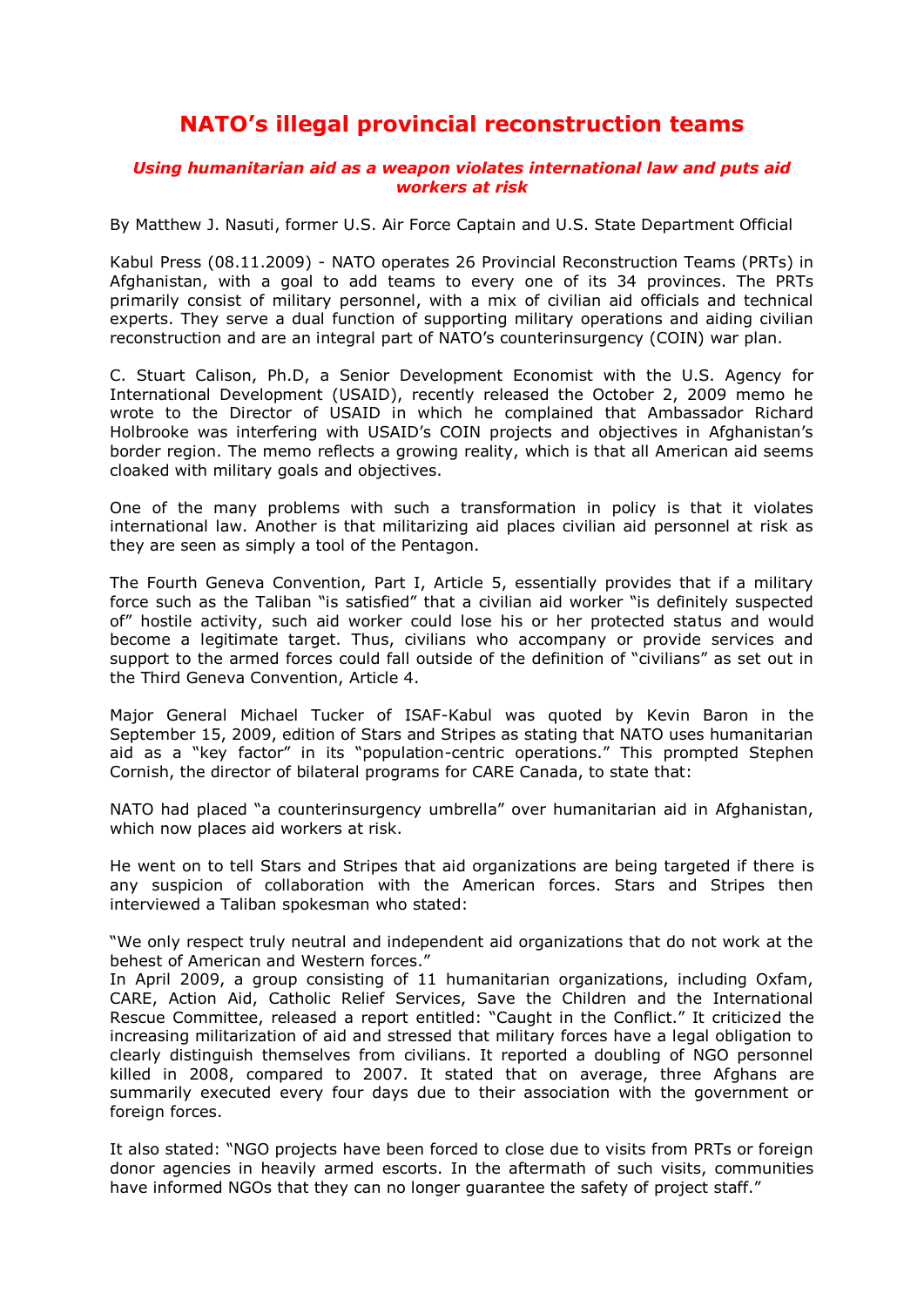In its April 3, 2009, press release, Oxfam summarized the "Caught in the Conflict" report as follows:

"The report warns the military are blurring the distinction between aid workers and soldiers by doing extensive humanitarian and assistance work for counter-insurgency purposes and by using unmarked white vehicles, which are conventionally only used by the UN and aid agencies. This undermines local perceptions of the independence and impartiality of aid agencies and therefore increases the risk to aid workers. The agencies also warn that the increasing distortion of humanitarian and development assistance for military aims could undermine long-term stability."

Article 37 of the Geneva Convention's Additional Protocol I (Prohibition of Perfidy) prohibits the "feigning" of civilian (i.e.,non-combatant) or UN status, which the use of the unmarked white vehicles by American and French forces might constitute. In addition, there are the repeated stories in northern Afghanistan of the military using unmarked civilian helicopters to ferry troops into combat. See the Institute for War and Peace Reporting's October 26, 2009 article "Helicopter Rumor Refuses to Die" by Ahmad Kawoosh in Mazar-e-Sharif.

One of the reasons for the mix of military and civilian personnel in the PRTs is that countries such as the United States have refused to provide a sufficient number of civilian specialists, thus pushing the military to take the lead. Spencer Ackerman of The Washington Times reported on May 4, 2009 that the U.S. State Department, after eight years of war in Afghanistan, still had yet to begin ramping up its corps of civilian reconstruction experts.

This author concurs with Mr. Ackerman. The State Department remains bureaucratically opposed to both the war in Iraq and Afghanistan and successive Secretaries of State have refused to remove Senior Executive Service (SES) officials from the Department who have been sabotaging the war effort. As a result, the military surges while the State Department continues to dither. Intentionally refusing to assist in the war effort borders on criminal conduct.

Mr. Ackerman also reported that, on April 21, 2009, the Afghan government put forward a proposal entitled: "The Civilian Surge Plan." It calls for 676 foreign specialists to assist Afghan Government ministries in aid distribution and reconstruction efforts. In response, the U.S. State Department only identified 51 experts it could send. To its credit the Afghan government's plan opposes the mixing of civilian and military personnel and recommends the phase out of the mixed PRTs.

To-date, the Obama Administration has apparently not implemented any portion of the Afghan Government's proposal. As a result, civilian aid workers in Afghanistan are increasingly subject to attack, with a corresponding decline in humanitarian aid and stability.

## <span id="page-34-0"></span>**Provincial Reconstruction Teams in Afghanistan – how they arrived and where they are going**

NATO Review (Autumn 2007) - In the battle to win hearts and minds in Afghanistan, Provincial Reconstruction Teams (PRTs) are often on the front line. William Maley looks at how they have evolved and what's next for them.

As an innovative approach to building peace and security, the Provincial Reconstruction Teams (PRTs) in Afghanistan were very much a response to unanticipated circumstances.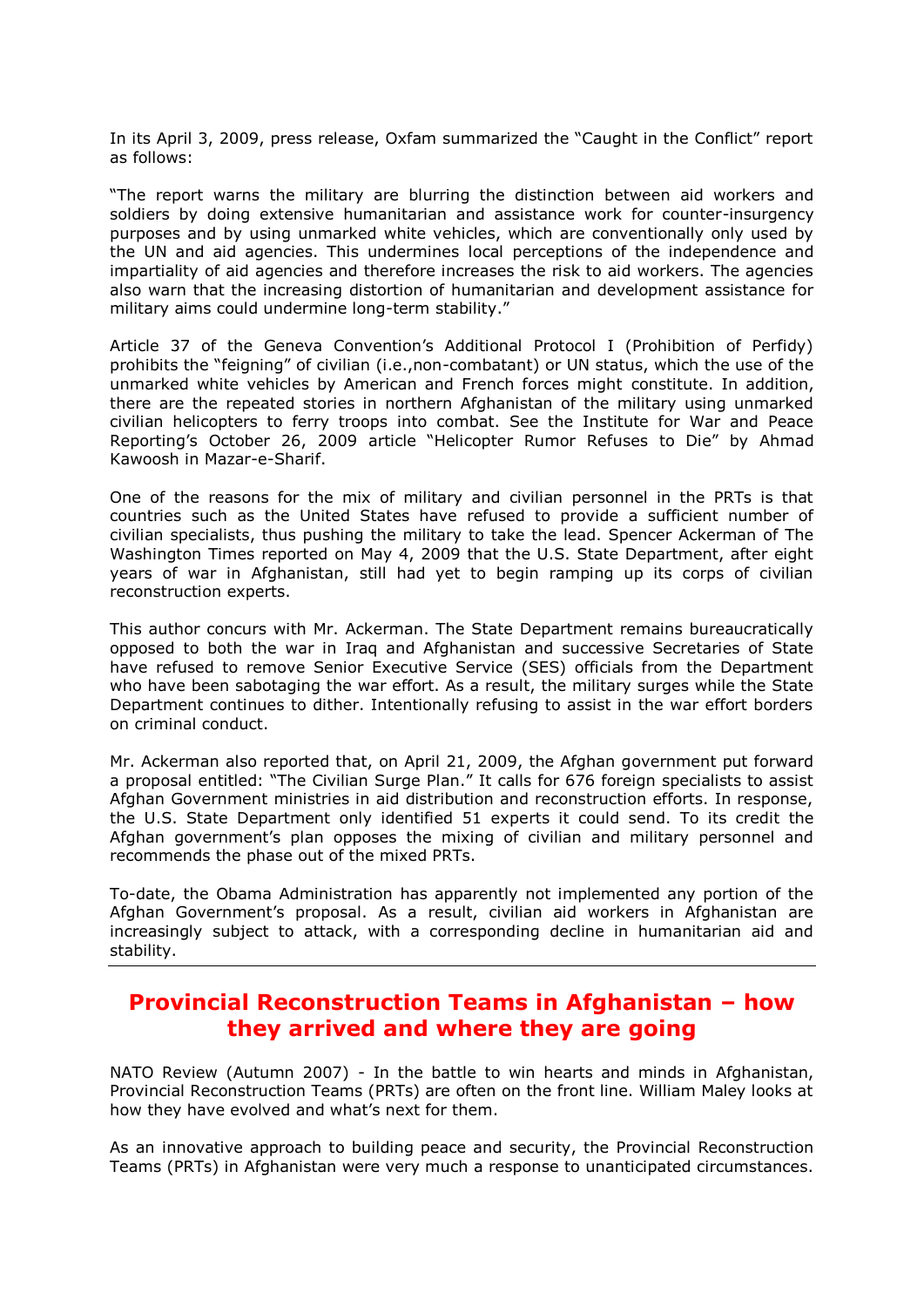They were largely new in structure, although elements of the PRT model were earlier seen in conflicts such as Vietnam.

The Bonn Agreement of December 2001 provided for the deployment in Afghanistan of an International Security Assistance Force (ISAF). Given that Afghanistan lacked a credible national army or police force, ISAF was seen as essential to dealing with a looming security vacuum in rural areas.

Unfortunately, the politics of contributor countries undermined the Bonn strategy. This, and the logistical difficulties of deploying PRTs all over the large and distant Afghanistan, meant that ISAF was deployed just to Kabul. It was only after two years, and much lost momentum, that ISAF expansion beyond the capital was authorized by United Nations Resolution 1510 in October 2003.

It was during these two years, when ISAF expansion was blocked, that minds turned to other ways of establishing an international presence in the countryside: the PRTs became the device of choice. Ironically, their military components are now linked back to ISAF, which itself is under NATO command.

The task of replacing ISAF as a source of security was always a difficult one. But as time has gone by, one point has become increasingly clear – there is no single 'PRT experience'. Instead, a range of factors come into play which shape what PRTs can achieve, and in what ways.

First, PRTs vary according to location, and the specific security and development needs in a particular area. The experience of the New Zealand PRT in Bamian has been very different from that of the Canadians in Kandahar.

Bamian province is geographically encapsulated, relatively ethnically homogeneous, and well run by a local administration where Afghanistan's only female governor enjoys strong community support. This relatively low-threat environment means the PRT has successfully provided ambient security and has largely avoided being drawn into activities which are properly those of the Afghan authorities.

In Kandahar, by contrast, the population and the PRT are exposed to attacks by Taliban militants reportedly operating from safe havens in Pakistan. The local administration has had a very patchy record of achievement. And local politics is marked by intense rivalries between different forces aspiring to power.

As a result, the Kandahar deployment has proved far more difficult to manage than that in Bamian. This is reflected in the relative casualty rates. More than 40 Canadian soldiers have been killed. New Zealand's deployment has not seen a single death from hostile attack.

Second, PRTs vary according to the practices and military cultures of contributing states. The problem of 'national caveats' on the ways in which forces might be used has long been a serious concern for commanders in Afghanistan. These caveats reflect significant differences in the world-views of contributing states. They are manifested in both their militaries' organizational cultures, and in what they see as appropriate roles for their PRTs.

For example, some militaries are committed to using kinetic force to establish a credible, robust presence. For others, this might reflect both a failure of imagination and a reluctance to use negotiation as a way of achieving concrete objectives.

But even within a single state PRT, a change of leadership can significantly affect how a PRT operates. Individual PRT commanders bring different levels of knowledge of the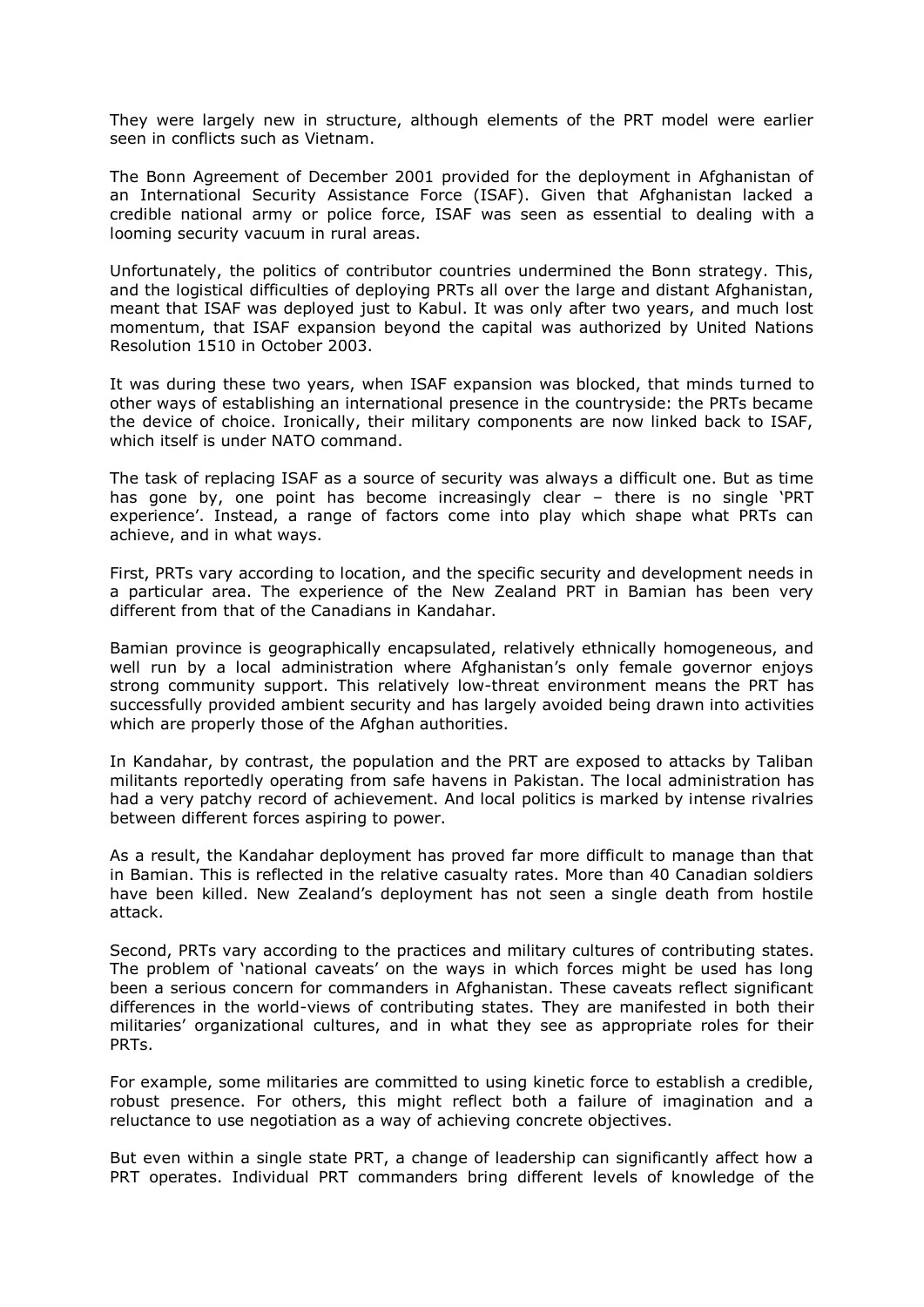Afghan environment and different understandings of what the task of the PRT should be. Some throw themselves with gusto into the experience – others wish to get out of the country as quickly as possible.

Third, PRTs vary according to how effectively they engage with local leaderships and populations. Successful PRTs need to bring positive change in their environments. Even if well-run, a PRT will have done little to foster continuous reconstruction if it does not lay the foundation for stable local development.

By now it is a common place observation that development of this kind requires serious engagement between outside actors and internal forces. Again, there is quite a degree of variety.

In rural Afghanistan, personal ties tend to shape people's behaviour more than links between formal organizations. This benefits PRTs which can leave personnel in place for longer periods, as they can cultivate these kinds of informal ties.

It also helps PRTs who have staff with relevant language skills. PRTs operating in the north, where Persian is more widely used, have an advantage over those in the south where Pashto is more common: Persian is relatively easy to learn, whereas Pushtu is exceptionally difficult.

There are further coordination complications arising from the nature of the PRTs' tasks. For example, PRT leaderships tend to be much closer to provincial administrations than to the central authorities. This can create problems when provincial administrations are not fully attuned to the central government's priorities – particularly as strategic reconstruction priorities are formally set through consultation between donors and the Afghan government.

PRTs can also be more interested in their home government's priorities than those of the Afghan government. It is tempting for PRTs to meet local (and donor) needs through 'Quick Impact Projects', and these can on occasion be beneficial, especially if they have been carefully devised with locals. But unfortunately, some of these projects can also prove to be costly, unsustainable white elephants, and reflect a lack of understanding of the complexities of Afghanistan's diverse micro-societies.

'Development' is not simply a set of projects; it involves capacity-building, sustainability strategies, and above all an understanding of how societies operate. The most successful PRTs have been those that are best attuned to recognizing Afghans' conceptions of Afghans' needs. A good PRT leadership strategy is to spend as much time as possible listening, rather than talking.

This has led to tensions on the ground between some PRTs and experienced NGOs (Nongovernmental organizations), which tend to approach reconstruction from a much more rigorously 'developmental' perspective. Many NGOs fear a blurring in locals' eyes between 'humanitarian assistance' and 'development', on the one hand, and the prosecution of a global 'war on terror' on the other. This is especially so when reconstruction is presented as a way of counter-acting political forces such as the Taliban and al Qaida.

But perhaps just as serious is the difficulty that Afghans may have in distinguishing between PRTs, on the one hand, and other international military forces on the other. With some uniformed personnel engaged in reconstruction, and others making forceful use of military power, confusion among Afghans is hardly surprising. With civilian casualties mounting, it will likely become more difficult to protect PRTs from a backlash.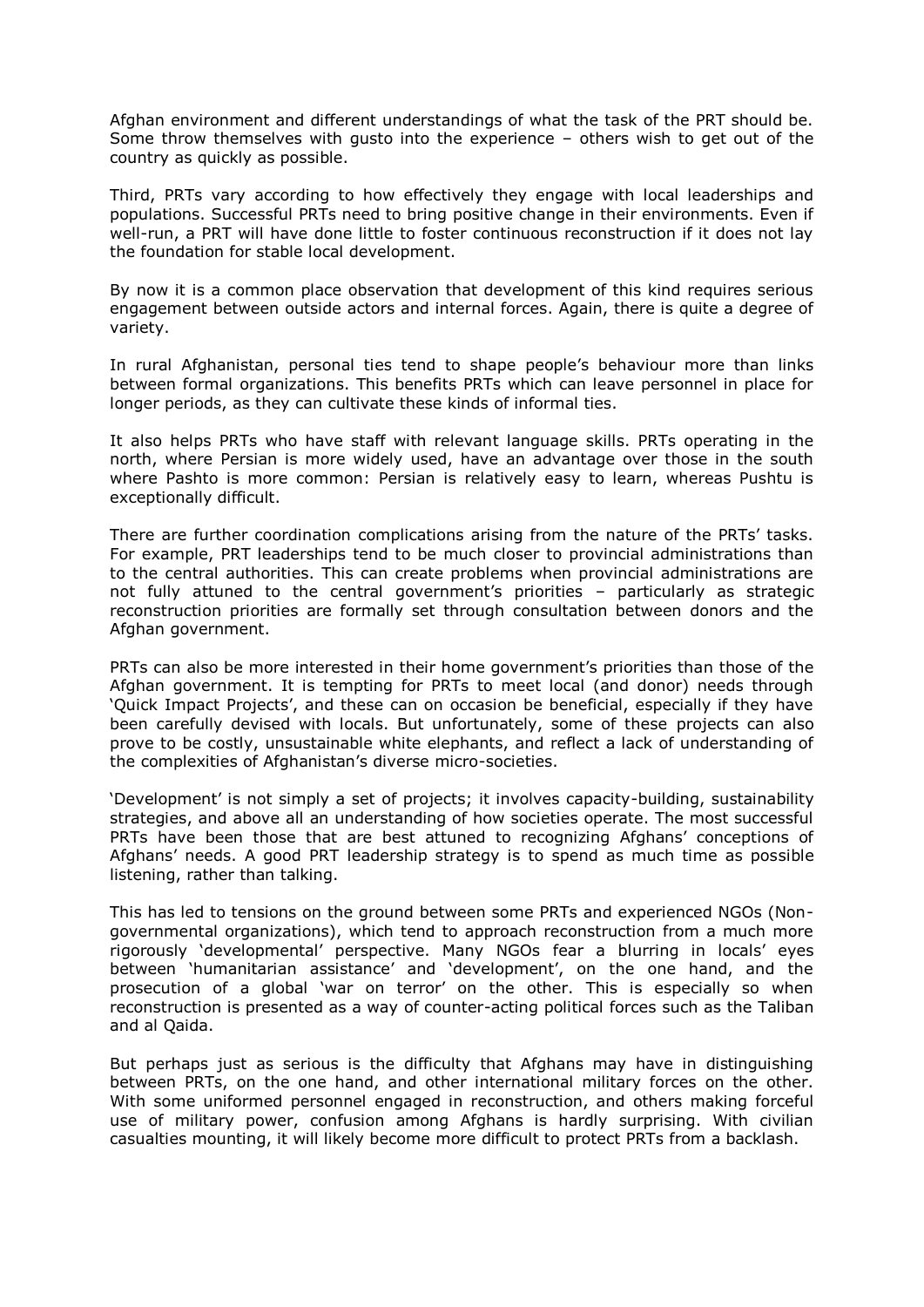Within PRTs, too, there can be tensions between military and civilian components. These can have either positive and creative or negative and destructive consequences, depending on how they are handled.

There is one final issue which is as yet not much discussed: what processes should be put in place to manage a transition to local ownership of PRT activity? The Afghan National Army and Afghan National Police will eventually have to take over some security responsibilities which PRTs currently are handling, but as yet there is no clear timetable or template to govern such a transition.

Afghanistan cannot confidently assume that the current pattern of PRT deployment will be sustained for more than the short-to-medium term. Ultimately, it will be domestic politics in contributing countries, rather than the needs of Afghanistan, that will shape the transition.

And if casualties climb, international commitment to running PRTs may decline. For this reason, Kabul would be wise to begin thinking now about how to handle such a situation – no matter how distant it may be.

# **Improving schools in Northern Afghanistan**

<span id="page-37-0"></span>ISAF/NATO News - Soldiers of Headquarters and Headquarters Company, 1st Brigade Special Troops Battalion, from the 10th Mountain Division's 1st Brigade Combat Team have been coordinating efforts recently to help improve school facilities in Dehdadi District in northern Afghanistan.

Three schools they have been working with are the Habiday Balkh Preschool, Primary school and High School.

"In this district 60 percent of the people are educated," said Capt. Timothy Williams, HHC, 1st BSTB commander. "That's better than most districts in Afghanistan."

Abdullah, the principal of Habiday Balkh Primary School, said he appreciates the U.S. Army helping with the school's needs in this district and for providing the classroom tents for his school.

"We're putting in a new classroom for the preschool," said Williams.

The preschool has a building, but the wood roof is rotting and leaks when it rains. Contractors working on the building added a porch for the students, replaced rotten wood and sealed cracks in the walls.

"They are doing a good job," Williams said. "It looks a lot better than it did."

"We're trying to get the project approved to get the classroom done before the beginning of the next school year," he added.

Water purification is also an issue that the company is working to improve over the next year.

"I'll look into getting a well or water into the other side of this school too – for the garden," Williams said.

Williams noticed the students talking to his Soldiers more and more in English lately and asked the high school principal how the students had learned English so quickly.